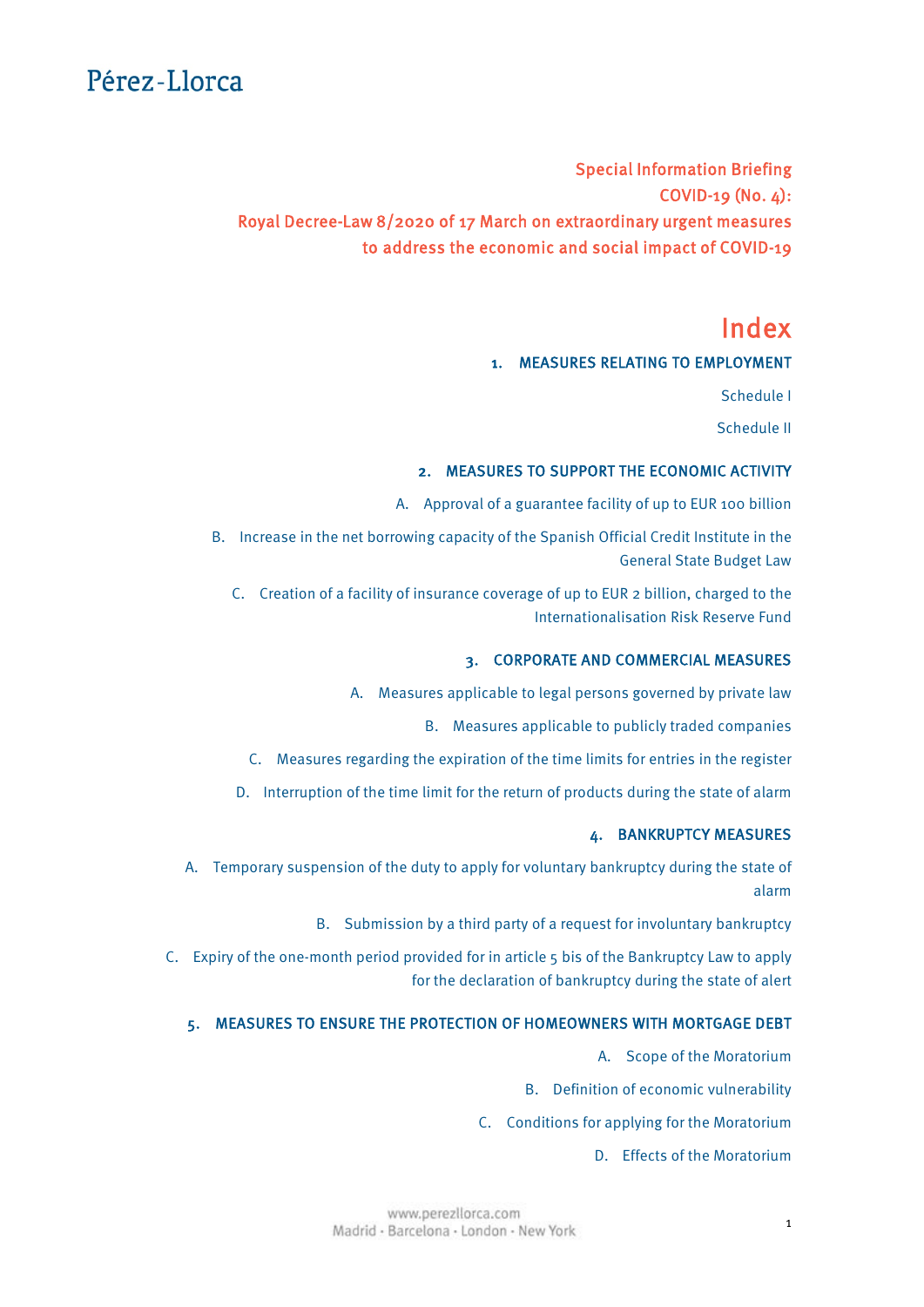E. Consequences of improper application of the protection provided for in the RDL

#### 6. [MEASURES RELATED TO FOREIGN INVESTMENTS](#page-16-0)

A. Suspension of the liberalisation regime

B. Consequences of the lack of authorisation

C. Duration of the measure

### 7. [PUBLIC PROCUREMENT MEASURES](#page-19-0)

A. Service and supply contracts for continuous provision

B. Service and supply contracts for non-continuous provision

C. Construction works contracts

D. Concession contracts for works and services. Request by the contractor to restore the economic equilibrium of the contract

E. Application to contracts subject to the Law on Excluded Sectors or to Royal Decree Law 3/2020 of 4 February

F. Exclusions

#### 8. [TAX MEASURES](#page-23-0)

A. Expediting customs procedures

B. Suspension of deadlines

C. ITP-AJD exemption for deeds documenting loan and mortgage credit novations under the RDL

### 9. [MEASURES FOR THE PROVISION OF ESSENTIAL PUBLIC SERVICES: GUARANTEE OF](#page-31-0) WATER AND ENERGY SUPPLY TO VULNERABLE CONSUMERS

10. [MEASURES IN THE TELECOMMUNICATIONS SECTOR](#page-32-0)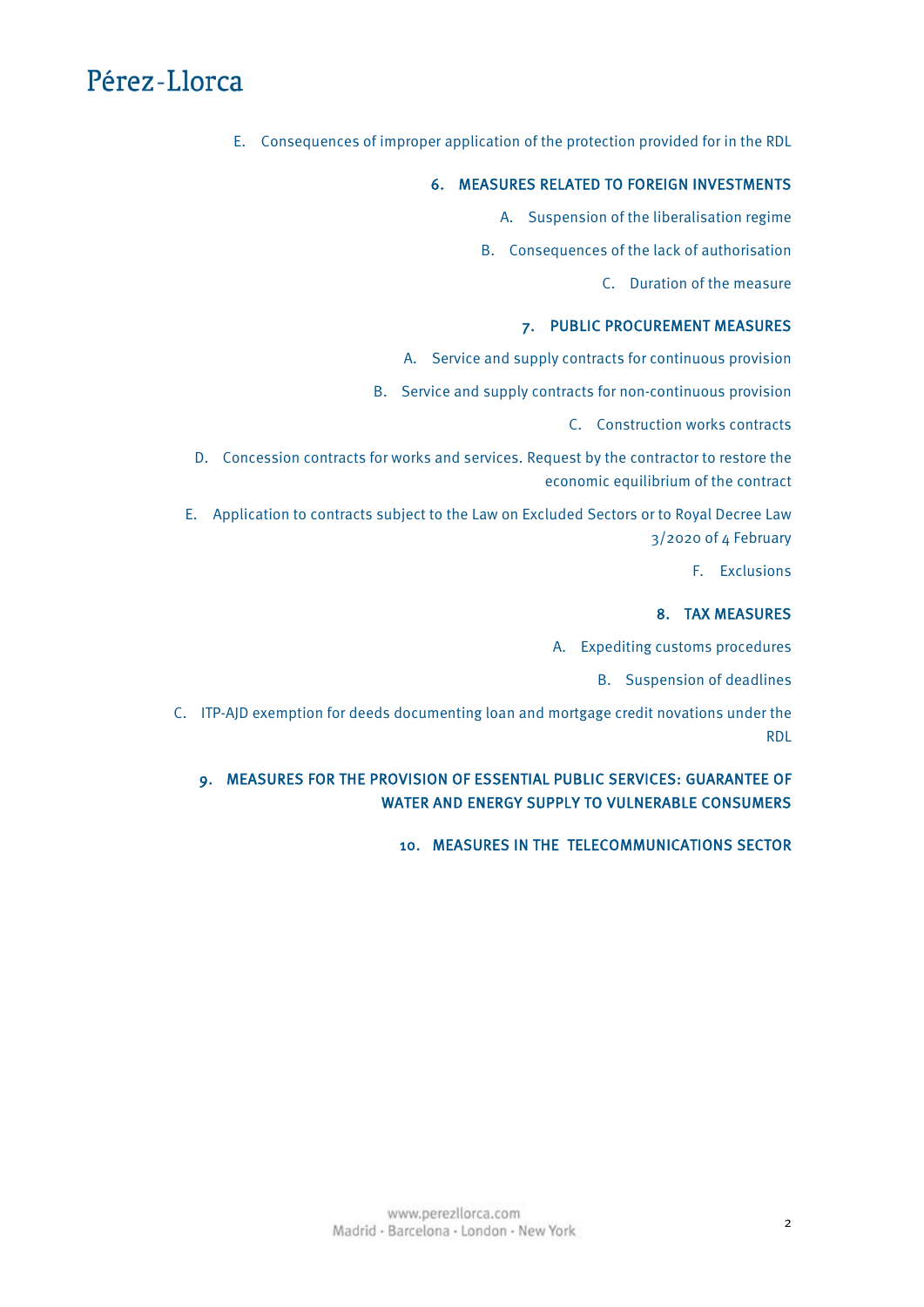<span id="page-2-0"></span>Madrid, 18 March 2020

On 18 March 2020, Royal Decree Law 8/2020 of 17 March on urgent extraordinary measures to deal with the economic and social impact of COVID-19 (the "RDL") was published in the Official State Bulletin. The RDL establishes a new range of measures, mainly relating to the economy and employment, which expand and enhance those already adopted through the Royal Decree-Laws approved in recent days, as well as Royal Decree 463/2020, of 14 March, which declares the state of alarm for the management of the health crisis caused by COVID-19.

In this legal briefing, we provide a preliminary analysis of the measures approved in different areas.

### 1. MEASURES RELATING TO EMPLOYMENT

The RDL has included certain measures in the area of employment which are analysed in detail in Schedule I (Measures relating to temporary workforce restructuring plans -ERTE-) and Schedule II (Other employment measures) of this legal briefing. It also provides that extraordinary measures in the area of employment shall be subject to a commitment by the company to maintain employment for a period of six months from the date of resumption of activity.

### 2. MEASURES TO SUPPORT THE ECONOMIC ACTIVITY

As a follow-up to the range of support measures for the business sector provided for in Royal Decree-Law 7/2020 of 12 March, the RDL provides for much more ambitious measures from an economic standpoint aimed mainly at guaranteeing the liquidity of the Spanish business sector in the face of the temporary and exceptional situation caused by COVID-19. Consequently, the RDL provides for a plan consisting mainly of the following three measures:

- (i) the approval of a guarantee facility on behalf of the State, of up to EUR 100 billion, to guarantee the financial borrowings (existing or new) assumed by companies and self-employed workers from regulated entities in the financial sector, in relation to certain working capital and liquidity needs of such companies and self-employed workers;
- (ii) increasing the net borrowing capacity of the Spanish Official Credit Institute (Instituto de Crédito Oficial) in the General State Budget Law by EUR 10 billion, in order to provide additional liquidity to companies, especially SMEs and the selfemployed; and
- (iii) the creation of an insurance coverage facility of up to EUR 2 billion, to be charged to the Internationalisation Risk Reserve Fund (Fondo de Reserva de los Riesgos de la Internacionalización).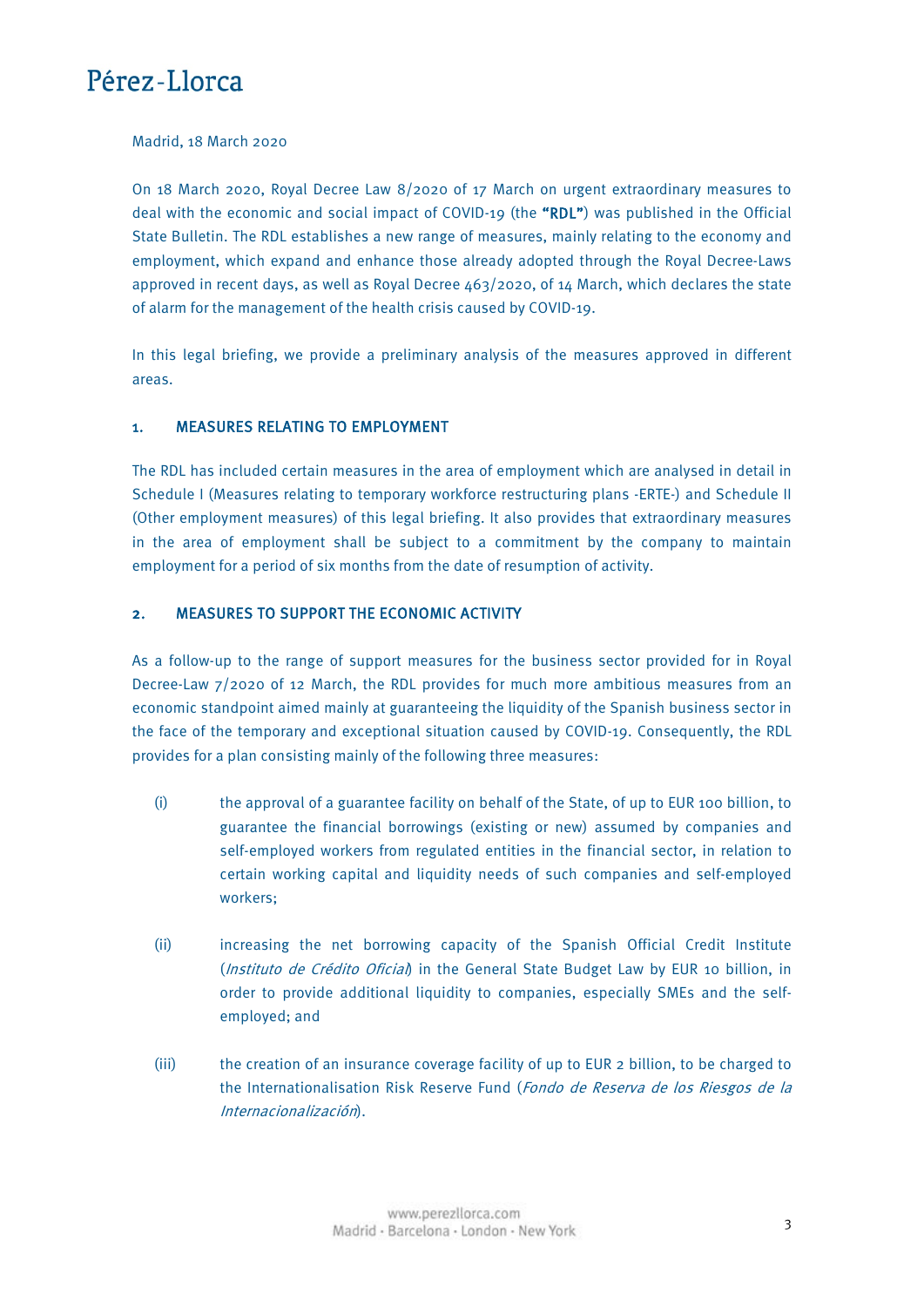#### A. Approval of a guarantee facility of up to EUR 100 billion

The range of measures described in the previous section begins with the approval of a guarantee facility by the State in respect of financing granted by financial institutions to companies and the self-employed. As stated in article 29 of the RDL, this measure is a financial policy instrument whose purpose is to facilitate the safeguarding of employment and to guarantee access by companies and the self-employed to financing from institutions, financial credit establishments, electronic money institutions and payment institutions, in order to alleviate the adverse effects of a liquidity crisis in the business sector caused by COVID-19.

The RDL is a specific regulation that empowers the Ministry of Economic Affairs and Digital Transformation, in accordance with the provisions of article 114.1 of the General Budgetary Law  $47/2003$  of 26 November ("LGP"), to grant guarantees for a maximum amount of EUR 100 billion. Several aspects should be highlighted:

- (i) The RDL solely establishes in its First and Second Additional Provisions that "the Ministry of Finance shall provide the budgetary resources that are necessary for the adequate compliance with the extraordinary measures" that are required and that, in particular the Ministry of Finance "will approve the corresponding budgetary amendments" which will be dealt with "from existing budgetary resources" (without the rule stipulating what specific amendments will be made to Law 6/2018 of 3 July on the General State Budget for 2018 to comply with the provisions of the RDL). Therefore, we are faced with a budgetary amendment permitted by article 51 of the LGP, in accordance with the procedure provided for in articles 61 to 63 of the LGP. Consequently, the approval or implementation of such amendments will be made later.
- (ii) The RDL does not provide for the conditions and requirements that will be applicable to the granting of guarantees issued under the aforementioned facility (including, without limitation, the maximum term and means required for their application, the objective and subjective criteria for their granting or the maximum individual amount of each guarantee, if any), so the rule must be further developed, in accordance with the provisions of article 29.2 of the RDL, by Resolution of the Council of Ministers.
- (iii) Finally, article 29.3 of the RDL reiterates [reiterates está bien] that the guarantees regulated in this regulation and the conditions that may be further established by a Resolution of the Council of Ministers must comply with European Union regulations on State aid. These rules state that any aid granted by a Member State or through State resources in any form whatsoever which distorts or threatens to distort competition by favouring certain undertakings or the production of certain goods shall, insofar as it affects trade between Member States, be incompatible with the internal market.

The European Commission and the EU Courts have already examined aid schemes granted by means of a guarantee, finding in these cases that the aid is granted through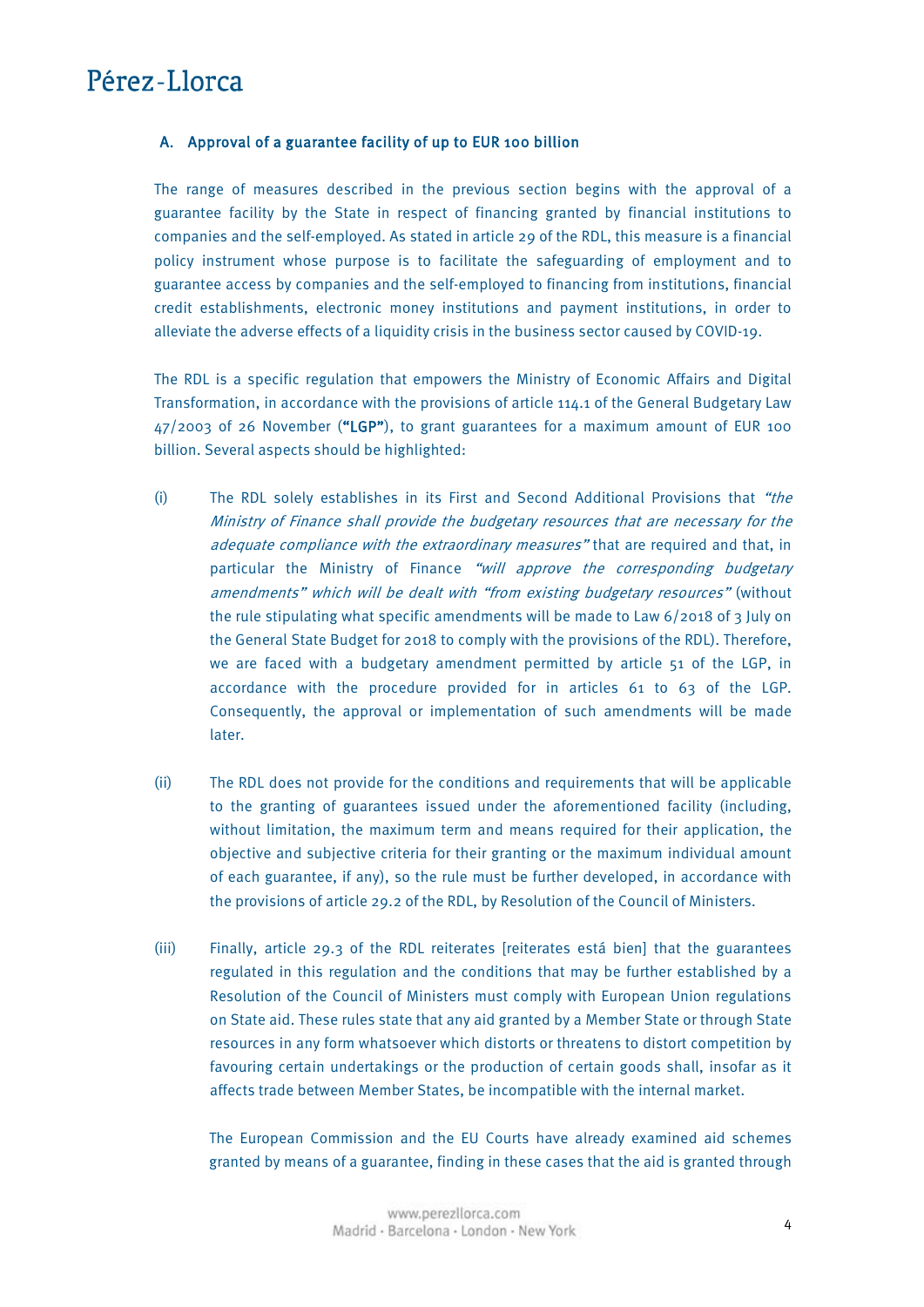State resources and may affect the EU's internal market. Consequently, in order for this type of measure to be considered compatible with State aid rules, the most relevant criterion is selectivity, i.e. it will be necessary to specify whether this national measure may favour certain undertakings or the production of certain goods in relation to others which are in a comparable situation, in view of the objective pursued by the measure.

As stated above, article  $29(2)$  of the RDL provides that the aid is to be granted to "companies and self-employed persons to meet their needs arising, inter alia, from the management of invoices, working capital requirements, the payment of financial or tax obligations or other liquidity requirements". Therefore, a priori, it appears that this aid will be applied uniformly, without discrimination between businesses who are in the same circumstances, so that an advantage would not be conferred on one business to the detriment of another and, consequently, the measure would be compatible with State aid rules. However, particular attention will have to be paid to the conditions and requirements that will be laid down in the implementing provisions of this RDL article in order to verify that no market-distorting element is introduced that would allow the opposite conclusion to be reached.

In any event, these measures must be notified to the European Commission, as the competent authority for analysing and determining compliance with State aid rules. If the Commission considers that such rules are respected, it will declare the measures compatible with EU law. Otherwise, the Commission will declare them incompatible and, if the aid has already been granted at that time, will order their recovery from the beneficiaries. At this point, it must be noted that we are dealing with extraordinary measures resulting from a health emergency at a global level, a situation which has already been taken into account by the European Commission itself in the area of State aid.

On 13 March 2020, the European Commission declared that it had put in place all the necessary procedures to enable it to rapidly approve the national aid measures adopted as a result of COVID-19, once it had received notification from the Member States<sup>[1](#page-4-0)</sup>. It also welcomed "the measures taken by the Member States to provide guarantees to businesses"<sup>[2](#page-4-1)</sup>.

In addition, the European Commission has approved the first aid granted by a Member State due to COVID-19 and has approved it within a very short period of time since it received the notification (1 day). This first measure is the aid granted by Denmark to compensate for losses incurred by companies as a result of the cancellation or postponement of public events involving more than 1,000 participants or targeting risk groups[3](#page-5-0). When examining this measure, the Commission considered that COVID-19 can

 $\overline{\phantom{a}}$ 

<sup>1</sup>Document available at https://ec.europa.eu/commission/presscorner/detail/es/qanda\_20\_458.

<span id="page-4-1"></span><span id="page-4-0"></span><sup>2</sup> Idem.

<sup>3</sup> [https://ec.europa.eu/commission/presscorner/detail/es/IP\\_20\\_454.](https://ec.europa.eu/commission/presscorner/detail/es/IP_20_454)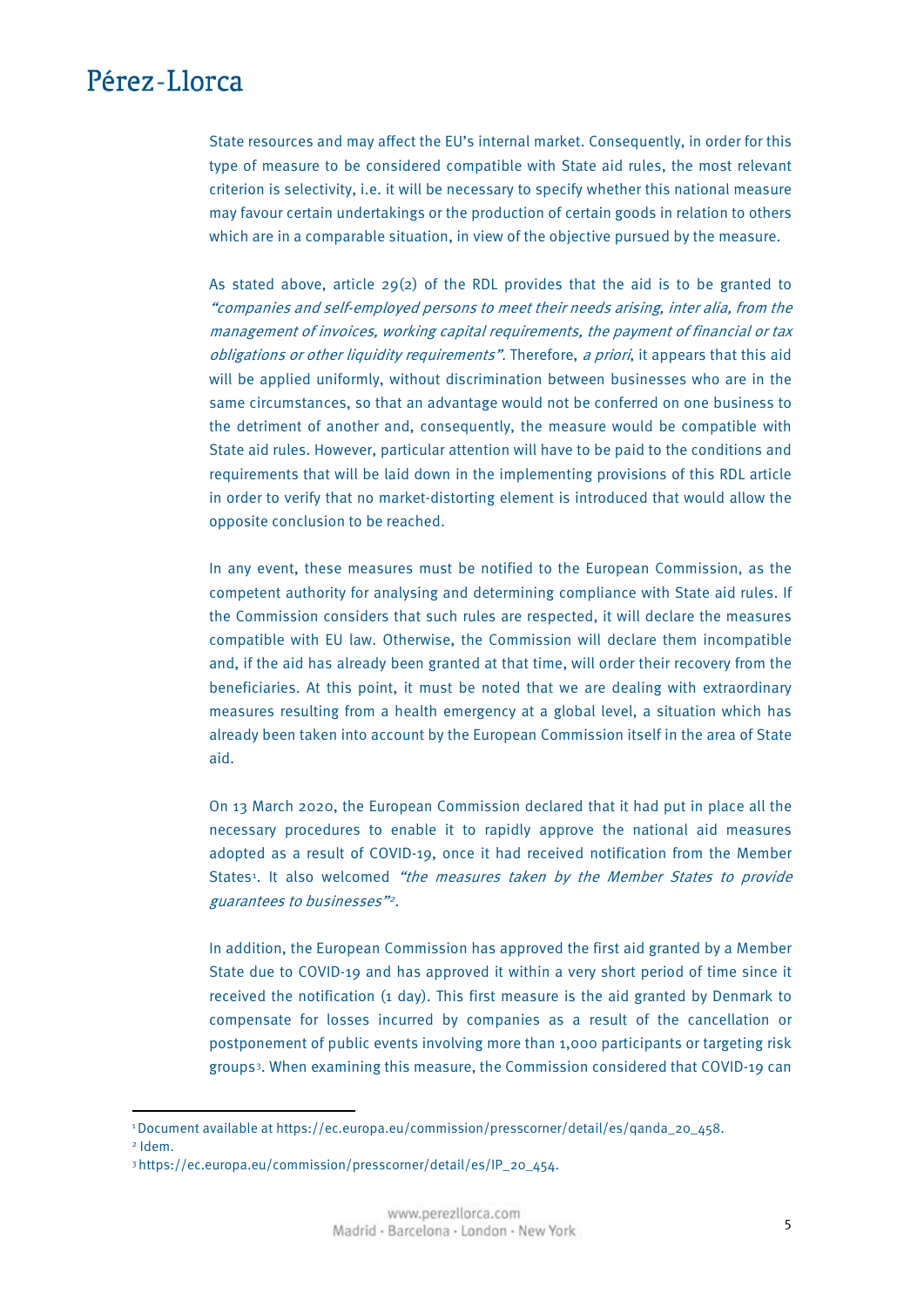be qualified as an "exceptional event" because it is an extraordinary and unforeseeable event with a significant economic impact, which is why, in this particular case, State intervention to compensate for the damages resulting from its occurrence is justified.

The European Commission also took the opportunity to reaffirm that the Union's rules on State aid and, more specifically, the guidelines on State aid for rescuing and restructuring non-financial enterprises in difficulty[4](#page-5-1), allow Member States to help companies to cope with liquidity constraints and urgent rescue needs. In this context, Member States, for example, may set up specific support schemes for small and medium-sized enterprises (SMEs), including the coverage of their liquidity needs for a period of up to 18 months. Some Member States already have implemented such schemes. For example, in February 2019 the Commission approved a support plan of EUR 400 million for Ireland to cover the acute liquidity needs, rescue and restructuring needs of SMEs as a preparatory measure for Brexit.

In short, there is no evidence at present to suggest that the measures referred to in article 29 of the RDL are incompatible with European Union law on State aid, although they have yet to be developed and specified. The rules that may be subsequently adopted shall be analysed again from this perspective.

### B. Increase in the net borrowing capacity of the Official Credit Institute in the General State Budget Law

On the other hand, article 30 of the RDL aims to provide companies with additional liquidity by:

- (i) increasing by EUR 10 billion the net borrowing limit for the Official Credit Institute provided for in the General State Budget Law (which currently provides for the allocation of EUR 5.9 billion in its Annex III); and
- (ii) the easing of available financing and the improvement of access to credit for companies by the Official Credit Institute.

It should be noted that, although this credit extension is contained in a special regulation that seeks to mitigate the adverse effects of COVID-19, such article does not specify the objective or subjective criteria that the Official Credit Institute must consider when making use of this new limit. Therefore, we believe that the Official Credit Institute must abide by the direct financing policies currently in force and those adopted subsequently and as a result of the entry into force of the RDL.

<u>.</u>

<span id="page-5-1"></span><span id="page-5-0"></span><sup>4</sup> Communication from the Commission (2014/C 249/01).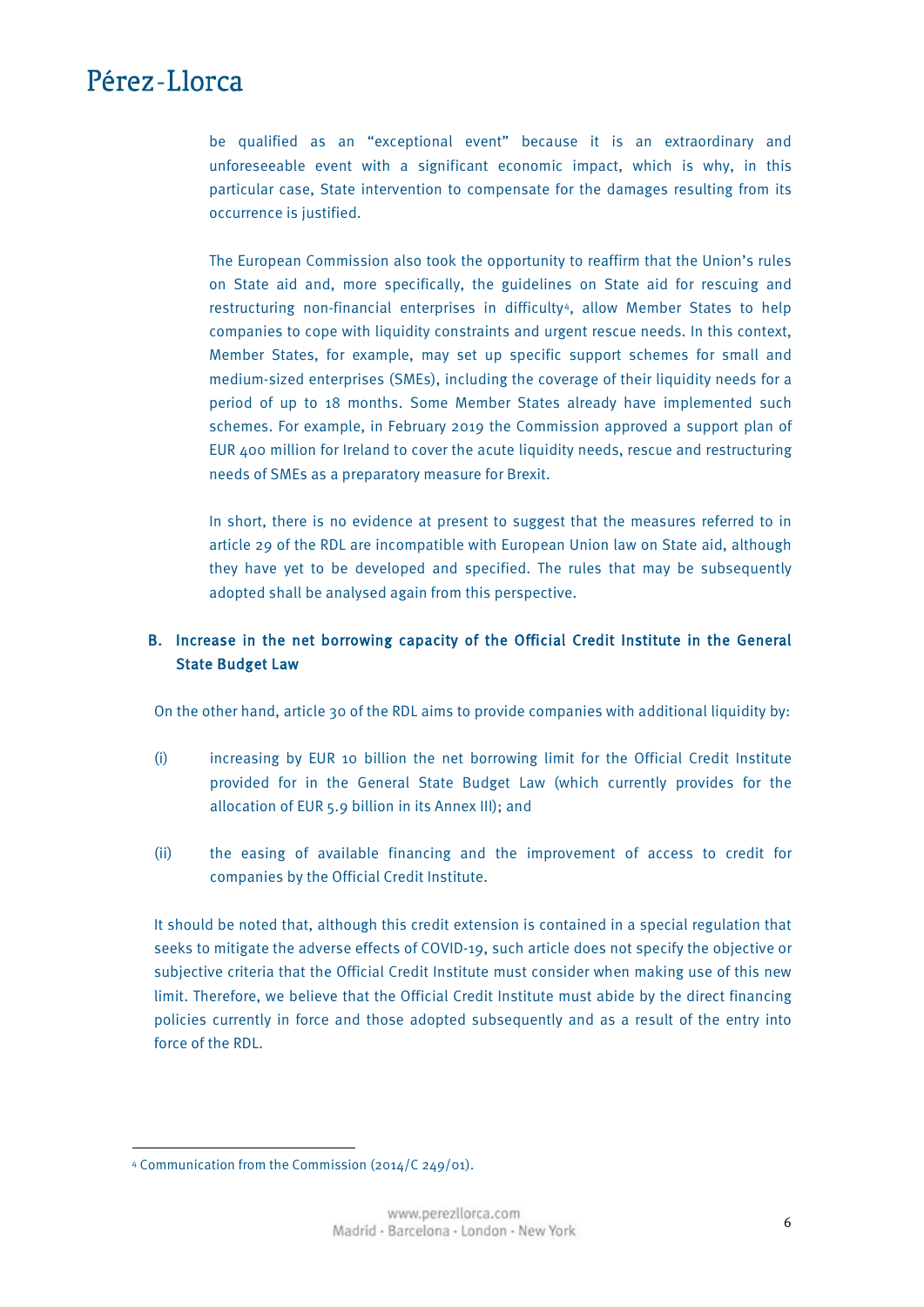### C. Creation of an insurance coverage facility, of up to EUR 2 billion, charged to the Internationalisation Risk Reserve Fund

Finally, article 31 of the RDL provides for a special insurance coverage facility of up to EUR 2 billion. The main features of this special facility are as follows:

- (i) It is limited in duration; in accordance with the provisions of section one of article 31 of the RDL, this extraordinary line will have a duration of 6 months from the entry into force of the RDL.
- (ii) Such coverage (which shall be implemented through irrevocable insurance policies or guarantees granted by Compañía Española de Seguros de Crédito a la Exportación, S.A. Cía. de Seguros y Reaseguros (CESCE), S.M.E.) will not have to be focused exclusively on working capital facilities under new international contracts, and may cover new domestic operations (whether for the supply of goods, provision of services, or others carried out by Spanish companies and which form part of the commercial strategy of companies acting primarily in the area of cross-border business) provided (i) that they are carried out by companies that operate internationally or are in the process of expanding internationally, (ii) that they meet the subjective criterias described in the following section and (iii) that they require such new financing as a result of the crisis arising from COVID-19 and not due to circumstances prior to that crisis.
- (iii) In accordance with the previous section, section  $1(b)$  of article 31 of the RDL set out the subjective criteria for companies to be able to benefit from such coverage facility, namely:
	- that they are SMEs and other larger companies (not being listed companies);
	- that they are companies that operate internationally or companies in the process of expanding internationally (either because their international business, as reflected in their latest available financial information, represents at least one third of their turnover or because they are companies which, according to the criteria set out by the Secretariat of State for Trade, have been regular exporters during the last  $4$  years) that are facing a liquidity crisis or do not have access to financing due to the COVID-19 crisis (which we understand will be represented by the company in question given the difficulty to evidence this circumstance within the duration of the coverage facility);
	- that they are not in an insolvency or pre-insolvency situation or have had incidents of non-payment with public sector companies or the Public Administration.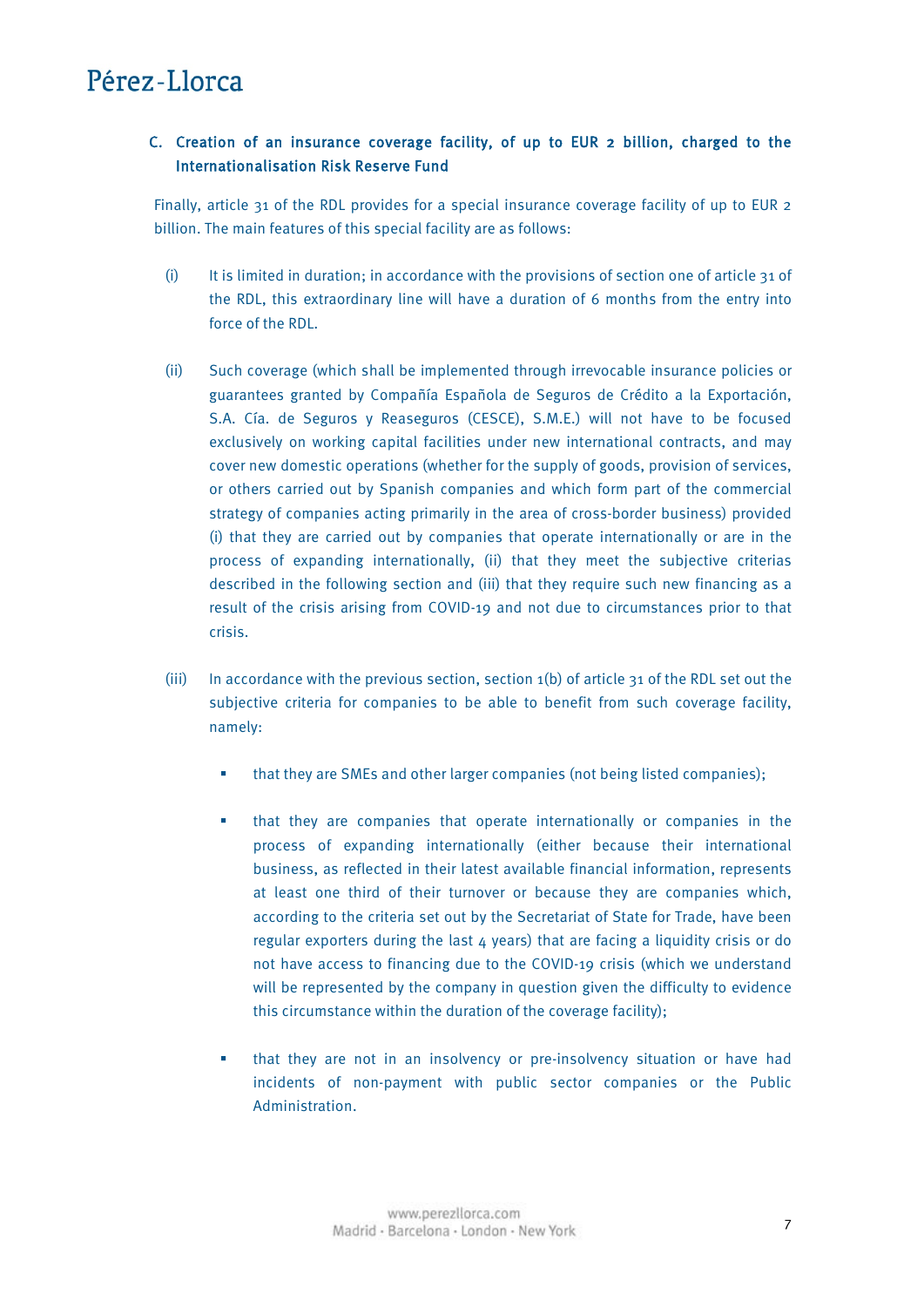$\overline{\phantom{a}}$ 

<span id="page-7-0"></span>(iv) The percentage of credit risk covered by this special facility in the operations subscribed thereunder may not exceed the limit that may be established at any time in accordance with European Union regulations on State aid.

Currently, the European Commission has used its power to regulate State aid in the field of short-term export credit insurance to address existing or potential distortions in internal market competition, not only between exporters in different Member States (trading within and outside the EU), but also between export credit insurers operating in the EU, by adopting guidelines applicable to export credit insurance with a risk period of less than two years<sup>[5](#page-7-1)</sup>.

As this is a coverage facility provided by the CESCE, it is recognised that State resources are involved. It is therefore necessary to ensure that they are distributed evenly to businesses that are in the same situation in subsequent individual measures, and that any quantitative limits that may be set by the European Commission are complied with.

(v) The facility will be divided into two tranches of EUR 1 billion and will be implemented in two phases. The first tranche will be initially implemented and the second tranche will only be implemented when the satisfactory deployment of the first tranche has been verified.

#### 3. CORPORATE AND COMMERCIAL MEASURES

#### A. Measures applicable to private law entities

A series of exceptional measures have been adopted to ease the constitution of the governing bodies and the adoption of resolutions.

(i) Constitution of governing bodies: the governing and management bodies of civil and commercial companies and associations, as well as the governing boards of cooperatives and the board of trustees of foundations, are allowed to hold their meetings by videoconference, even if the articles of association do not expressly regulate this option. In this regard, it is required that the videoconference ensures authenticity, that the connection is bilateral or plurilateral, in real time, and with image and sound of the attendees that are not present in the meeting. This provision also applies to the delegated committees and other mandatory or voluntary committees that have been set up.

<span id="page-7-1"></span><sup>5</sup> Communication from the Commission to the Member States on the application of Articles 107 and 108 of the Treaty on the Functioning of the European Union to short-term export-credit insurance (OJ C 392, 19.12.2012, p. 1-7)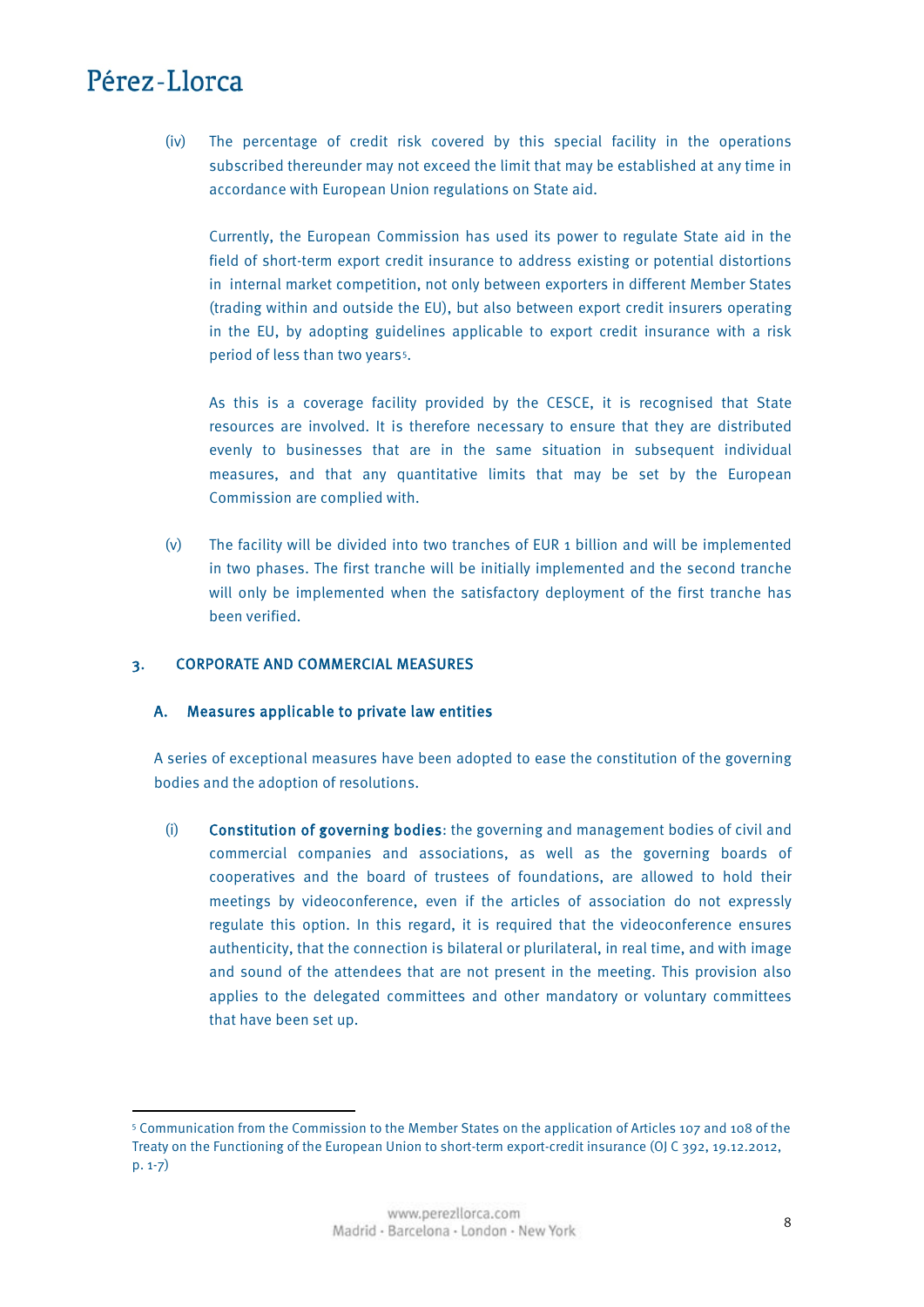(ii) Adoption of resolutions by the management bodies: the voting of resolutions by the governing and management bodies of civil and commercial companies and associations, as well as by the governing boards of cooperatives and the board of trustees of foundations, may be carried out in writing and without holding a meeting even if the articles of association do not expressly regulate this option, provided that the Chairman so agrees and when at least two of the members of the relevant body request it.

The resolutions adopted must be recorded in minutes, indicating the system followed to form the will of the relevant corporate body, the name of the shareholders or, where appropriate, the directors, and indicating the vote issued by each of them. As in the previous section, this provision also applies to the delegate committees and other mandatory or voluntary committees set up.

- (iii) Annual accounts: The following measures are established:
	- Draw up of annual accounts: The three-month period for drawing up the annual accounts is suspended until the end of the state of alarm. Once the state of alarm is over, a new three-month period will start to draw up the annual accounts.
	- Verification of the annual accounts: The period for the verification of the annual accounts already drawn up is extended for two months after the end of the state of alarm.
	- Approval of annual accounts: The maximum period for the approval of the annual accounts by the ordinary general shareholders' meeting is amended. The ordinary general shareholders' meeting to approve the accounts of the previous year must be held within three months after the end of the period for drawing up the annual accounts.
- (iv) General shareholders' meetings called prior to the state of alarm which will be held after the declaration of the state of alarm: Two alternatives are provided: (i) change of the place and time of the meeting; or (ii) revocation of the resolution calling the meeting in order to hold a new shareholders' meeting within one month from the end of the state of alarm.

In both cases, this must be done at least forty-eight hours prior to the date of the meeting by means of an announcement in the website of the Company or, in the Spanish Official Gazette (BOE) provided that the Company does not have a website.

(v) Notarial Minutes: The Notary who has been requested to attend a shareholders' meeting and to draw notarial minutes of the same is authorised to attend the meeting via telematics means.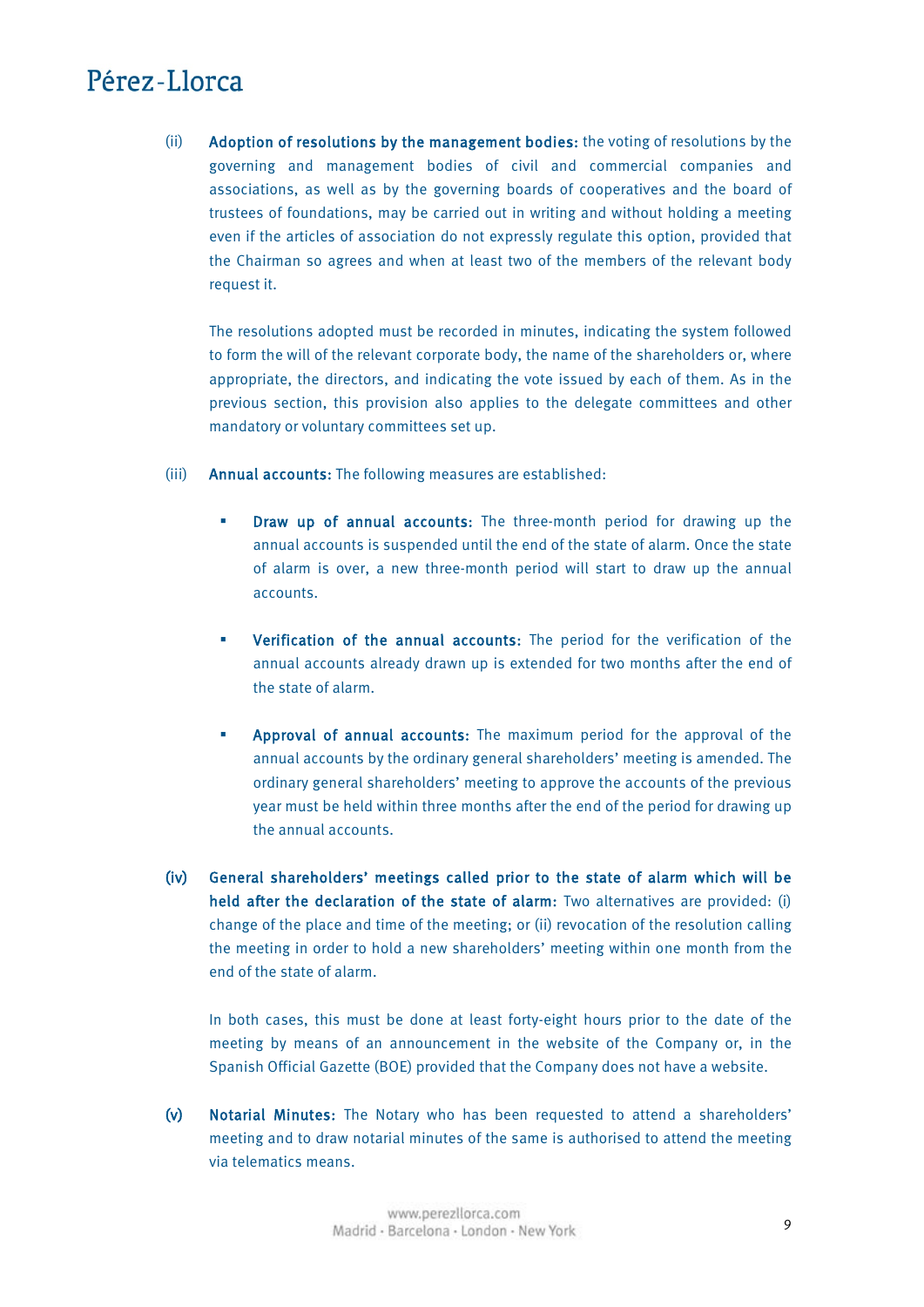- (vi) Shareholders' right of separation: Shareholders' ability to exercise their right of separation from the company is limited during the state of alarm, even if there are legal or statutory grounds for doing so.
- (vii) Reimbursement of contributions to cooperative members: The period established in Article 51 of Law 27/1999 of 16 July 1999 on Cooperatives for the reimbursement of contributions to the share capital in the event a cooperative member leaves the cooperative is extended, and an additional period of six months is granted for the cooperative to reimburse those members who have left the cooperative during the state of alarm.
- (viii) Winding up of the company: The companies whose term of existence, as set out in their articles of association, expires during the state of alarm will see their term of existence extended by two months from the end of the state of alarm. In addition, until the end of the state of alarm, the term for the board of directors to call the shareholders' meeting to cause the winding up of the company or to revert the dissolution cause, is suspended.
- (ix) Liability of the directors: The directors will not be liable for the debts incurred by the company during the state of alarm.

#### B. Measures applicable to listed companies

The RDL also establishes a series of exceptional measures, only for year 2020, which will apply to companies with securities admitted to listing on a regulated market in the European Union, in relation to:

- (i) Time limits: A number of time limits applicable to listed companies have been amended:
	- Annual financial report and audit report: the obligation to publish and submit these reports may be complied up to six months after the end of the financial year, as opposed to the four month time period that applied before.
	- Interim management statement and semi-annual financial report: the obligation to publish and send these reports may be fulfilled up to four months from the end of the financial year, as opposed to the two or three months (depending on the date of publication of the annual report) that applied before.
	- Ordinary general shareholders' meeting: it can be held within the first ten months of the financial year, as opposed to the first six months that applied before.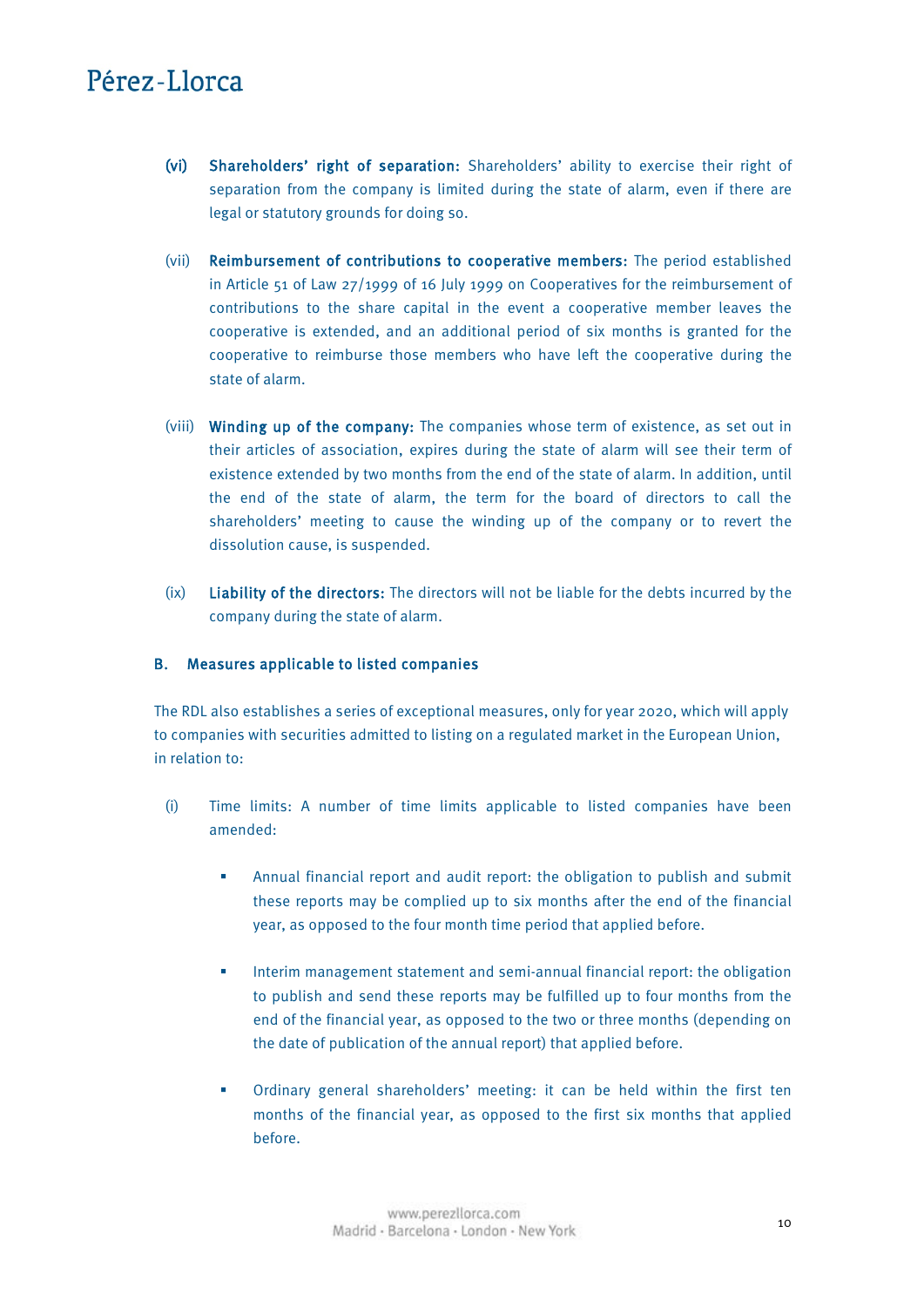(ii) General shareholders' meeting: The calling of the general shareholders' meeting may include telematic attendance and remote voting in real time, as well as holding the meeting anywhere in Spain, even if these circumstances are not foreseen in the articles of association of the company. Similarly, for any general shareholders' meeting already called before the date the Royal Decree came into force, it will be allowed to publish a supplement to the calling of the meeting at least five calendar days before the date scheduled for the general shareholders' meeting in order to envisage these options.

In addition, in the event that it was not possible to hold the general meeting in the place and physical location announced in the notice of call and it was not possible to use the option provided for in the preceding paragraph, all due to measures imposed by the public authorities, the following actions are permitted:

- If the meeting has been validly constituted, it may be agreed by the meeting itself to continue with the meeting on the same day, but in another place and venue within the same province, establishing a reasonable period of time for the transportation of the attendees.
- If the meeting cannot be held, it may be reconvened with the same agenda and the same publication requirements, provided that the notice is published at least five days prior to the holding of the subsequent meeting. In this case, the Board of Directors may provide for the meeting to be held exclusively by telematic means, provided that shareholders are given the opportunity to participate by means of all of the following option (a) telematic attendance, (b) proxy granted to the Chairman of the Board telematically, and (c) early voting through a remote voting system. All of the above notwithstanding the fact that any of the foregoing channels was not provided for in the articles of association (but provided that there are reasonable guarantees to ensure the identity of the shareholder exercising his voting rights). The meeting shall be deemed to have been held at the registered office, regardless of the location of the Chairman of the Board, and Board members may attend via audio or video conference.
- (iii) Board of Directors: With regard to the notice of the shareholders' meeting described in the preceding paragraphs, the resolutions adopted by the Board of Directors and the Audit Committee by videoconference or multiple telephone conference shall be valid even if such alternatives are not provided for in the articles of association, provided that the members of the Board have the necessary means to do so and the Secretary recognises their identity. This information must be included in the corresponding minutes and certification, considering the meeting to be a sole meeting and held at the company's registered office.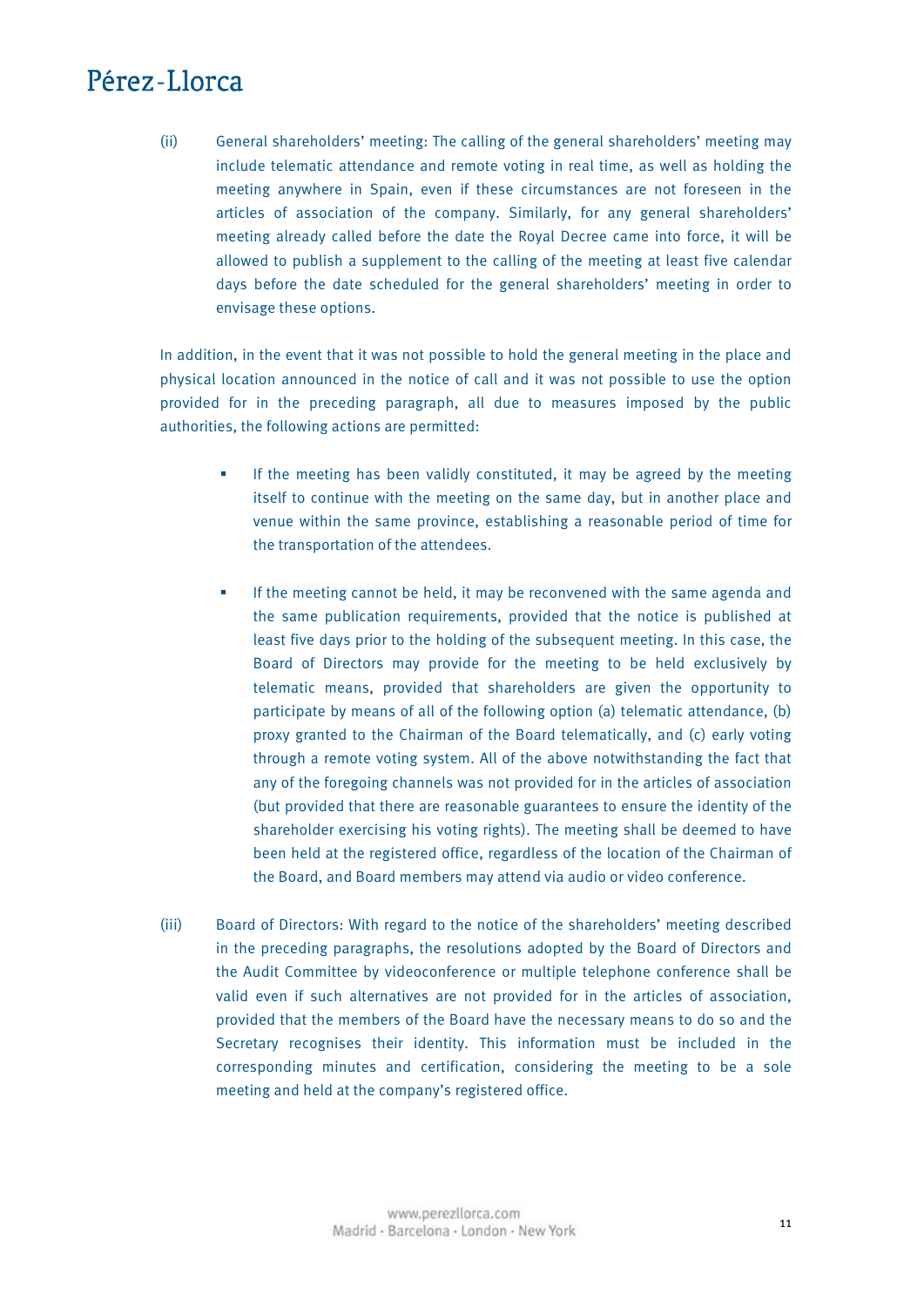#### <span id="page-11-0"></span>C. Measures regarding the time limits for entries in the register.

During the state of alarm and any of its subsequent extensions:

- (i) The period of expiration of the filings, provisional filings, mentions, annotations and any other registry entries subject to cancellation due to the passing of time is suspended.
- (ii) The calculation of the time limit shall be resumed on the day after the end of the state of alarm and any of its subsequent extensions.

#### D. Interruption of the time limit for the return of products during the state of alarm.

During the state of alarm and its possible extensions, the time limits for returning purchased products by any means, either in person or online, shall be interrupted. The calculation of the time limits will resume at the time that the RDL or its extensions cease to be in force.

#### 4. BANKRUPTCY MEASURES

 $\overline{\phantom{a}}$ 

### A. Temporary suspension of the duty to apply for voluntary bankruptcy during the state of alarm<sup>6</sup>

Article 43 of the RDL establishes that natural or legal persons who are in a state of insolvency will not be required to declare voluntary bankruptcy during the period of the state of alarm. If the state of insolvency affecting a person takes place:

- (i) before the state of alarm, the two-month period legally provided for applying for a declaration of bankruptcy will be suspended and will resume after the end of the state of alarm;
- (ii) during the state of alarm, the application for bankruptcy must be made within two months following the end of the state of alarm; or
- (iii) after the end of the state of alarm, the bankruptcy application must be submitted within two months from the date on which the state of insolvency was known or should have been known.

Although this measure is beneficial in order to avoid the triggering of the obligation to apply for bankruptcy during the state of alarm, and thus avoiding a flood of bankruptcies due to a temporary situation such as the coronavirus crisis, it may be insufficient. In other countries,

<span id="page-11-1"></span><sup>6</sup> The state of alarm was declared in Spain with effect from 14 March 2020, according to Royal Decree 463/2020 of 14 March, which declared the state of alarm for the management of the health crisis caused by COVID-19.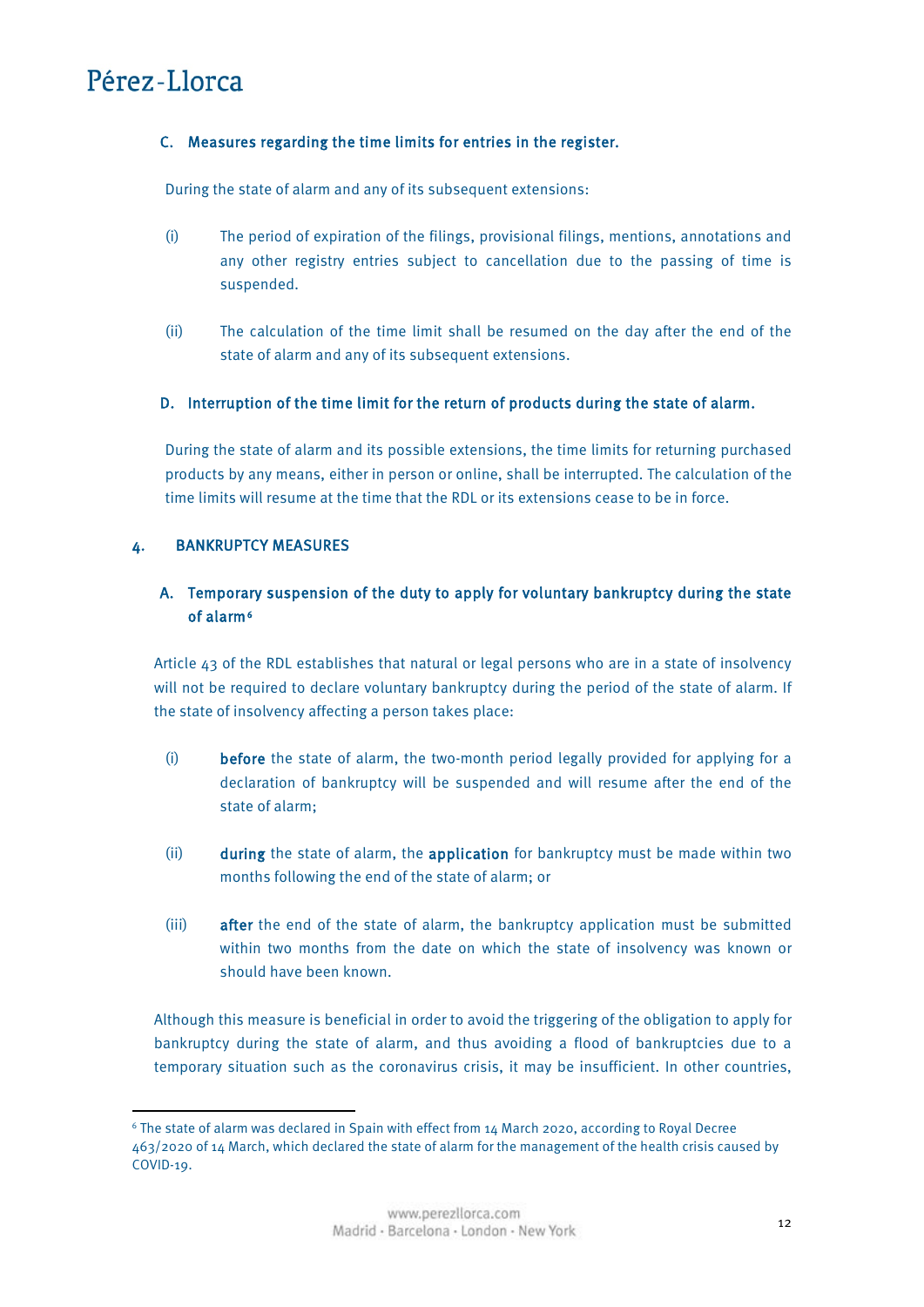<span id="page-12-0"></span>such as Germany, the moratorium on declaring bankruptcy is being considered for longer periods (e.g. until the end of September).

#### B. Submission by a third party of an involuntary bankruptcy application

If, during the period of the state of alarm and until two months have elapsed from the end of the state of alarm, any creditor submits an application for involuntary bankruptcy proceedings, it will not be accepted by the courts. Furthermore, once this two-month period has ended, courts will give preference to applications for voluntary bankruptcy presented by debtors, even in circumstances where an application by a debtor is made after the date of the application for involuntary bankruptcy presented by a creditor.

### C. Expiration of the one-month period provided for in Article 5 bis of the Bankruptcy Law to apply for the declaration of bankruptcy during the state of alarm

If, during the state of alarm, the period of one working month provided for in Article 5 bis of the Bankruptcy Law to apply for bankruptcy expires[7,](#page-12-1) the debtor will not be obliged to apply for a declaration of bankruptcy. This duty will be triggered once the state of alarm endeds, with the debtor resuming the period remaining to apply for bankruptcy when the state of alarm came into force.

#### 5. MEASURES TO ENSURE THE PROTECTION OF HOMEOWNERS WITH MORTGAGE DEBT

The RDL establishes a moratorium on mortgage debt incurred for the purchase of the primary residence, in order to guarantee the right to housing for homeowners with mortgage debt in a situation of special vulnerability who see their income fall as a result of the COVID-19 health crisis (the "Moratorium").

#### A. Scope of the Moratorium

 $\overline{\phantom{a}}$ 

The Moratorium will apply to all loan or credit agreements secured by a real estate mortgage which was taken out on the primary residence and for which the debtor is financially vulnerable as established in this RDL. These protection measures are extended to the guarantors and sureties of the debtor with respect to their primary residence.

The RDL provides that the relevant loan or mortgage must be in force on the date the RDL comes into force, without distinguishing whether or not there is a situation of non-compliance with such loan or mortgage. Therefore, it seems reasonable to consider that the scope of application of the Moratorium also covers loans whose debtor has failed to pay the instalments prior to the entry into force of the RDL. It is less clear whether the legislator's

<span id="page-12-1"></span><sup>7</sup> This duty would exist in the event that the debtor was unable to reach a refinancing agreement, an out-ofcourt settlement or the approvals necessary for the admission of an advance proposal for a settlement within three months of notification to the court that it had commenced negotiations to reach such an agreement or to obtain approvals of an advance proposal for a settlement.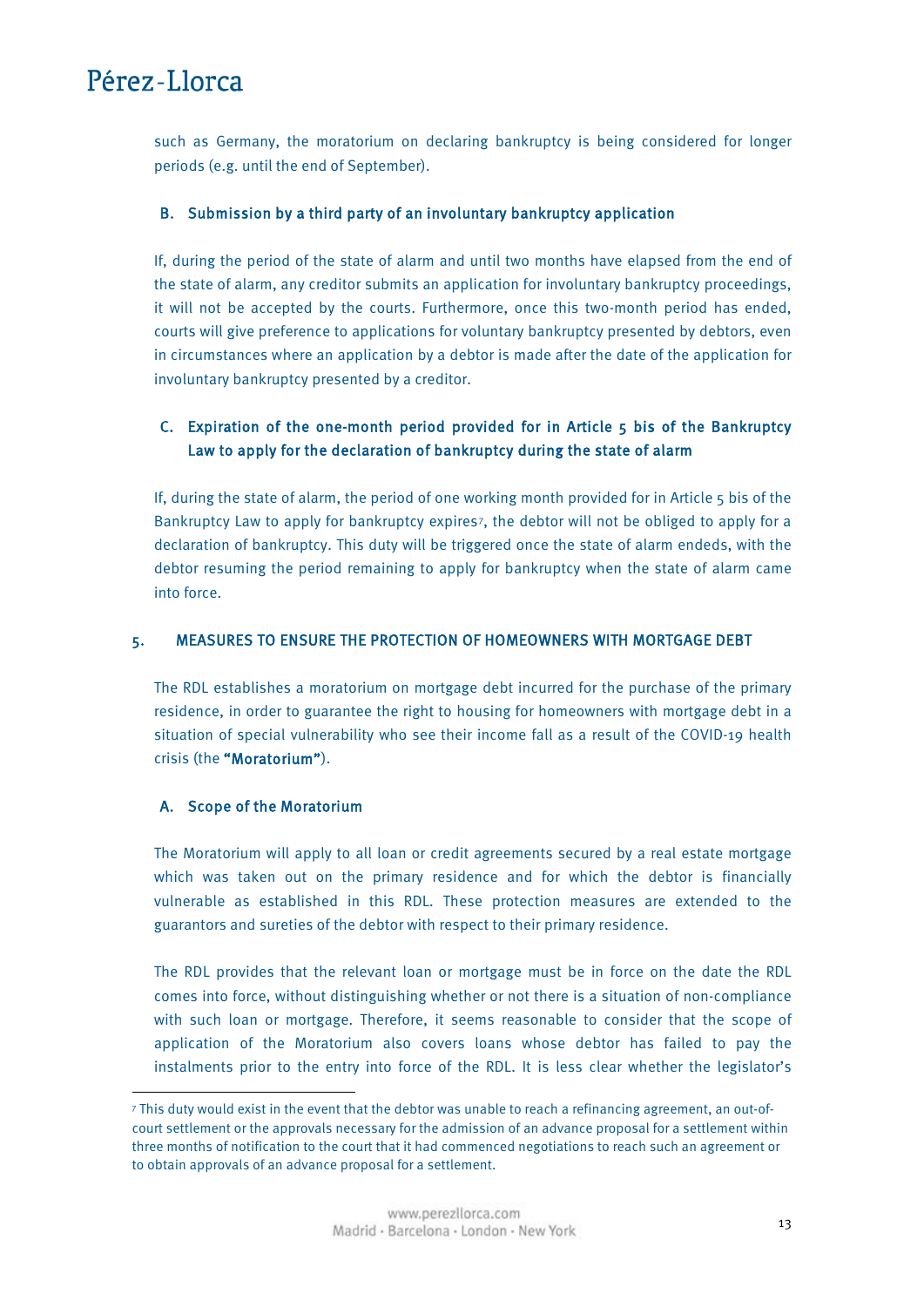**.** 

intention has been to include within the aforementioned scope loans that have become due in advance. It seems to us that there are arguments to suggest that these loans could also be included within the aforementioned scope of application, insofar as early maturity does not necessarily result in the cancellation of the loan.

Nor does the RDL refer to financial institutions as lenders, so it can be understood that the Moratorium applies to any mortgage creditor, regardless of whether it is the original holder of the loan or an assignee of the loan.

#### B. Definition of economic vulnerability

In order for a debtor to be considered economically vulnerable as a result of the health emergency caused by COVID-19, all of the following requirements must be met:

- (i) The debtor must become unemployed or, if he is an entrepreneur or professional, suffer a substantial loss of income or a substantial drop in turnover (which is defined as, at least, 40% of his sales).
- (ii) The total income of the members of the family unit must not exceed, in the month prior to the application of the Moratorium, approximately, the maximum of three times the Public Multiplier Effect on Index of Revenue ("IPREM")<sup>8</sup>, in other words, EUR 1,613.52. The aforementioned limit may be increased in situations of special vulnerability when the family unit[9](#page-13-1) is comprised of minors, persons over 65 years of age, persons with disabilities, mental illness, etc.
- (iii) The mortgage payment, plus the basic expenses and supplies of the family unit, must be greater than or equal to 35% of the net income received by all of the members of the family unit.
- (iv) The family unit must have suffered, as a result of the health emergency, a significant deterioration in its economic circumstances in terms of the effort required to access housing. For these purposes, such deterioration exists when the mortgage burden on the family income has been multiplied by at least 1.3 times.

The non-debtor guarantors, sureties and mortgagees who find themselves in the situation of economic vulnerability defined above may require the lender to exhaust the principal debtor's assets before claiming the secured debt from them, even if they have expressly waived the benefit of exemption in the contract.

<span id="page-13-0"></span><sup>8</sup> The IPREM is an index used in Spain as a reference for the granting of aid, subsidies or unemployment benefit. In 2020, the monthly IPREM is EUR 537.84.

<span id="page-13-1"></span><sup>9</sup> Family unit is defined as consisting of the debtor, his or her spouse not legally separated or registered partner and the children, regardless of age, residing in the dwelling, including those linked by a relationship of guardianship, care or foster care and their spouse not legally separated or registered partner, residing in the dwelling.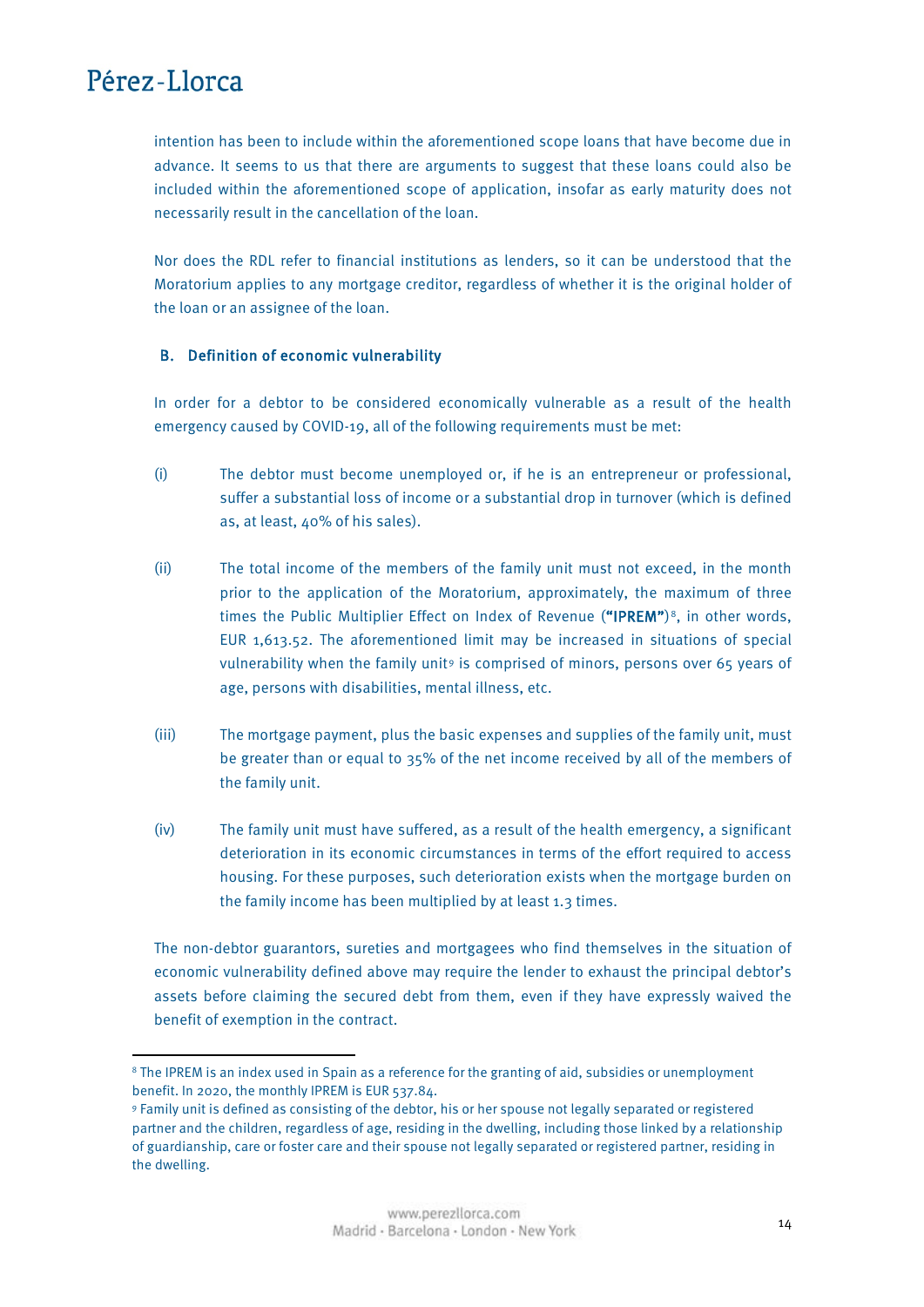Like other regulations that seek to protect vulnerable mortgage debtors, the RDL establishes objective and subjective requirements for a debtor to be eligible for the Moratorium. One aspect that deserves special emphasis is the subjectivity that may exist when it comes to assessing whether the vulnerability is the cause of the health emergency, since in some cases there will be no immediate and direct impact of the emergency on the economic circumstances of the family unit.

In this regard, and also taking into account the severity of the situation, it is possible to argue that any negative economic consequences that may occur during the state of alarm may be included in the scope of the Moratorium, provided that the other objective requirements are met.

### C. Conditions for applying for the Moratorium

In order to prove that the circumstances of economic vulnerability have been met, the debtor must submit to the creditor entity certain documents that demonstrate his or her situation of economic vulnerability in the terms defined in the RDL (e.g. family book, certificate issued by the competent entity stating the amount received, land registry excerpt, etc.).

Moratorium applications may be submitted from the day following the entry into force of the RDL. Debtors within the scope of this RDL may request the Moratorium from the creditor up to fifteen days after the RDL comes into force (initially planned for one month from 18 March 2020, without prejudice to the fact that, following assessment of the situation, it may be extended by the Government by means of a new Royal Decree-Law).

Taking into account the duration of the state of alarm and the limitations on traffic on public roads, it will not be easy for a debtor to gather all the documentation requested or to process the aforementioned application. Even if the RDL does not expressly provide for it, we must understand that the aforementioned request can be submitted by electronic means, which must be the object of legislation implementing and enforcing the provisions of this RDL.

Once the Moratorium application has been made, the creditor will proceed to implement it within a maximum period of fifteen days, notifying the Bank of Spain of its existence and duration for accounting purposes and of the fact that it has not been included in the calculation of risk provisions.

#### D. Effects of the Moratorium

The Moratorium has the following effects:

(i) Suspension of the mortgage debt during the period provided for it and the consequent non-enforcement of the early maturity clause contained in the mortgage loan contract for the duration of the Moratorium.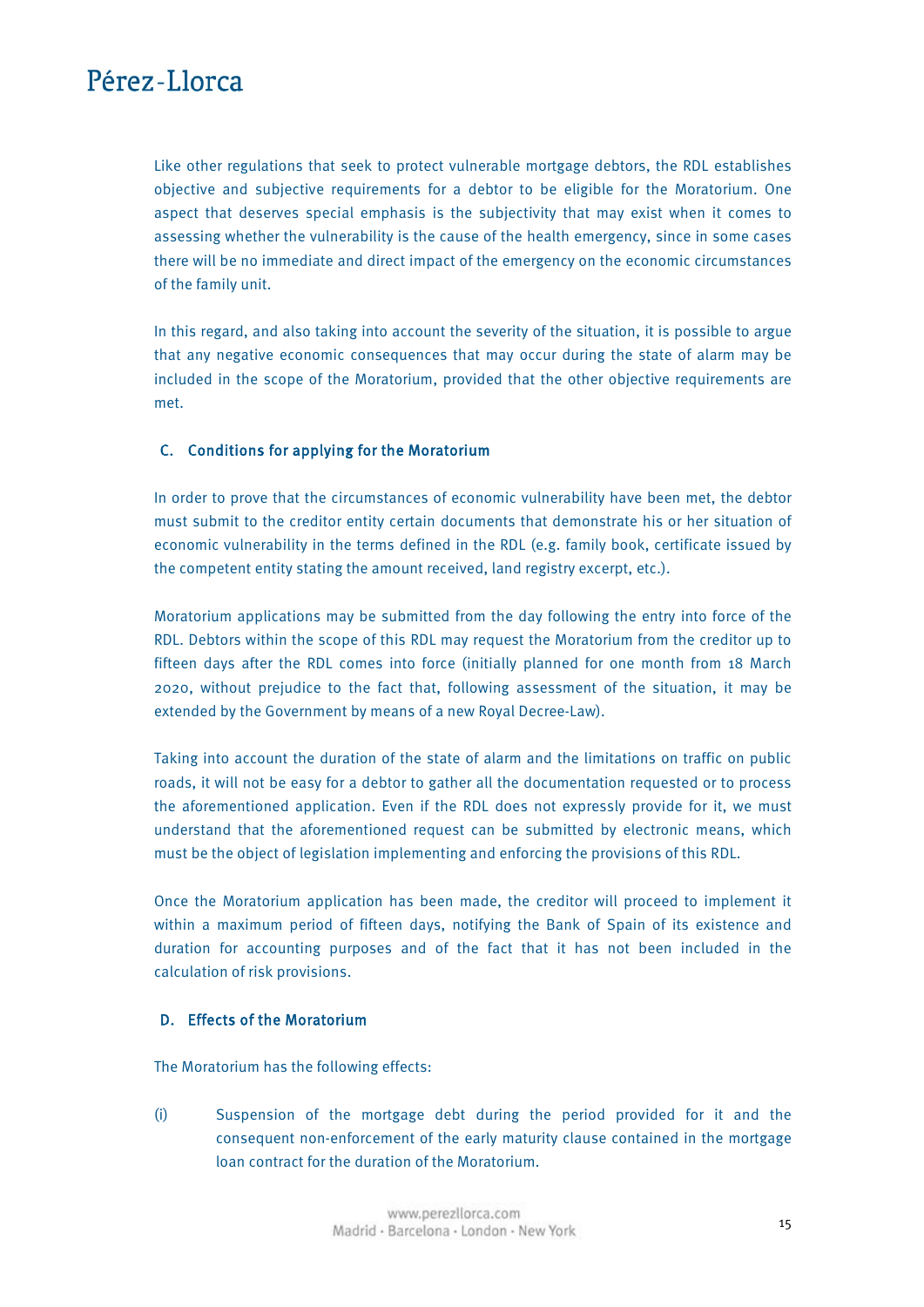<u>.</u>

- (ii) For the duration of the Moratorium, the creditor entity may not demand the payment of the mortgage instalment, or of any of the items therein (amortisation of principal or payment of interest), either in full or in a percentage. No interest will be accrued either [10](#page-15-0).
- (iii) The charging of default interest for the duration of the Moratorium will not be allowed.

The RDL does not expressly clarify the duration of the Moratorium, referring only to the fact that a timeframe will be established for it, without specifying how this will be determined. We believe it is necessary for the RDL's implementation regulations to establish an initial period for the Moratorium that may eventually be extended, provided that the circumstances of vulnerability that have given rise to the Moratorium remain in force. If this is the case, we may find situations in which the duration of the Moratorium goes beyond the current health emergency.

#### E. Consequences of improper application of the protection provided for in the RDL

The debtor of a credit or loan secured by a mortgage who has benefited from the Moratorium without meeting the requirements set out in the RDL will be responsible for any loss and damage that may have occurred, as well as for all the expenses generated by the application of these relief measures, without prejudice to any other liabilities that the debtor's conduct may give rise to (e.g. criminal liability). The amount of damages and expenses may not be less than the benefit unduly obtained by the debtor from the wrongful application of the rule. The debtor who seeks to place or maintain himself in circumstances of economic vulnerability in order to benefit from these measures will also be liable, although in this case it is up to the creditor to prove these facts.

In summary, the legislator seeks to avoid a situation identical or similar to that experienced after the economic crisis that began in 2008, in which the most vulnerable groups lost their homes, by establishing a Moratorium that applies to the entire mortgage burden of debtors economically affected by the health emergency. As the RDL itself indicates, this Moratorium may also be beneficial to financial institutions that are lenders, insofar as it helps to contain delinquency rate and therefore reduces the need to make the corresponding accounting provisions. However, the reality is that these financial institutions will no longer pay the mortgage instalments that are the object of the Moratorium, which could consequently cause them liquidity strains.

<span id="page-15-0"></span><sup>&</sup>lt;sup>10</sup> In RDL it does not define it, but we understand that it refers to ordinary interests.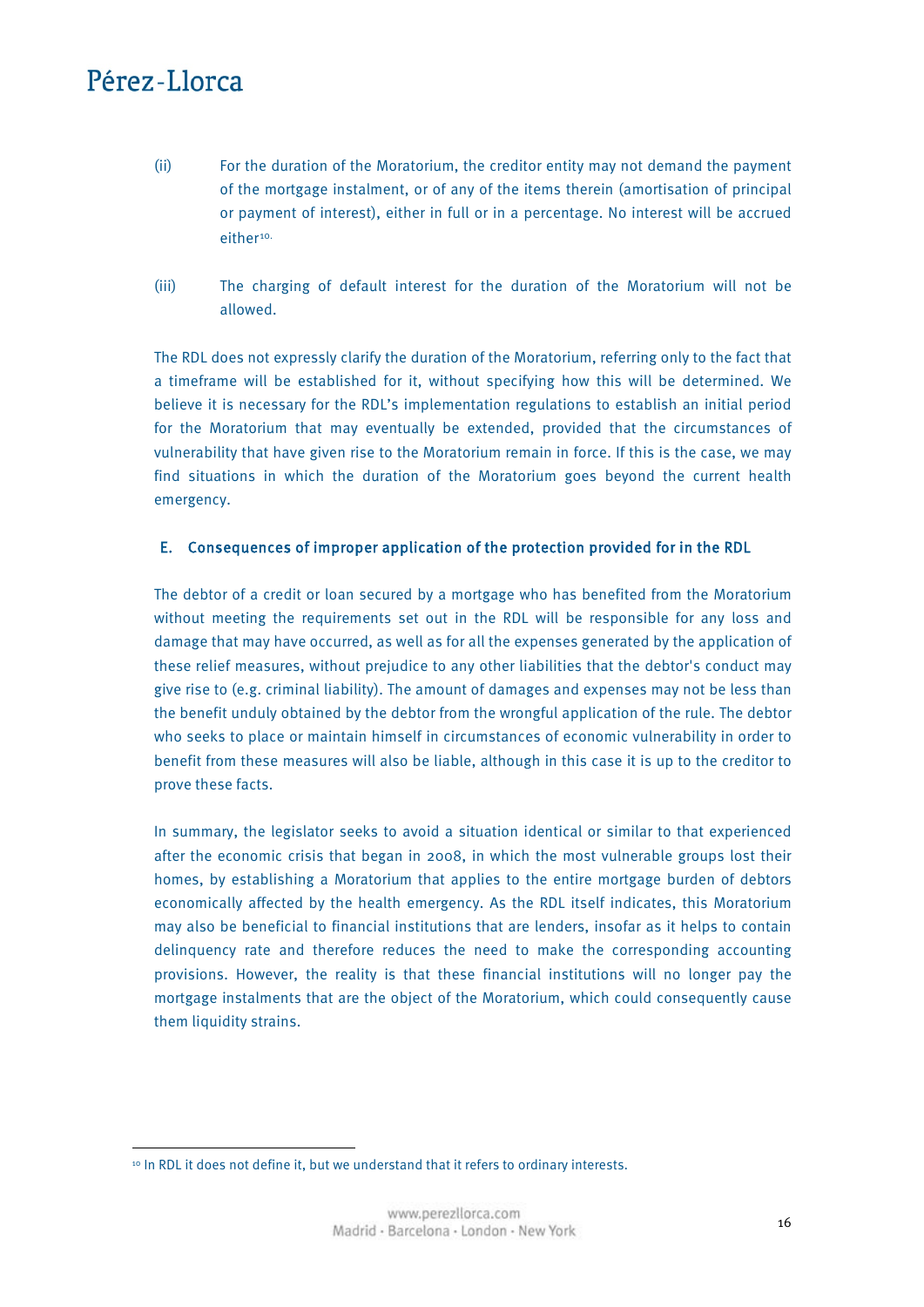#### <span id="page-16-0"></span>6. MEASURES RELATED TO FOREIGN INVESTMENTS

The fourth final provision of the RDL amends Law 19/2003, of 4 July, on the legal regime of the movement of capital and economic transactions abroad  $("Law 19/2003")$ . Law 19/2003 establishes a principle of freedom of movement of capital and economic transactions abroad. This liberalisation regime may be suspended by the Government in the case of acts, businesses, transactions or operations which, by their nature, form or conditions of performance, affect or may affect activities related, even if only incidentally, to the exercise of public power, or activities directly related to national defence, or activities which affect or may affect public order, public safety and public health.

#### A. Suspension of the liberalisation regime

With the reform implemented by RDL 8/2020, a new article  $7$  bis is added to Law 19/2003, suspending the liberalisation regime in a number of sectors and circumstances, in which foreign direct investment in Spain become subject to a prior authorisation regime.

- (i) The measure affects foreign direct investments in Spain by investors resident in countries outside the EU and the European Free Trade Association where:
	- As a result of the investment, the investor will gain ownership of 10% or more of the Spanish company's capital; or
	- As a consequence of the corporate transaction, act or legal transaction, the investor will effectively participate in the management, or will take control of the company.

#### Sectors affected:

 $\overline{\phantom{a}}$ 

- Critical infrastructure, whether physical or virtual<sup>[11](#page-16-1)</sup>: This expressly includes energy, transport, water, health, communications, media, data processing or storage, aerospace, defence, electoral or financial infrastructure and sensitive facilities, as well as land and buildings that are crucial for the use of such infrastructure.
- **•** Critical technologies and dual-use items<sup>12</sup>: This explicitly includes artificial intelligence, robotics, semiconductors, cyber-security, aerospace, defence, energy storage, quantum and nuclear technologies, as well as nanotechnologies and biotechnologies.

<sup>11</sup> In accordance with the provisions of Law 8/2011, of 28 April, which establishes measures for the protection of critical infrastructures.

<span id="page-16-1"></span><sup>12</sup> As defined in Article 2(1) of Council Regulation (EC) No 428/2009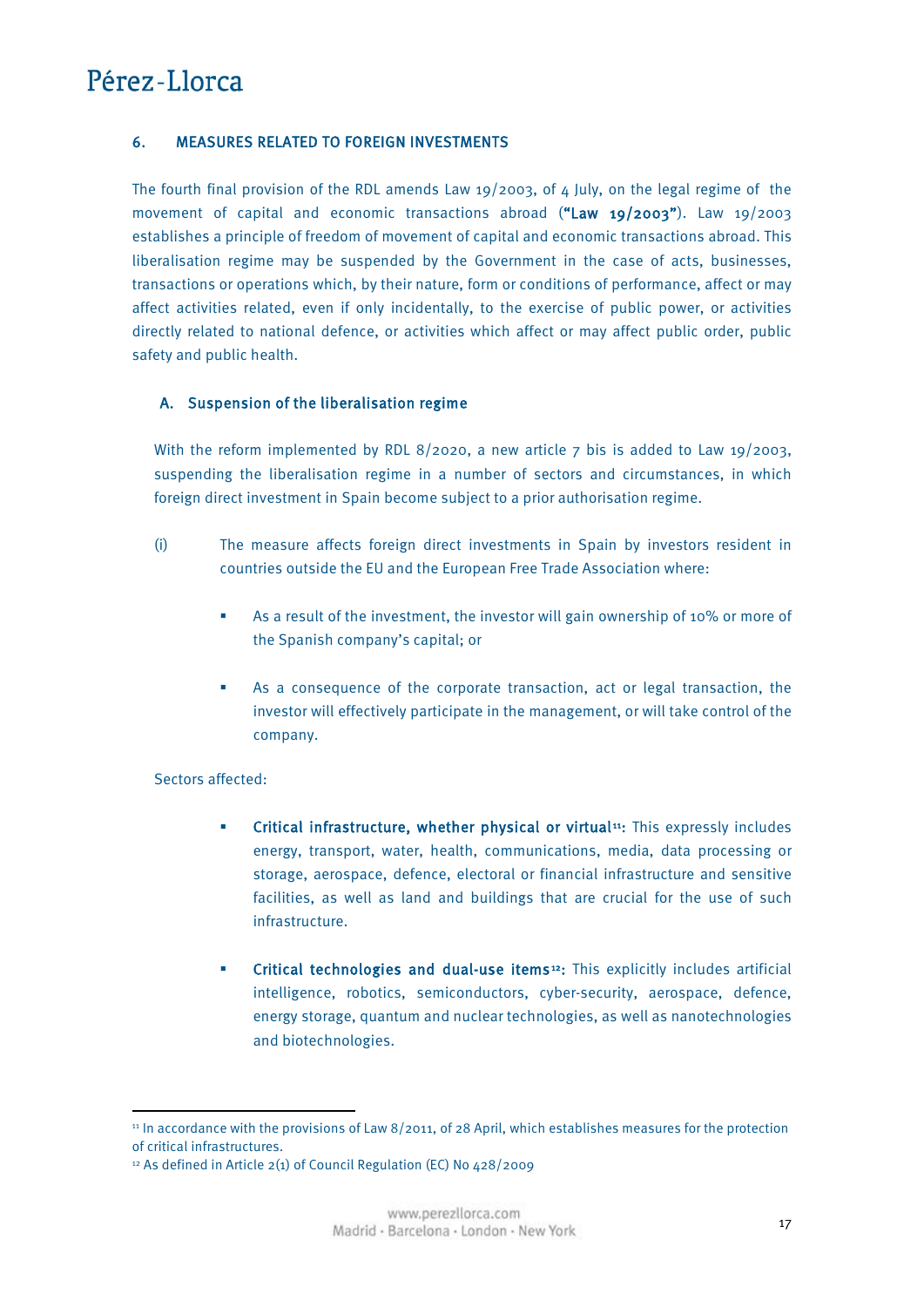- Supply of critical inputs, in particular:
- **Energy** (e.g. electricity and oil & gas)<sup>13</sup>.
- Those relating to raw materials and food safety: In the latter case, no definition or reference or regulatory reference is given that would make it possible to determine the scope of these items. This is particularly relevant in the case of food safety. In the context of a health emergency in which the standard has been issued, the reference to "food safety" appears to be aimed at guaranteeing the supply of foodstuffs. In this way, it could be understood that foreign investment in food chains, department stores or producers is being made subject to prior authorisation.
- Sectors with access to sensitive information, in particular personal data, or with the capacity to control such information, in accordance with Organic Law 3/2018 of 5 December on the Protection of Personal Data and the Guarantee of Digital Rights ("LOPD") This provision would affect companies that process information (including information that may be classified as personal) that could affect public order, public health and public security, without providing a complete list of the information that is affected by this regulation. Thus, this limitation would operate for, among others, companies that have access to medical records (e.g. companies that provide health services or companies that provide services to them and have access to these data), companies that have access to personal data that may affect the right to privacy of individuals (e.g. security companies, Internet of Things, etc.) or companies in the Big Data sector.
- Media.

<span id="page-17-0"></span> $\overline{\phantom{a}}$ 

- (ii) Other foreign investments in which liberalisation is suspended (irrespective of whether the investment will take place in one of the sectors in (i) above) are those made by:
	- Foreign investors controlled directly or indirectly by the government of a third country (including government agencies or the armed forces). For the purpose of determining the existence of control, the criteria set forth in Article 42 of the Commercial Code shall be applied.
	- Foreign investors who have already invested or participated in activities in another Member State in sectors affecting security, public order and public

<span id="page-17-1"></span><sup>&</sup>lt;sup>13</sup> Those regulated by Law 24/2013, of 26 December, on the Electricity Sector, and Law 34/1998, of 7 October, on the Hydrocarbons Sector. It therefore affects both liberalised sectors such as the marketing of electrical energy or natural gas, and regulated sectors such as transport or distribution.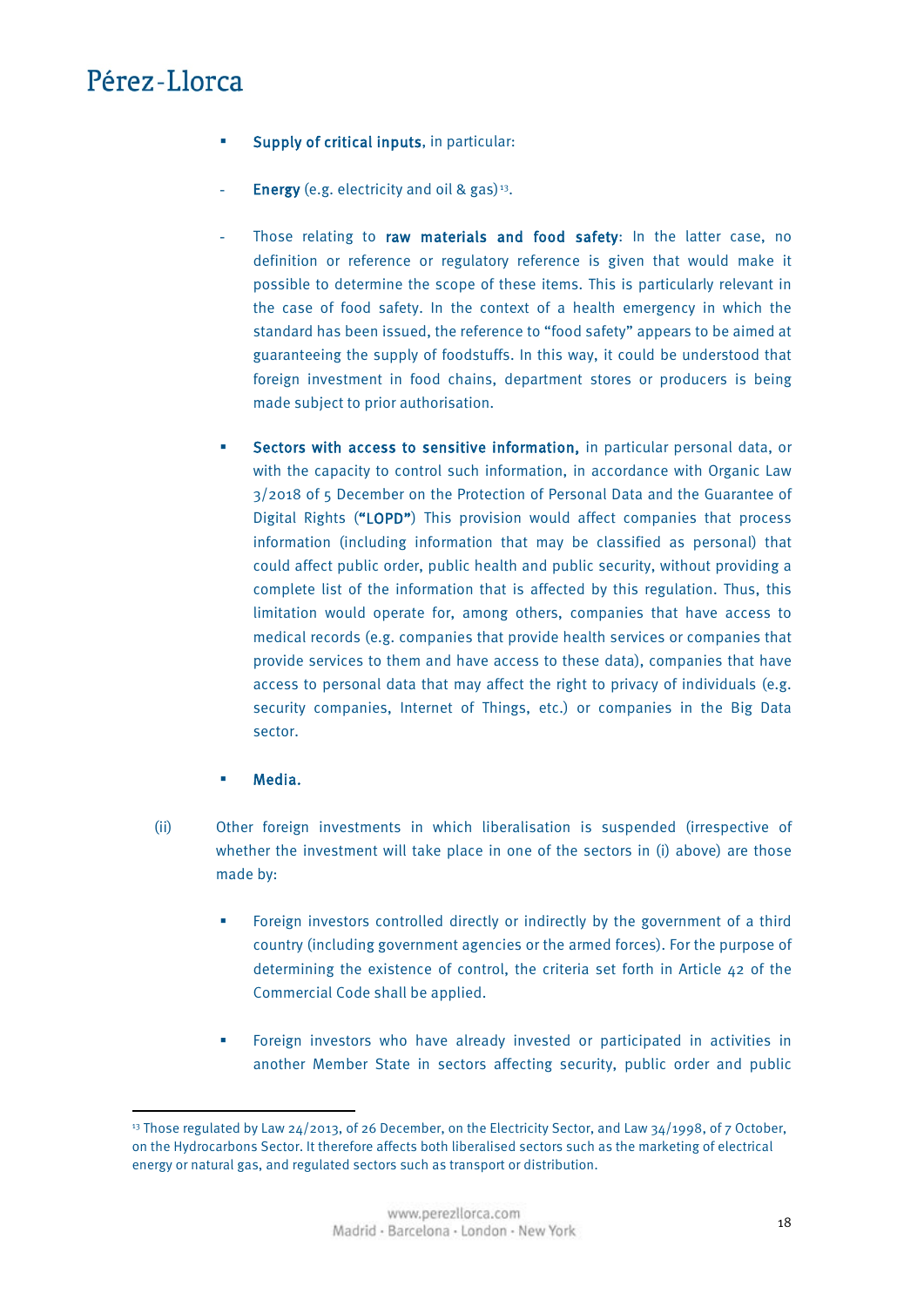health, and especially those listed in (i) above.

 Foreign investors prosecuted, either administratively or judicially, in another Member State or in their home state or in a third state for criminal or illegal activities.

### B. Consequences of the lack of authorisation

In the absence of a specific regulatory procedure, the authorisation of the investment must be agreed by the Council of Ministers and may include conditions for the execution of the operation.

The execution of transactions falling within the scope of this amendment without prior administrative authorisation:

- (i) Shall have no validity or legal effect, until such time as they are legalised.
- (ii) Shall constitute a very serious offence, punishable by a fine of up to the economic content of the operation, which may not be less than 30,000 euros.

This means that, while the measure remains in force, transactions affecting these sectors and investors will have to be structured taking into account that their execution will require obtaining prior administrative authorisation (i.e. mainly through the inclusion of suspensive conditions to this effect in the corresponding contracts).

### C. Duration of the measure

The timeframe of this reform is independent of the rest of the measures adopted in RDL 8/2020, as it will be maintained until an agreement is reached by the Council of Ministers that determines its withdrawal.

In view of the scope of the amendment introduced, in practice, it will be necessary to carry out a more specific analysis in each case, with special attention to:

- (i) The nationality of the investor. The measure affects "residents in countries outside the EU and the European Free Trade Association", but no clear rules are defined as to how residence should be determined for this purpose.
- (ii) Those affected sectors where the sector has not been defined or identified by reference to a particular standard (e.g. food safety, raw materials) will be particularly difficult to identify in practice and are likely to require clarification or specification by the Government.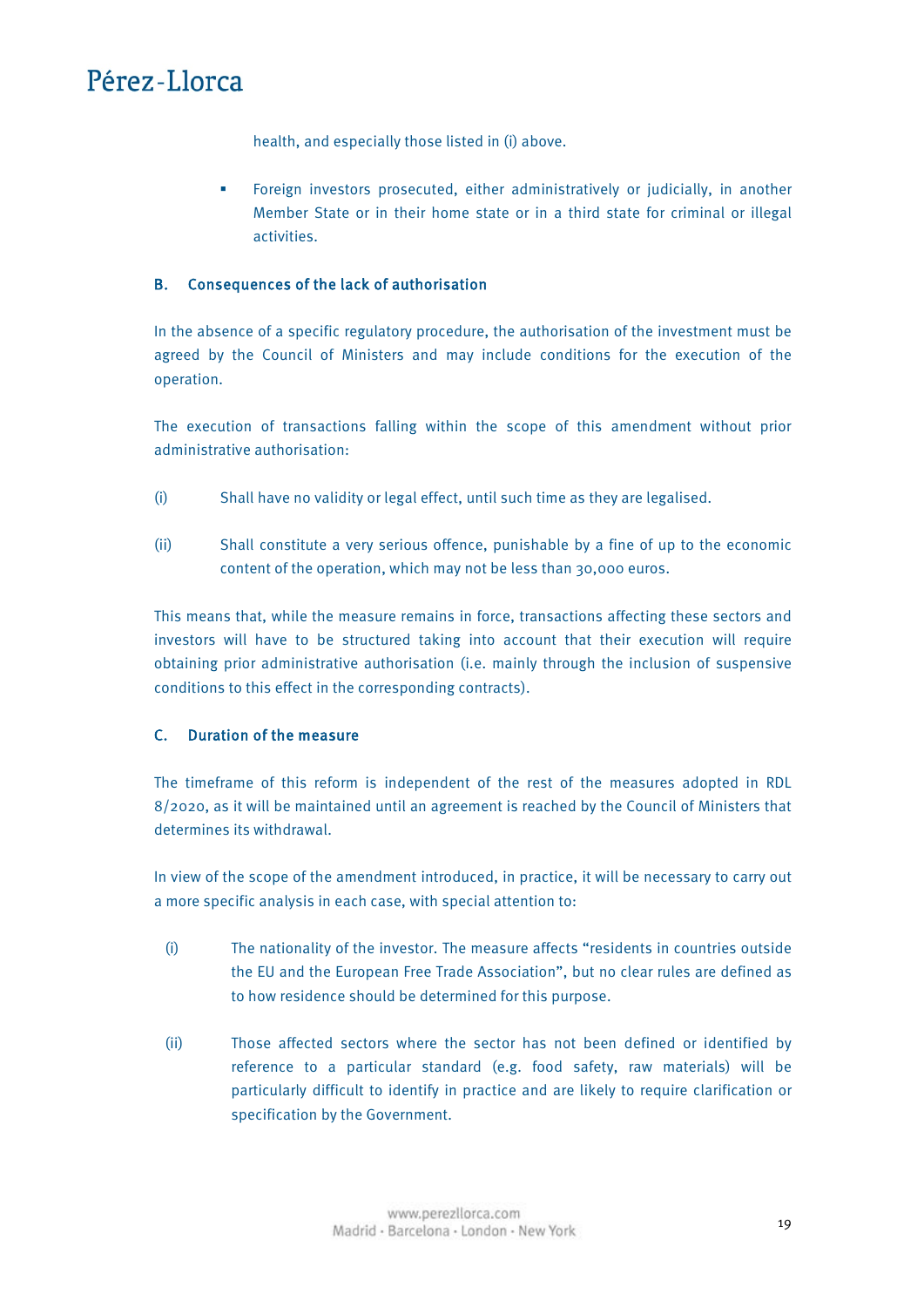#### <span id="page-19-0"></span>7. PUBLIC PROCUREMENT MEASURES

Chapter III includes a section VI with a single article  $(34)$  that regulates the measures adopted in the area of public procurement to mitigate the consequences of COVID-19. Thus, as announced in the Explanatory Memorandum of the rule, this article aims to establish measures to avoid negative effects on employment and business viability resulting from the suspension of public contracts. In this regard, in order to prevent COVID-19 and the measures adopted by the various public administrations from leading to the termination of contracts by the entities that make up the public sector, a specific system for the suspension and extension of contracts is provided for.

This regulation covers (i) service and supply contracts for continuous and non-continuous provision, (ii) work contracts and (iii) works concession and service concession contracts, entered into by any of the entities belonging to the Public Sector, as defined in Article 3 of Law 9/2017, of 8 November, on Public Sector Contracts, which transposes into Spanish law Directives of the European Parliament and of the Council  $2014/23/EU$  and  $2014/24/EU$ , of 26 February 2014 ("LCSP"), with the exceptions expressly provided for in the last section of this article.

#### A. Service and supply contracts for continuous provision

#### (i) Request for suspension by the contractor and payment of damages

Firstly, the first section of article 34 establishes that public service and supply contracts for continuous provision which become impossible to execute as a result of COVID-19 or the measures taken by the public administrations to combat it, will be automatically suspended from the moment the situation which prevents their performance arises and until such time as the performance can be resumed (the contracting authority will notify the contractor of the end of the suspension).

However, this suspension is not entirely automatic, since the contractor must request such suspension from the contracting authority, stating (i) the reasons why the execution of the contract has become impossible, (ii) the personnel, premises, vehicles, machinery, installations and equipment assigned to the execution of the contract at that time, (iii) and the reasons why it is impossible for the contractor to use the means mentioned in another contract. The Administration reserves the right to verify the veracity of these points at a later date. Thus, once the request for suspension has been made, the Administration must resolve it within five calendar days. Once this period has elapsed without notifying the express resolution to the contractor, it will be understood that it has been rejected.

On the other hand, when the request is expressly accepted, the contracting entity must pay the contractor for the loss and damage actually suffered by the latter during the period of suspension, upon request and with evidence of its authenticity, effectiveness and amount by the contractor. These damages shall be claimable only as follows: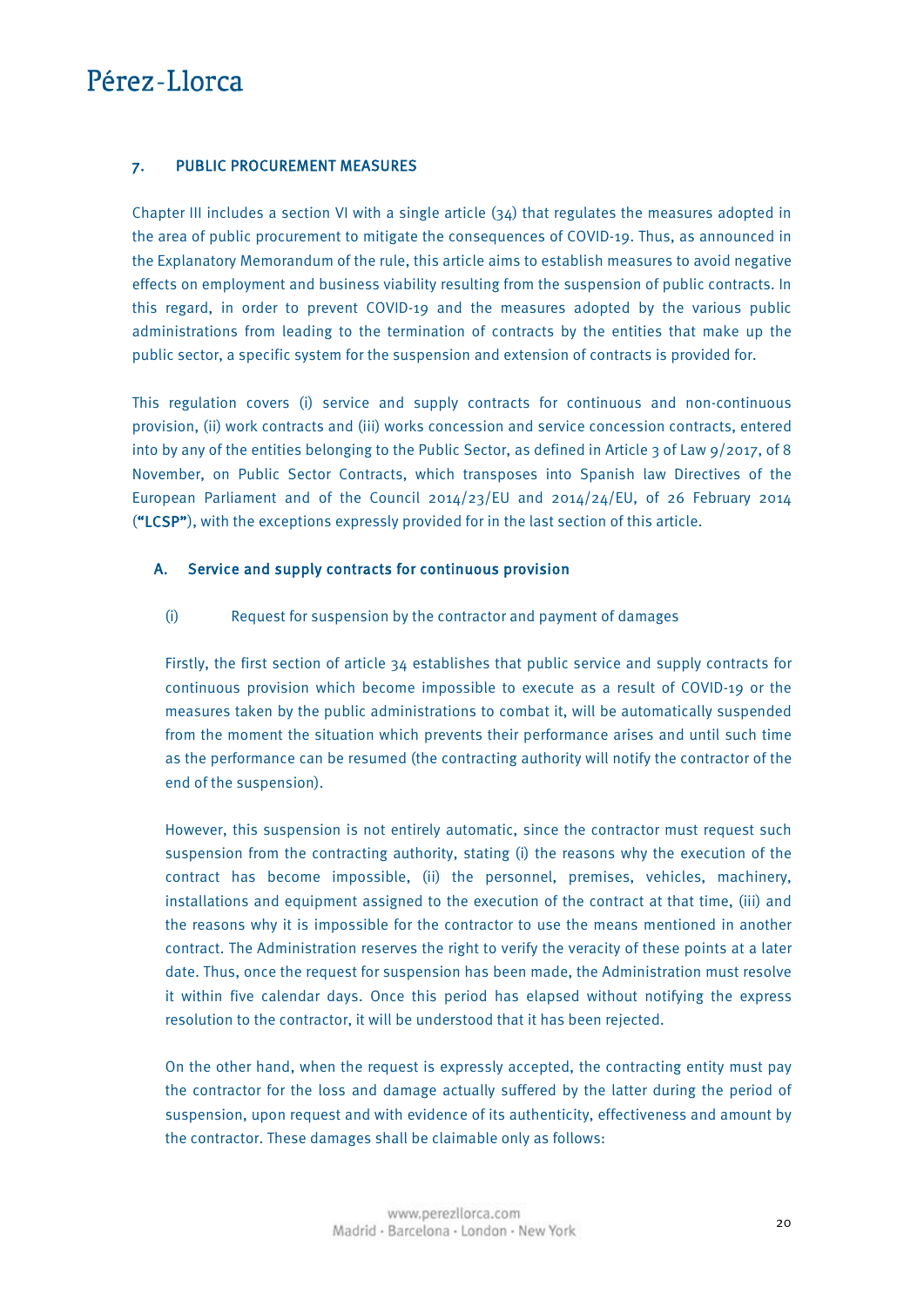- The salary costs actually paid by the contractor to staff assigned on 14 March 2020.
- The expenses for the maintenance of the final guarantee.
- Expenditure on rent or maintenance costs for machinery, installations and equipment directly assigned to the execution of the contract, provided that the contractor can prove that these resources could not be used for other purposes during the suspension of the contract.
- The expenses corresponding to the insurance policies in force at the time of the suspension of the contract.

This list of reimbursable expenses is *numerus clausus*, so no expenses other than those listed above may be claimed.

#### (ii) Extension of contracts

Royal Decree 463/2020, of 14 March, which has declared a state of alarm for the management of the health crisis caused by COVID-19, agreed to halt all contracting procedures. Therefore, if, on expiry of any of the existing contracts, the new contract guaranteeing the continuity of the service has not been and cannot be signed, the original contract may be extended until the start of performance of the new contract for a maximum period of nine months, without altering the other terms of the contract<sup>[14,](#page-20-0)</sup> irrespective of the date of publication of the invitation to tender for the new contract.

#### (iii) Other issues

For the cases specifically regulated in this regulation, it is established that (i) the suspension will in no case constitute a basis for terminating the contract, and that (ii) article 208.2.a) LCSP and article 220 of Royal Legislative Decree 3/2011, of 14 November, approving the revised text of the Public Sector Contracts Law ("TRLCSP"), which contain an express and different regulation of suspensions of public contracts, will not be applicable.

#### B. Service and supply contracts for non-continuous provision

#### (i) Extension in case of any delay in meeting deadlines

The second section of article 34 states that, in the case of public service and supply contracts for non-continuous provision which have not lost their purpose as a result of the situation created by COVID-19, when the contractor is delayed in meeting the deadlines set out in the contract as a result of COVID-19 or the measures taken by the various Administrations to combat it, the contractor may request an extension which the contracting authority will grant,

<u>.</u>

<span id="page-20-0"></span><sup>14</sup> Article 29.4 LCSP.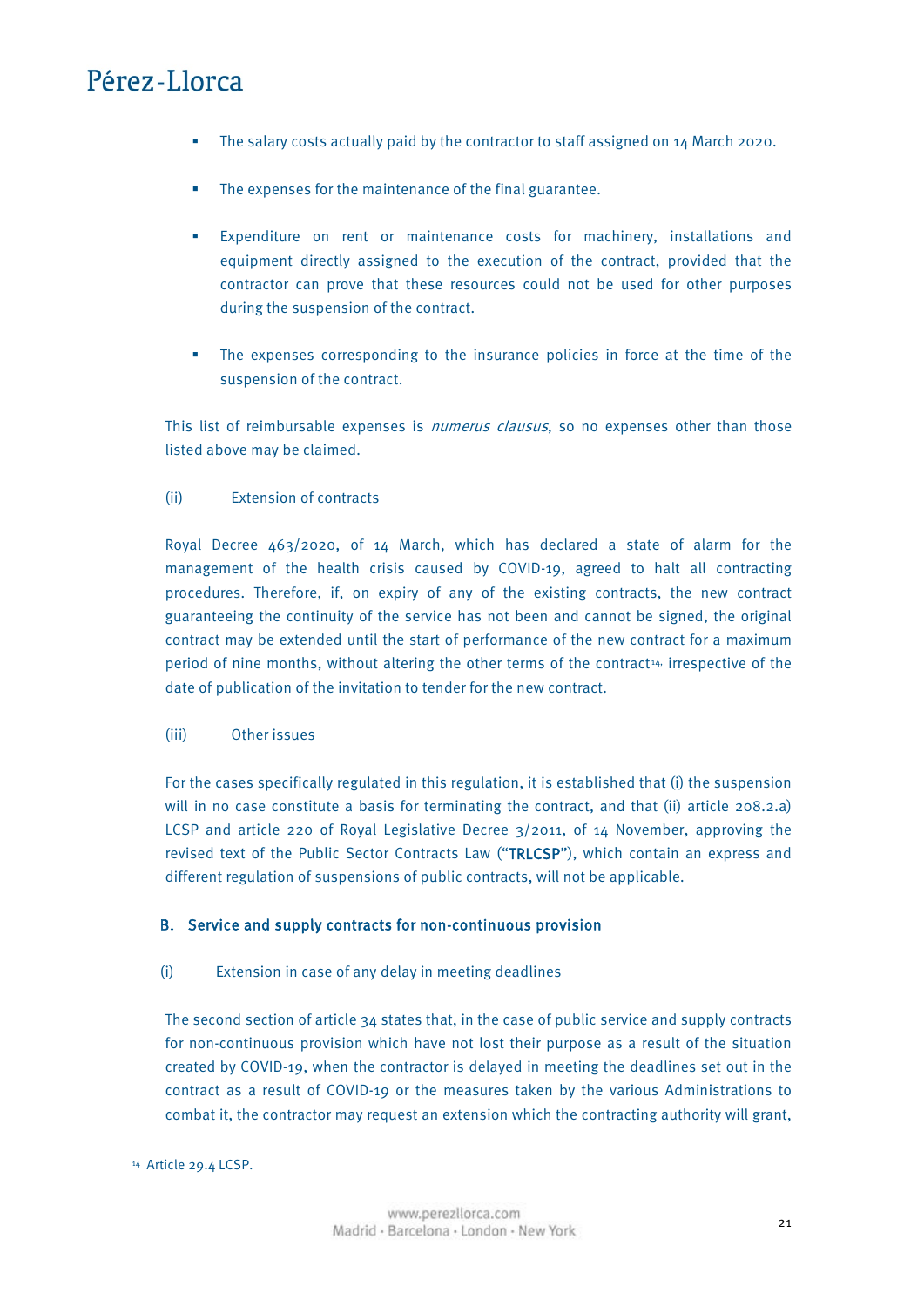following a report from the contract's construction manager which establishes that the delay is due to one of the above circumstances and is not the contractor's fault. This extension will be at least equal to the time lost due to the reason given, unless the contractor requests a shorter extension.

In such cases, no penalties will be imposed on the contractor and the contract will not be terminated.

#### (ii) Payment of additional salary expenses in the event of extensions

In addition, following the request and demonstration of the reality, effectiveness and amount, the contractor will be entitled to the payment of the additional salary expenses actually incurred as a result of the time lost due to COVID-19, up to a maximum limit of 10 per cent of the initial contract price.

#### C. Construction works contracts

#### (i) Contractor's request for suspension and extension

The third section of article  $34$  establishes that, for public works contracts that have not lost their purpose as a result of the situation described and when, as a result of COVID-19, it is impossible to continue the execution of the contract, the contractor may request the suspension of the contract from the moment the situation that prevents its performance arises and until such time as the performance can be resumed (the contracting authority will notify the contractor of the end of the suspension).

The contractor must submit a request for suspension to the contracting authority reflecting the same circumstances as those described above for service and supply contracts for continuous provision (section 1). This request must also be resolved by the contracting authority within five calendar days, with the same dismissing effects in the event of no express resolution within this period.

This possibility applies to contracts where (i) the work is scheduled to be completed, in accordance with the "work development programme or work plan", between 14 March, the commencement date of the state of alarm, and during the period of the state of alarm, and (ii) the delivery of the work cannot take place as a result of the situation created by COVID-19 or the measures taken by the State. In these cases, the contractor may request an extension of the final delivery date provided that they offer to meet their outstanding commitments if the initial deadline is extended.

#### (ii) Compensable damages

Once the suspension or extension of the deadline has been agreed, only the following items will be compensated: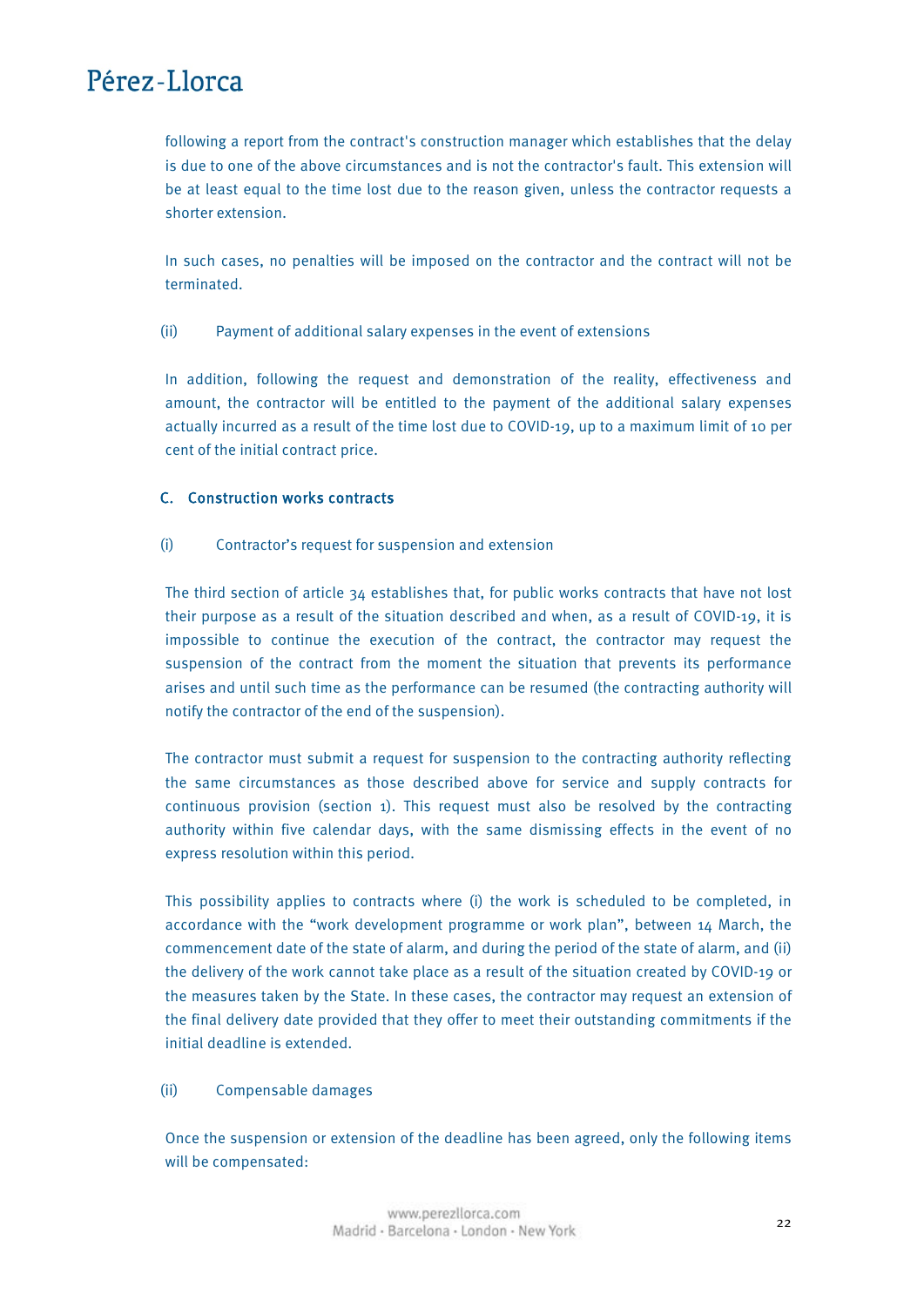- The actual salary costs paid by the contractor to staff assigned to the project before 14 March and who will continue to work when it resumes. It is specified that the salary costs to be paid will be the basic salary referred to in article 47.2.a of the collective agreement for the construction sector, the disability supplement in article 47.2.b of the aforementioned agreement, and the extraordinary bonuses in article 47.2.b, and the holiday pay, or their respective equivalent salary items agreed in other collective agreements in the construction sector.
- The expenses for the maintenance of the final guarantee, relating to the period of suspension of the contract.
- Expenditure on rent or maintenance costs for machinery, installations and equipment, provided that the contractor can prove that these resources could not be used for purposes other than the performance of the suspended contract and that the amount is less than the cost of terminating such contracts for the rent or maintenance of machinery, installations and equipment.
- The costs corresponding to the insurance policies provided for in the specifications and linked to the subject matter of the contract, which have been taken out by the contractor and are in force at the time of suspension of the contract.

The right to compensation and damages will be recognised when the main contractor proves that it has fulfilled (i) its labour and social obligations on 14 March 2020 (both for itself and for the subcontractors, suppliers and providers it has hired to perform the contract) and (ii) that it has fulfilled its obligations to pay its subcontractors and providers on 14 March 2020.

#### (iii) Other issues

For the cases specifically regulated in this regulation, the application of articles 208 (suspension) and 239 (force majeure) LCSP is expressly excluded, as well as that of articles 220 (suspension) and 231 (force majeure) TRLCSP.

### D. Concession contracts for works and services. Request by the contractor to restore the economic equilibrium of the contract

Section four establishes the regulation of public contracts for works concessions and service concessions in view of the situation created by COVID-19 and the measures adopted by the Administration to combat it. In this regard, it is established that this circumstance will give the concessionaire the right to re-establish the economic equilibrium of the contract by (i) extending its initial duration up to a maximum of 15 per cent or (ii) modifying the economic clauses of the contract.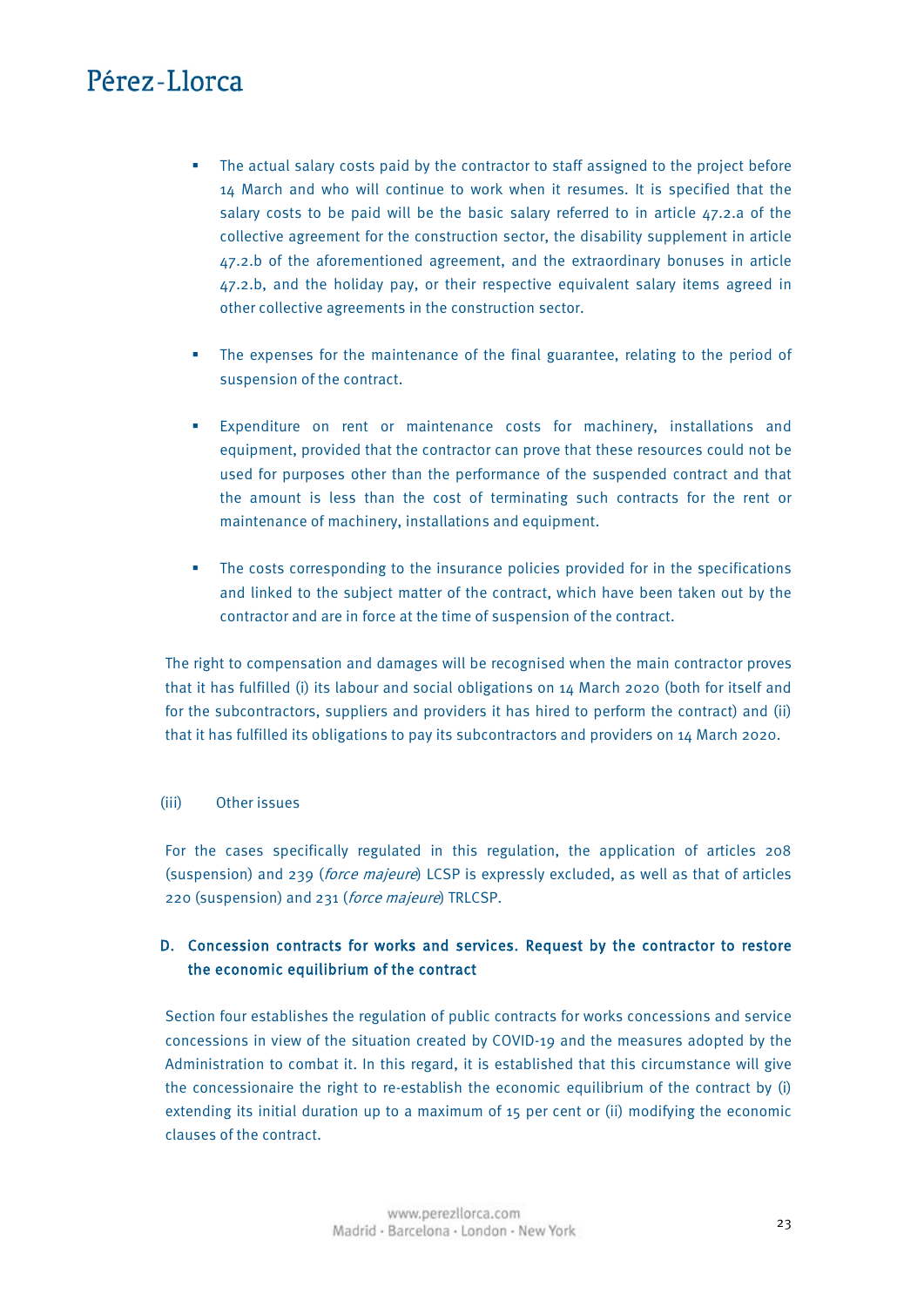<span id="page-23-0"></span>To do so, the concessionaire must request that the administrative body rebalance the situation, which will only be granted:

- When the contracting authority has assessed that it is impossible to execute the contract as a result of the situation described.
- **If the contractor provides evidence of the reality, effectiveness and amount of the loss** of income and the increase in costs incurred (including any additional salary costs actually paid while the situation created by COVID-19 is ongoing, compared to those foreseen for the ordinary execution of the works or service concession contract).

### E. Application to contracts subject to the Law on Excluded Sectors or to Royal Decree Law 3/2020 of 4 February

Section five establishes that the provisions of article 34 shall also apply to contracts subject to (i) Law 31/2007, of 30 October, on procurement procedures in the water, energy, transport and postal services sectors or (ii) Book I of Royal Decree Law 3/2020, of 4 February, on urgent measures to incorporate various European Union directives into Spanish law in the field of public procurement in certain sectors; private insurance; pension plans and funds; taxation and tax litigation.

#### F. Exclusions

Lastly, the last section of article 34 of the RDL establishes that sections 1 and 2 do not apply to (i) contracts for health, pharmaceutical or other services or supplies whose purpose is linked to the health crisis caused by COVID-19, (ii) contracts for security services, cleaning or maintenance of computer systems, (iii) contracts for services or supplies necessary to guarantee the mobility and security of infrastructures and transport services, and (iv) contracts awarded by public entities that are listed on official markets and do not receive income from the General State Budget.

It is also noted that the Minister of Transport, Mobility and the Urban Agenda may adopt measures to guarantee the provision of necessary services, including a change in the circumstances under which contracts can be suspended.

#### 8. TAX MEASURES

#### A. Expediting customs procedures

Article 32 of the RDL includes a series of measures aimed at expediting customs procedures. This article addresses the important objective of expediting customs procedures for imports in the industrial sector and, to a lesser extent, for exports. The aim is to avoid the risk of the supply chain of goods from non-EU countries being affected, by clarifying the content of article 16 of RD 463/2020, which already provided that the delegated competent authorities shall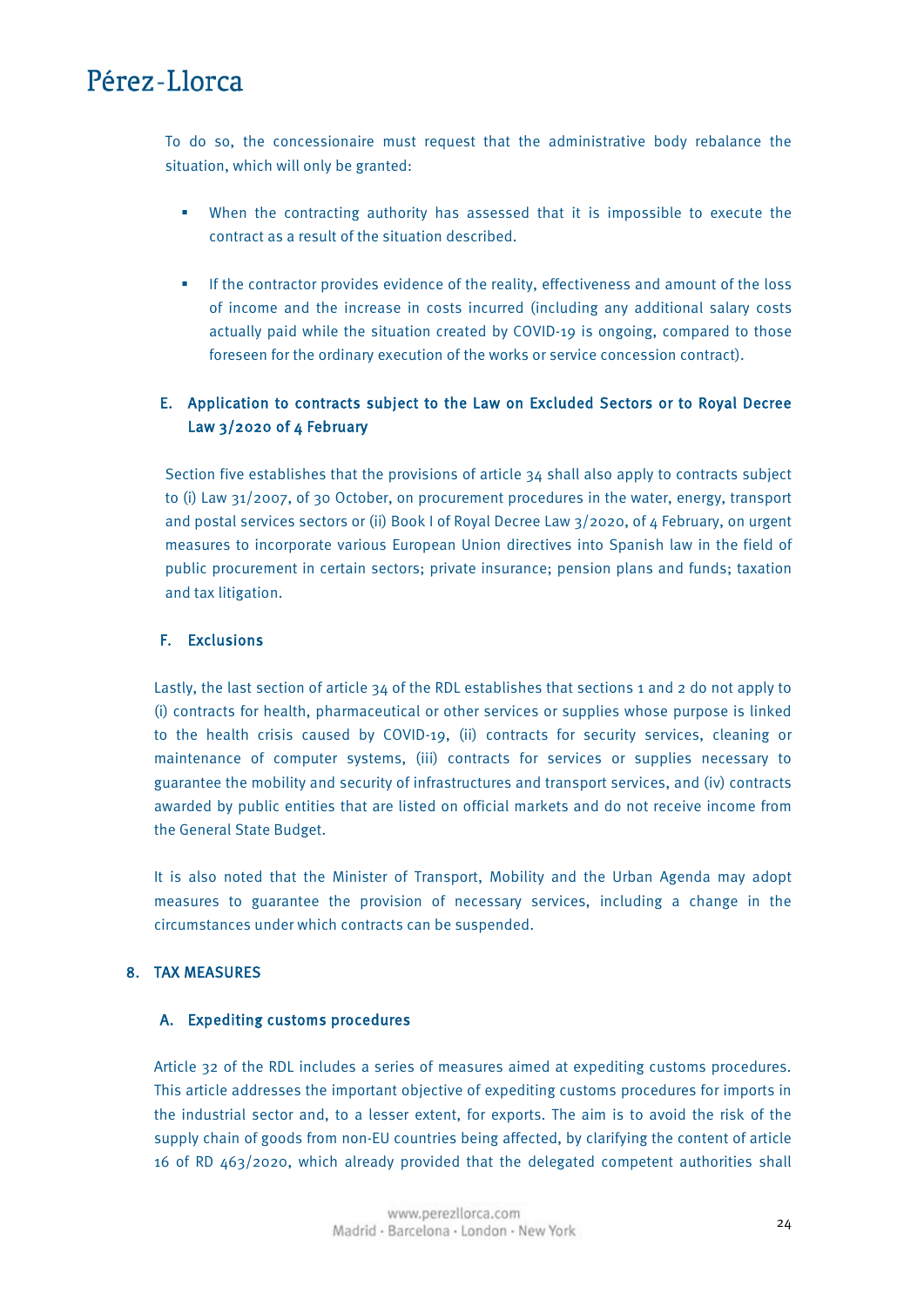take the necessary measures to ensure customs transit at entry points or border inspection points located in ports or airports.

For this reason, and in order to avoid the possibility that, as a result of COVID-19 affecting some officials, the Customs and Excise Units and Administrations might be closed or that some of them might experience delays due to an excessive administrative burden, the Explanatory Memorandum of the RDL points out the benefit of the measure contained in article 32: that the Director of the Customs and Excise Department may agree that the declaration procedure, and the customs clearance that it includes, be carried out by any body or official in the Customs and Excise Area using the existing computer applications for customs clearance without the need to modify them.

#### B. Suspension of deadlines

The second of the tax measures is contained in article 33, and concerns the suspension of tax deadlines. We will ellaborate how the regulations contained in this article fit into the general regulations and point out some of the gaps left by the RDL.

(i) Some general issues

Prior to conducting a more detailed analysis of the measures included in this provision, three broad points should be made:

 One of its objectives is to provide security against the uncertainty generated by the Third Additional Provision of RD 463/2020, which established the interruption of deadlines "for the processing of procedures of public sector bodies". As there are multiple tax procedures (regarding the application of taxes, penalties and reviews), following the publication of RD 463/2020, many doubts arose regarding how to apply the suspension contained in said RD to each procedure.

These doubts have been resolved both by the RDL and by the amendment of RD 463/2020 approved yesterday by the Council of Ministers, which clarifies that the suspension of administrative deadlines stated in its Third Additional Provision "shall not apply to tax deadlines, subject to special regulations, nor shall it affect, in particular, the deadlines for filing tax returns and self-assessments." This last point may seem obvious, but we very much appreciate its specific reference. In fact, the Spanish Tax Agency has published a link to the RDL on its website, expressly highlighting this point.

This amendment to RD 463/2020 is effective from the date of its publication in the BOE (18 March 2020), which raises the question of whether or not the deadlines between 14 March 2020 (the date when RD 463/2020 came into force) and 18 March 2020 were suspended. This is a matter of paramount importance when the deadlines for submitting appeals or economic-administrative claims expire between these two dates. Interpreting the new wording of the Third Additional Provision of RD 463/2020 as having effect from 14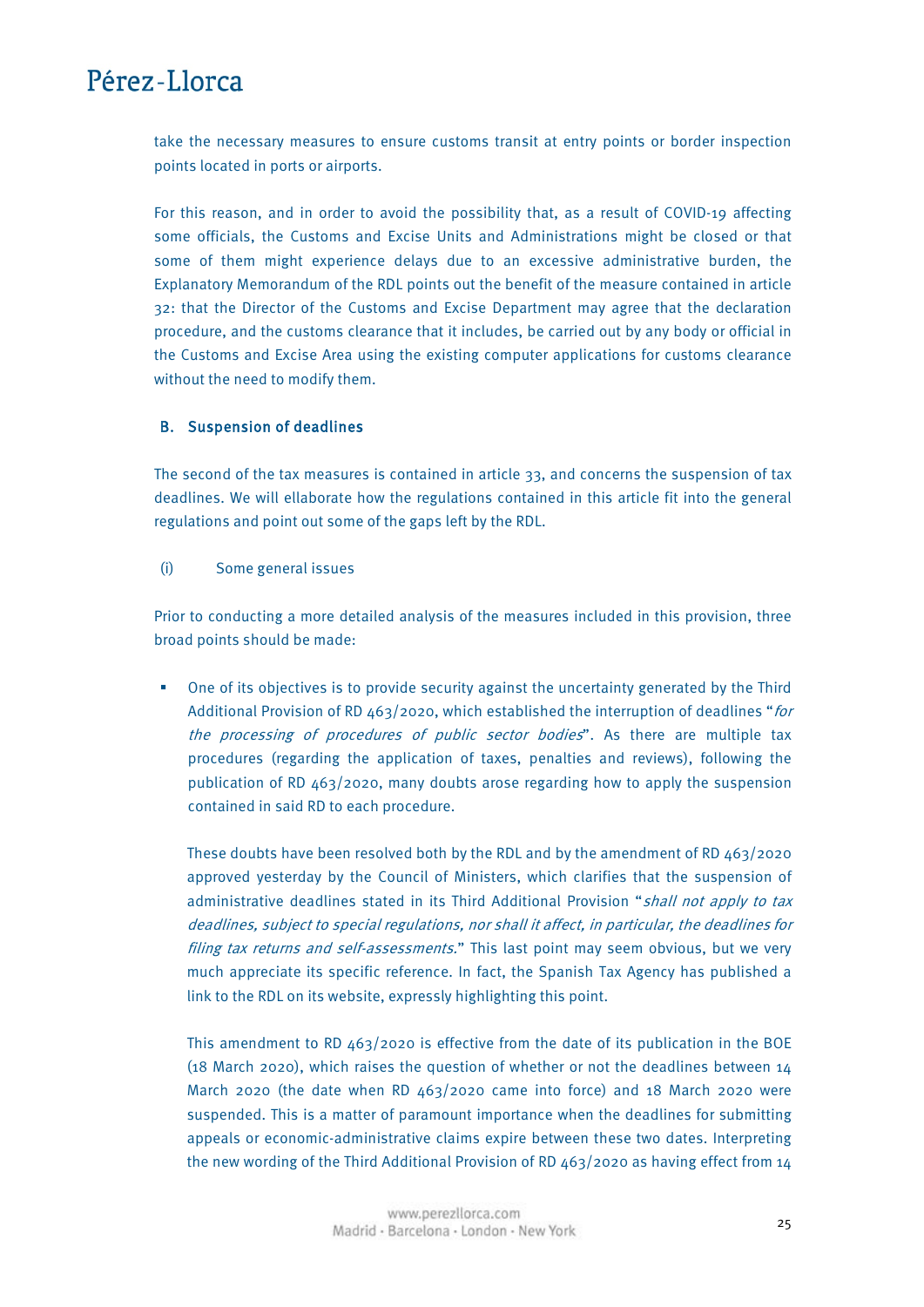March 2020 would mean that taxpayers who did not file appeals or claims with deadlines between 14 and 18 March 2020 would find that these challenges are now out of time. Such an interpretation would not seem consistent with the principles of legal certainty and legitimate expectations.

 A mechanism is established for deferring the deadlines for tax procedures and suspending the statute of limitations and expiration periods which, however, is somewhat vague: this is not a suspension of the procedures in the strict sense, but rather what the regulation itself calls an "extension of deadlines" in some of its sections. The reason for this is that the method of considering a certain period of time unsuitable to justify the interruption of the calculation of deadlines has not been chosen, since during this period of time both the taxpayer and the Spanish Tax Authorities can perform actions.

In particular, as far as the taxpayer is concerned, he or she is entitled to take action without invoking the extension of deadlines (section 3). The Spanish Tax Authorities are also granted such power, both to continue notification of the procedures (as can be concluded from the section 2) and to "further, order and carry out essential action" as regards tax procedures (section 5). In other words, both the taxpayer and the Spanish Tax Authorities can continue to drive the procedures forward.

In this respect, it is questionable whether such a configuration of powers is balanced. The Explanatory Memorandum of the RDL justifies the extension of the deadlines in view of the difficulties that the situation generated by COVID-19 entails for taxpayers. The design of this extension contained in the RDL not only benefits the taxpayers, but also the Spanish Tax Authorities, which may or may not act at its discretion by providing notification of procedures or by promoting, ordering or carrying out essential procedures (aforementioned sections 2 and 5). This issue means it is necessary to consider its effect with respect to the maximum periods for resolving the procedures and the statute of limitations periods (sections 5 and 6) when the Spanish Tax Authorities can carry out procedures during these periods.

Unfortunately, procedural issues, and in particular those relating to the calculation of deadlines in tax procedures (especially in verification procedures) have been a very significant source of litigation, and it would not be desirable for this reform to be along these lines. However, the fact that, for procedures where only the resolution of the administrative body is pending and no further action by the taxpayer is necessary, the Spanish Tax Authorities may not issue the resolution required thereof within the period established for that purpose, it is difficult to understand how the taxpayer is actually benefitted (the reason for the reform). The practical significance will depend on the specific case, but we believe that proportionality will be key in terms of applying this rule by the Spanish Tax Authorities. The use of expressions such as "the Spanish Tax Authorities may" without establishing any requirement or limit, or that such power refers to (among other actions) carrying out "essential" actions, raises the possibility of questioning unjustified delays in court.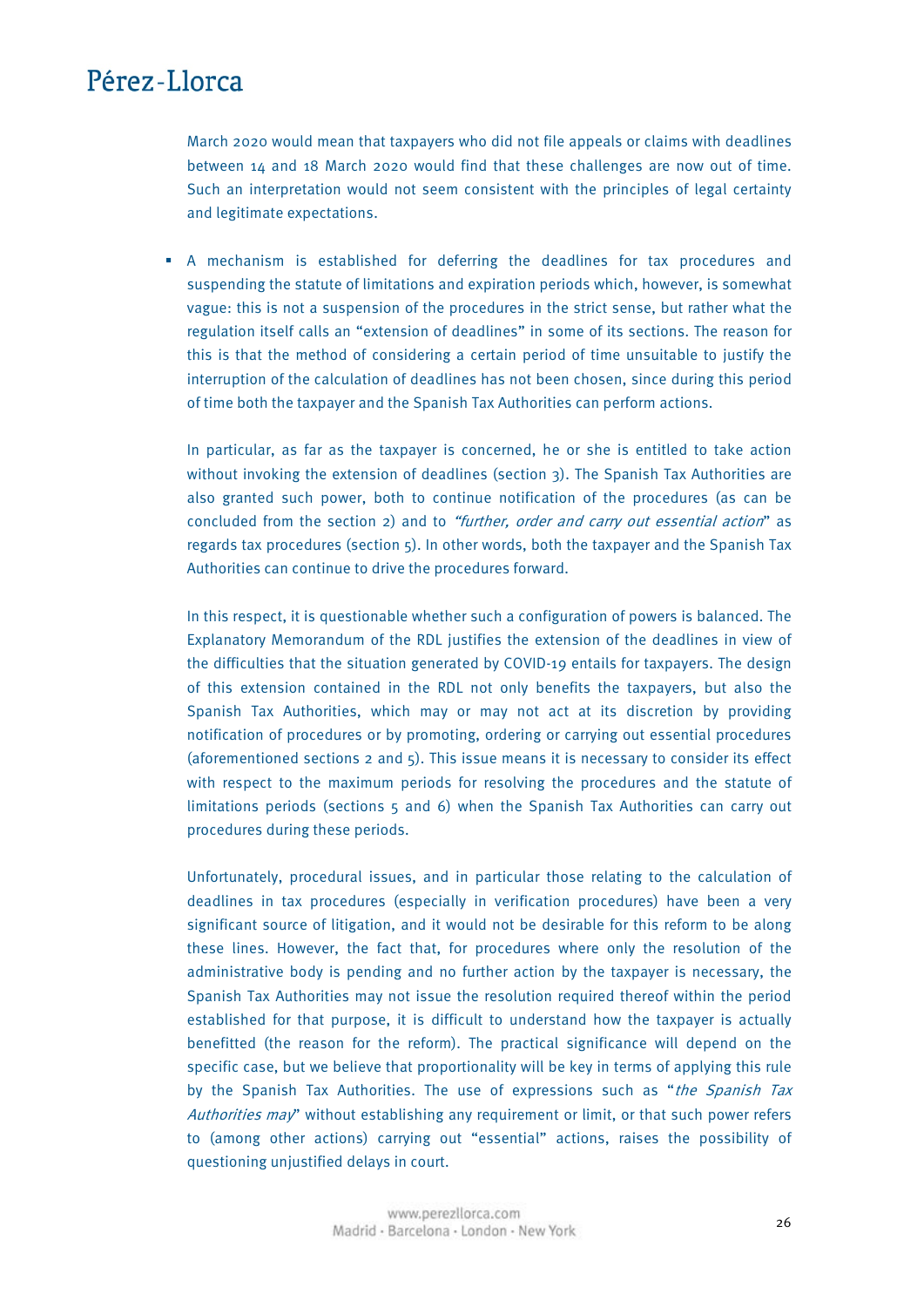The RDL opts to set a definitive final date for the extension of deadlines (until 30 April or 20 May, depending on whether the start date of the action in question is before or after the entry into force of the RDL). This criterion is contrary to those established in this respect in RD 463/2020, which referred to the suspension of procedural and administrative deadlines for the duration of the state of alarm and the extensions thereof.

Without prejudice to the fact that setting one date or another is a matter that falls under the remit of the Council of Ministers, setting 30 April as the deadline to which the payment of debts settled before the entry into force of the RDL is extended may appear to fall short, considering that it will affect many debts for which the ordinary payment deadline was 20 April (in particular, those communicated during the first half of March). Granting 10 more days seems to fall short when the situation of difficulty or impossibility of the taxpayers has been so absolute.

On the other hand, perhaps it would have been easier to follow the method of RD 463/2020, but adding a period of 10 days (or whatever was considered appropriate) to the end date of the state of alarm, since the end thereof will not mean an immediate return to normality.

#### (ii) Content of the article

 $\overline{\phantom{a}}$ 

It provides for the extension of the deadlines for carrying out certain actions and for paying tax debts, in accordance with the following breakdown:

|   | <b>Affected procedures</b>                                                | <b>Consequences of the suspension</b> |
|---|---------------------------------------------------------------------------|---------------------------------------|
|   | Deadlines that have not yet expired upon the entry into force of the RDL: |                                       |
|   | Deadlines for the payment of debts that have already been communicated    |                                       |
|   | (voluntary and enforcement period) <sup>15</sup> .                        |                                       |
| ш | Deadlines and time frames relating to deferral of payments.               | The deadline is extended to 30 April  |
| ш | Deadlines relating to auctions and the awarding of goods referred to in   | 2020 (articles 33.1 and 33.8 of the   |
|   | articles 104.2 and 104 bis of the General Tax Regulation                  | RDL).                                 |
| ш | Deadlines for meeting requirements, attachment proceedings and            |                                       |
|   | requests for information with tax implications.                           |                                       |
|   |                                                                           |                                       |

<sup>15</sup> It only affects debts settled and communicated by the Spanish Tax Authorities, and not debts resulting from self-assessments, which will keep the payment periods established in the specific regulations for each tax.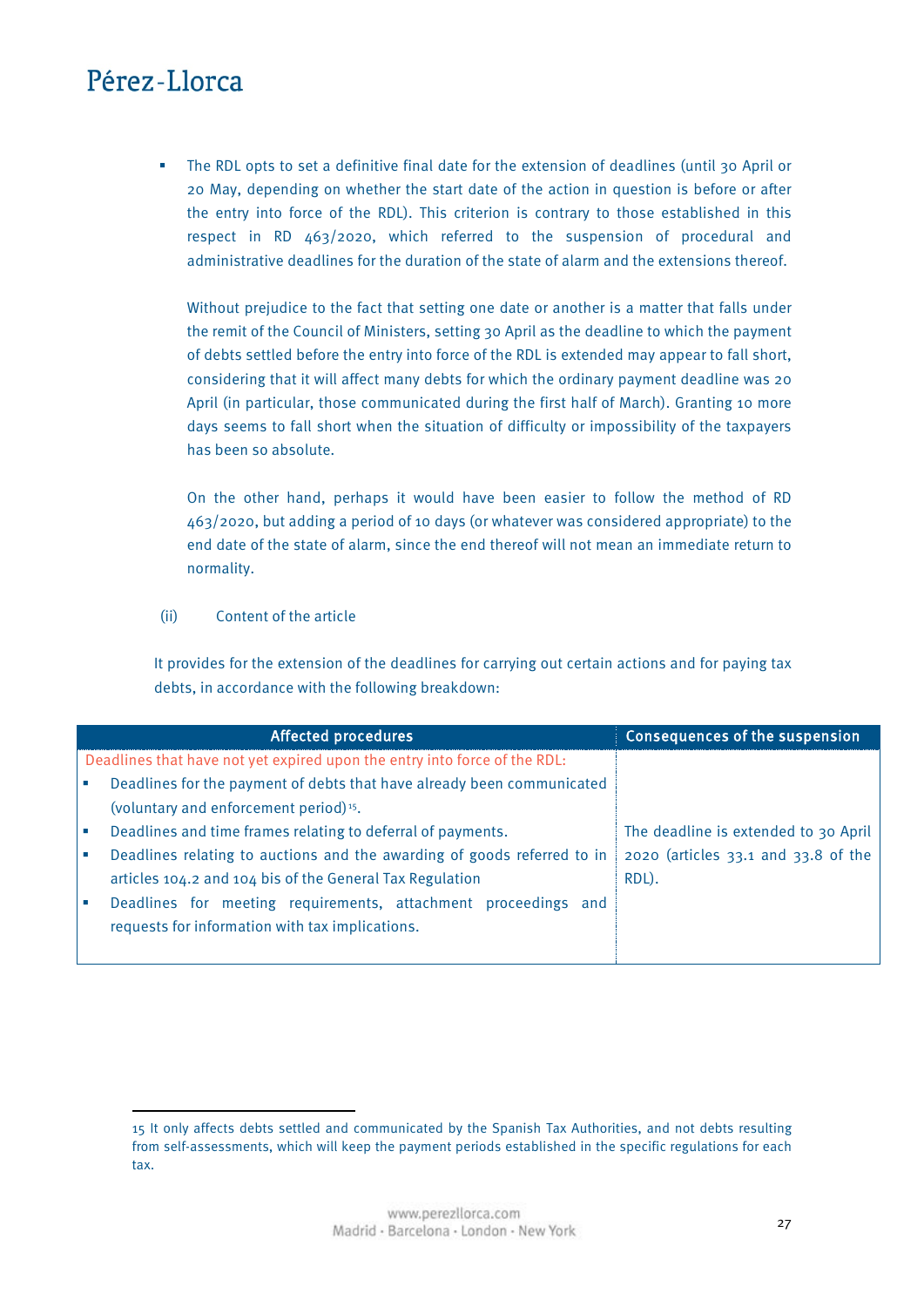<span id="page-27-0"></span> $\overline{\phantom{a}}$ 

|                     | Deadlines for making submissions at the commencement of said<br>proceedings or at a hearing, in proceedings regarding the application of<br>taxes, penalties or declarations of nullity, returns of undue income,<br>corrections of material errors and revocations.<br>Deadlines for meeting the requirements and requests for information of<br>the Directorate General of the Catastro ("the Catastro is an official register<br>of the quantity, value, and ownership of real estate used in apportioning<br>$\textit{taxs}$ ").                                                                                                                                                                                                                                        |                                                                                                                                                                                                         |
|---------------------|-----------------------------------------------------------------------------------------------------------------------------------------------------------------------------------------------------------------------------------------------------------------------------------------------------------------------------------------------------------------------------------------------------------------------------------------------------------------------------------------------------------------------------------------------------------------------------------------------------------------------------------------------------------------------------------------------------------------------------------------------------------------------------|---------------------------------------------------------------------------------------------------------------------------------------------------------------------------------------------------------|
| Ù,<br>u,<br>u,<br>× | Deadlines starting after the entry into force of the RDL:<br>Deadlines for the payment of debts that have already been communicated<br>(voluntary and enforcement period) <sup>16</sup> .<br>Deadlines and time frames relating to deferral of payments.<br>Deadlines relating to auctions and the awarding of goods referred to in<br>articles 104.2 and 104 bis of the General Tax Regulation<br>Deadlines for meeting requirements, attachment proceedings and<br>requests for information with tax implications.<br>Deadlines for making submissions at the commencement of said<br>proceedings or at a hearing.<br>Deadlines for making submissions at the commencement of said<br>proceedings or at a hearing communicated by Directorate General of the<br>Catastro. | The deadline is extended until 20<br>May 2020 unless the term granted<br>by the general regulation is longer,<br>in which case the later deadline will<br>apply (articles 33.2 and 33.8 of the<br>RDL). |
|                     | Enforcement proceedings on tax debts                                                                                                                                                                                                                                                                                                                                                                                                                                                                                                                                                                                                                                                                                                                                        | No guarantees encumbering real<br>estate will be enforced until 30 April<br>2020 (article 33.1 of the RDL).                                                                                             |
|                     | Deadlines for filing appeals or economic-administrative claims.                                                                                                                                                                                                                                                                                                                                                                                                                                                                                                                                                                                                                                                                                                             | The periods will not start until 30<br>April or until notification of the act<br>being challenged has been made, if<br>later (article 33.7 of the RDL).                                                 |

The taxpayer may, however, if he or she prefers, respond to requests for information or make submissions at any time prior to the new deadline set by the RDL, in which case the action is deemed to have been completed (article 33.3 of the RDL).

<span id="page-27-1"></span><sup>16</sup> It only affects debts settled and communicated by the Spanish Tax Authorities, and not debts resulting from self-assessments, which will keep the payment periods established in the specific regulations for each tax.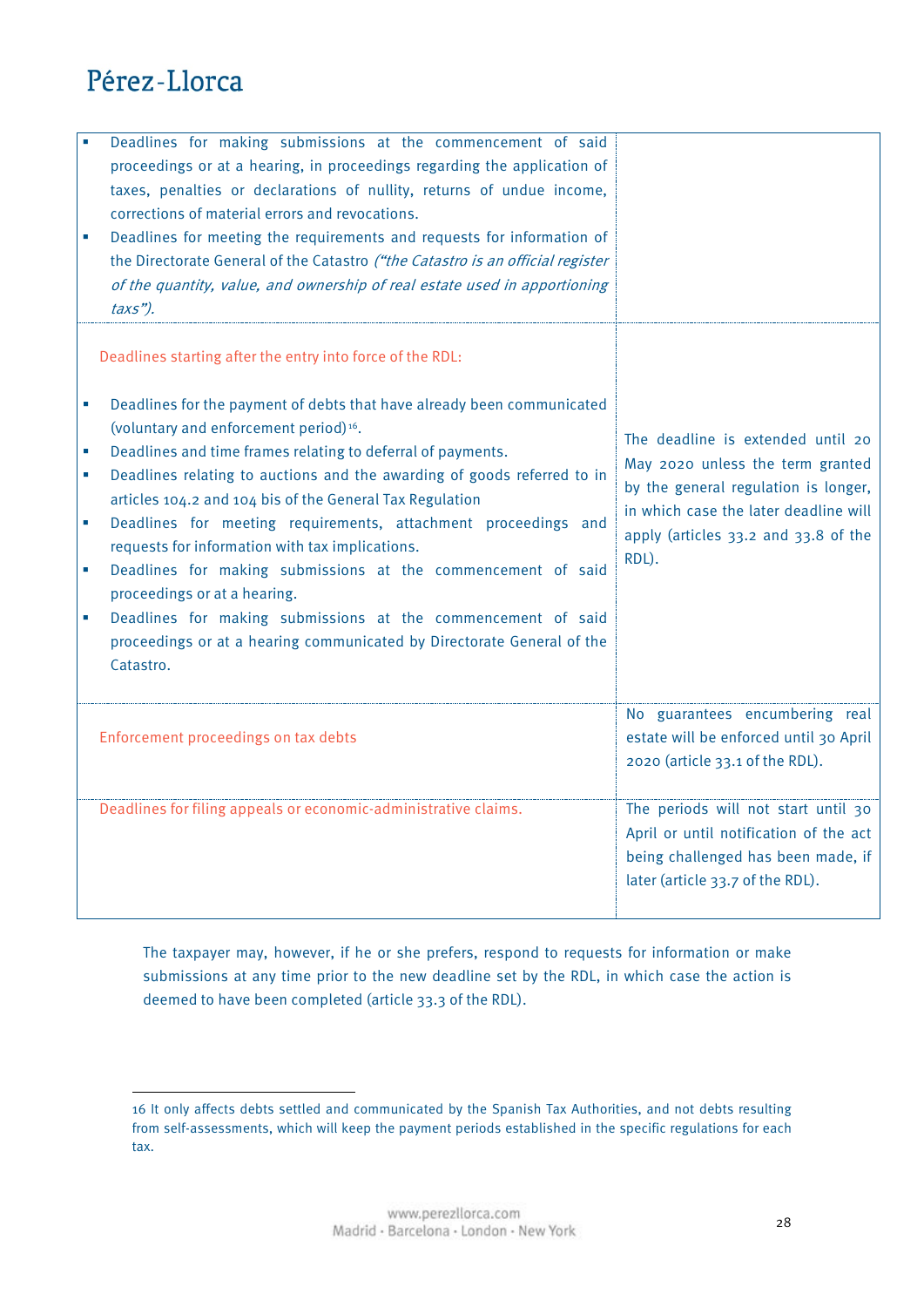It is also established that the provisions of sections 1 to 3 of article 33 of the RDL are without prejudice to the special provisions of the customs regulations in this regard (article 33.4 of the RDL).

As regards the effects on the duration of certain procedures and in terms of statute of limitation and expiration, article 33.5 of the RDL establishes that, in the procedures for the application of taxes, regarding penalties and for review, the period that has elapsed between the entry into force of the RDL and 30 April 2020 shall not be counted for the purposes of calculating the maximum duration of the procedures for the application of taxes, regarding penalties and for reviews processed by the Spanish Tax Authorities. However, during this period the Spanish Tax Authorities may promote, order and carry out essential actions. Two measures are established regarding the statute of limitation and expiration:

- Firstly, that the period between the entry into force of the RDL and 30 April will not be counted for the purposes of the periods of statute of limitation or expiration (article 33.6 of the RDL).
- Secondly, that, for the purposes of calculating the periods of statute of limitation, the resolutions that are being reviewed or in economic-administrative proceedings shall be deemed to have been communicated when there is evidence of an attempt to communicate the resolution between the entry into force of the RDL and 30 April 2020 (article 33.7 of the RDL).
- (iii) Specific issues not adequately addressed by the RDL

Although the RDL resolves the vast majority of taxpayer doubts regarding compliance with tax deadlines and provides certainty about how to act during this exceptional situation, there are a number of issues that have not been clarified:

- Firstly, section 2 of article 33, which establishes 20 May 2020 as the deadline for responding to requests, seizure orders, requests for information or the commencement of submissions or hearings that are communicated as from the entry into force of the RDL, does not include a list of the proceedings to which this deadline extension applies, as is the case in section 1.
- Secondly, section 7 indicates that the period for filing appeals (which is understood to include appeals for reconsideration, even if they are not expressly cited) or economicadministrative claims will not begin until 30 April 2020. However, the use of the verb "begin" suggests that this measure is only applicable to appeals or claims against proceedings initiated after the entry into force of the RDL, so the deadlines for bringing actions that were in place before it entered into force do not seem to be affected. This is probably an unintended effect but the current wording leads to that conclusion and will have to be acted upon.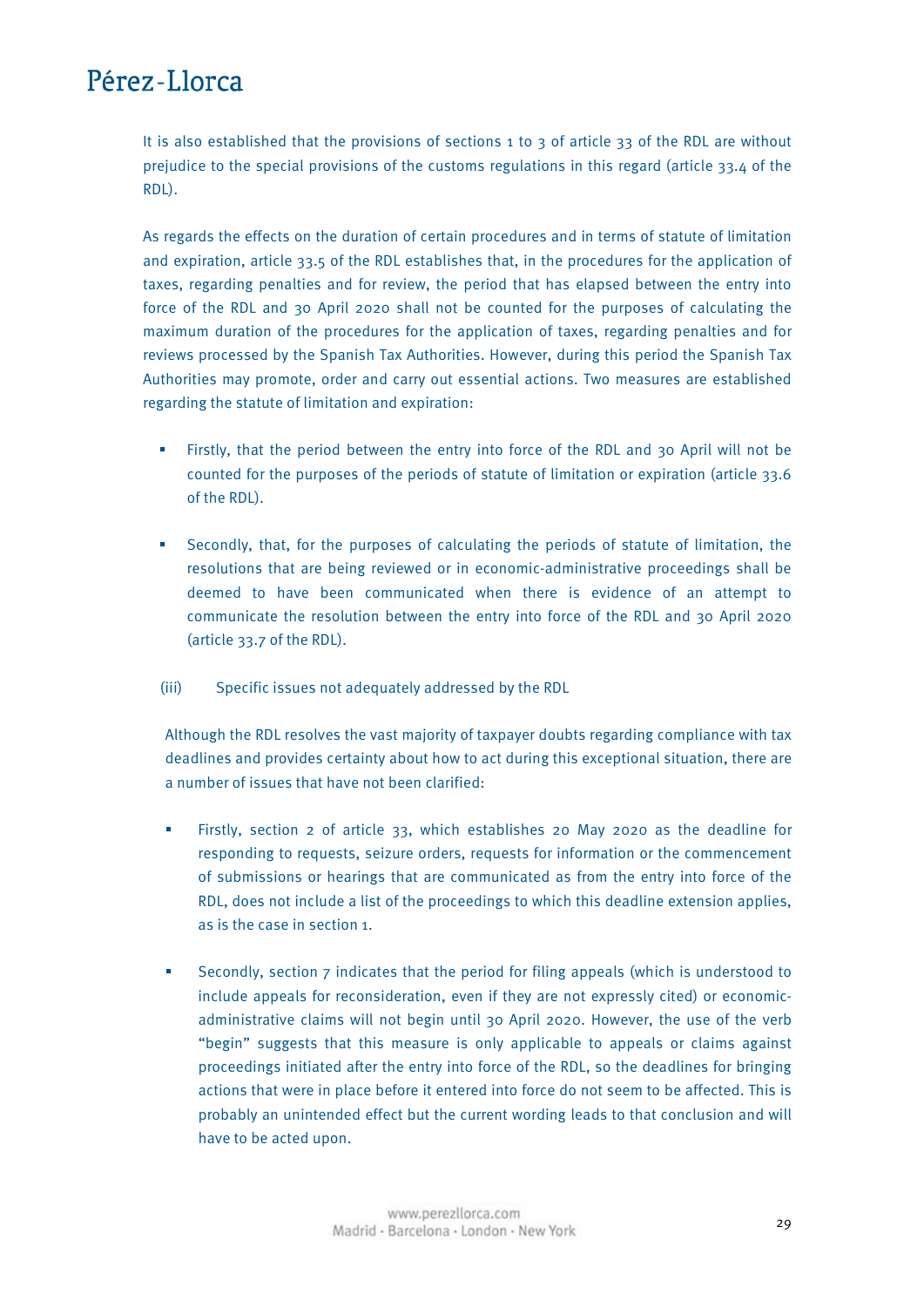- Similarly, reference is made to the fact that the period for submitting "administrative appeals against decisions handed down in economic-administrative proceedings" will not begin until 30 April 2020, but the scope of this is not clear, given that decisions handed down in economic-administrative proceedings are only subject to appeals via economic-administrative or contentious-administrative proceedings.
- No mention is made of the initiation of new proceedings. In other words, a tax audit, for example, may be initiated at any time, but under the Third Transitional Provision such proceedings would not be covered by the provisions of article 33. A certain misalignment arises here because the taxpayer who would be affected by such proceedings would be negatively affected. The practical effect of this situation will be closely related to the proportionality referred to previously. In our opinion, and given that section 6 of the article "freezes" the calculation of the statute of limitation for the period between the entry into force of the RDL and 30 April, the initiation of proceedings would entail a clear lack of proportionality that could be appealed against in the courts.
- On the other hand, section 7 does not pronounce on the deadlines for making submissions within economic-administrative claims, so it must be understood that such deadlines are governed by general regulations, which does not seem to be in line with the spirit of the measures implemented.
- With regard to the effects of the extension of the deadlines on the amount of the tax debt, it should be noted that the RDL does not include any provision on the accrual of interest for late payment that may be generated by the extension of the deadlines for the resolution of tax procedures as a result of the provisions of the RDL. It should therefore be understood that such interest continues to accrue, although clarification would be advisable. In this sense, it is worth remembering that the purpose of the regulation is to assist with the situation of the taxpayers affected by the current situation. It would also seem appropriate for the Spanish Tax Authorities' approach to this situation to take into account that there will be cases in which it is possible for the taxpayer to stop generating interest for late payment (for example, by paying the debts within the deadlines set out in sections 2 and 5 of article 62 of the General Tax Law, "LGT"), but in other cases it will not be within their control (this is the case for the suspension of procedures such as verification procedures in which it may be impossible for the taxpayer to make progress) and only the Spanish Tax Authorities will be able to advance, or not. In such cases, it does not seem very consistent with the purpose of the measures taken that this cost be borne by the taxpayer.
- Finally, it is worth noting the possibility of the Government "forgetting" taxes that arise periodically and collectively (the property tax, for example). Although these tax debts derive from an administrative settlement, since the legislature provides for the suspension applying exclusively to section 2 and 5 of the LGT, the payment of these debts would not have staying effects. Apart from the management competence of the Local Councils, we do not believe that there is a compelling reason for this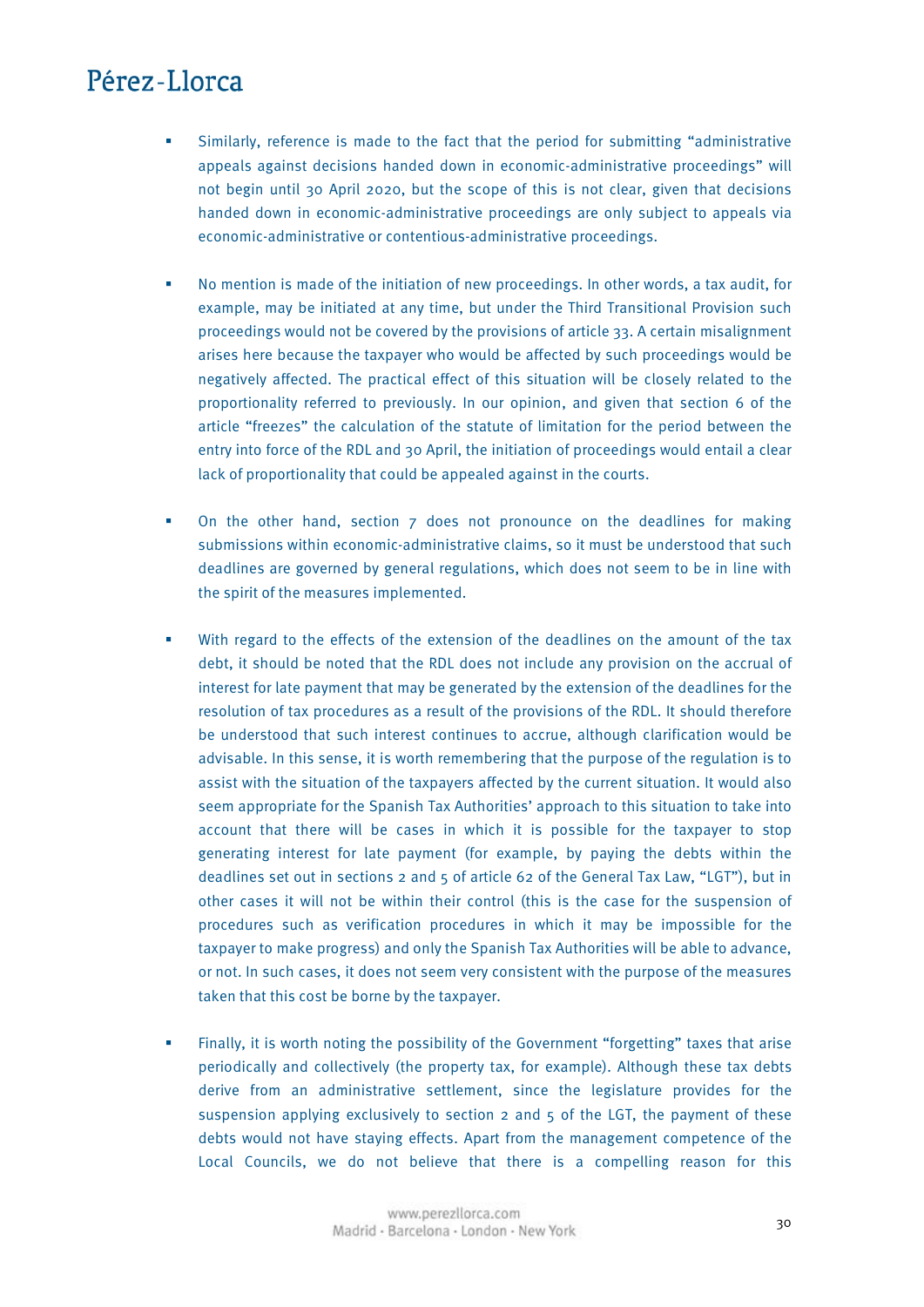differentiation given that, as these are genuine "administrative settlements" and only the form of notification is different, we believe suspensions should also have been applied here (62.2 and 62.5 LGT). Consequently, a rectification by or action from Local Councils would be advisable in areas where the voluntary period for payment of these taxes is already open or will open in the coming weeks (for example, that of the property tax in Barcelona).

### C. ITP-AJD exemption for deeds documenting loan and mortgage credit novations under the RDL

Lastly, the RDL, through its first final provision, introduces a new exemption from the Property Transfer Tax and Stamp Duty ("ITP-AJD"), in its Stamp Duty form ("AJD") for any deeds that formalise contractual novations of loans and mortgage loans that take place under the RDL.

Despite the fact that the Government has introduced this new exemption with the clear aim of eliminating the tax cost of possible mortgage loan novations that may occur under the RDL, the effective scope of this measure will be limited.

Firstly, with the approval of Royal Decree-Law 17/2018, of 8 November, a new rule for determining the payer of the AJD was introduced into the regulations governing the ITP-AJD. In accordance with this rule, the lender became the payer of the AJD in the deeds of mortgagebacked loans (as well as in the novations according to Consultations of the DGT V1133-19 and V1134-19, of 23 May 2019). Therefore, under this new rule, the payer of the AJD in the event of a mortgage novation would be the financial institution and not the mortgagor.

Secondly, and for mortgage novation transactions, there was already a specific AJD exemption regulated by Law 2/1994 of 30 March on the subrogation and modification of mortgage loans ("Law  $2/1994$ "). In particular, article 9 of the aforementioned Law provides for AJD exemption for deeds of novation of mortgage loans agreed by mutual agreement between creditor and debtor, provided that the creditor is a financial institution and the modification refers to the conditions of the interest rate or term. This applies on the understanding, according to the Consultation of the DGT V3127-18 of 5 December 2018 (among others), that the establishment of grace periods is considered to be a modification that affects the term.

Therefore, in the event of a novation of the mortgage loan, the introduction of the above measure will have no direct impact on the mortgagor, as they are not liable to pay the tax. With regard to the financial institution, the measure will bring it a very limited benefit, since this new exemption would only have a practical application in the event that the novation concerns issues other than the term and the interest rate – we expect such cases to be the minority.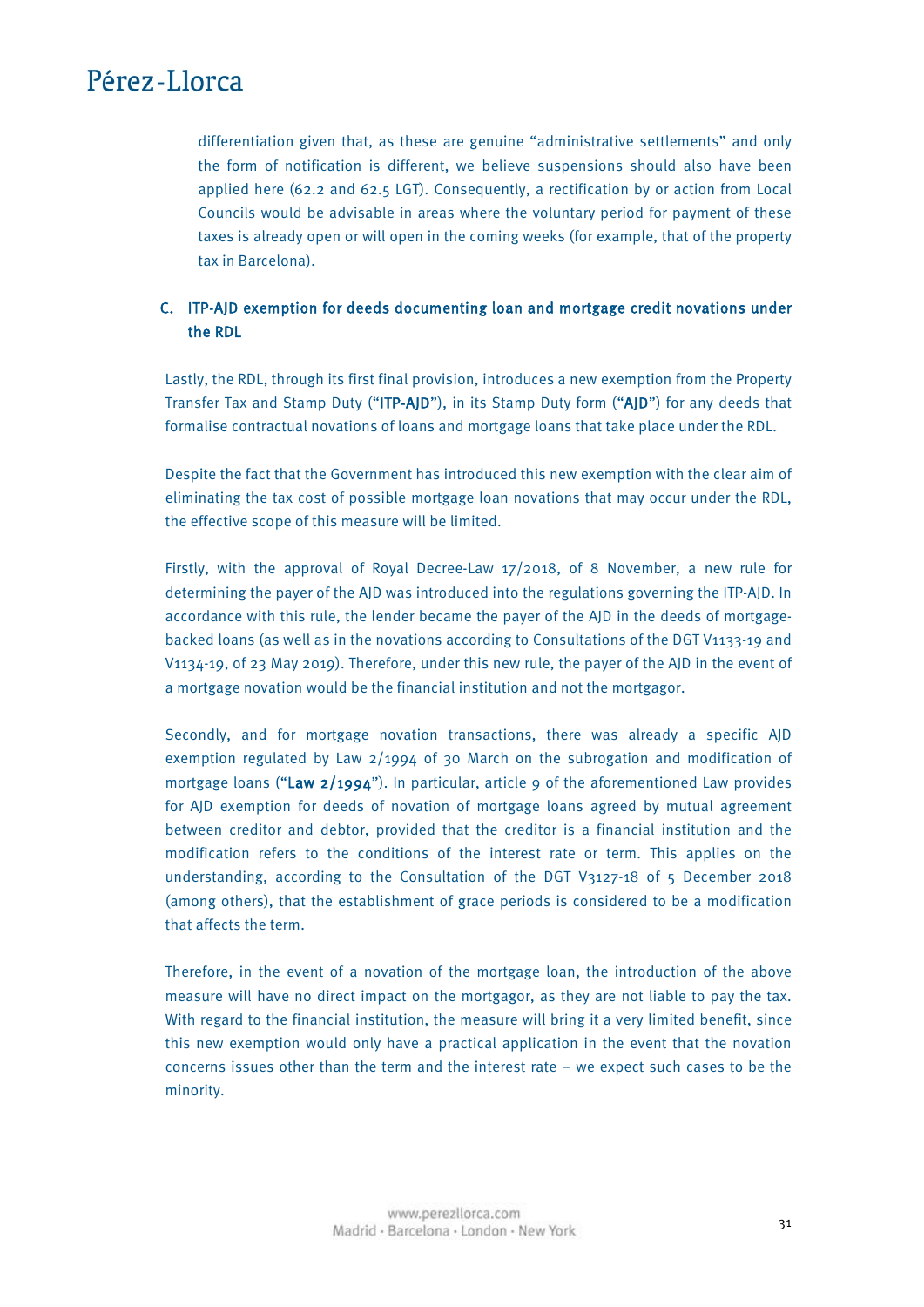<u>.</u>

### <span id="page-31-0"></span>9. MEASURES FOR THE PROVISION OF ESSENTIAL PUBLIC SERVICES: GUARANTEE OF WATER AND ENERGY SUPPLY TO VULNERABLE CONSUMERS

The following measures are taken to ensure energy supplies of electricity, natural gas and water to the consumers that are considered to be most vulnerable, thereby extending the definition of vulnerable consumers provided for in electricity regulations to the natural gas and water sector:

- (i) Impossibility of suspending electricity, natural gas and water supplies to vulnerable consumers: During the month following the entry into force of the RDL<sup>17</sup>, electricity, natural gas and water suppliers may not suspend supply in the event of non-payment in relation to consumers considered vulnerable<sup>18</sup>, severely vulnerable<sup>[19](#page-31-3)</sup> or at risk of social exclusion<sup>[20](#page-31-4)</sup> according to the criteria contained in Royal Decree 897/2017 of 6 October, which regulates the figure of the vulnerable consumer, the discount rate (bono social) and other protection measures for domestic consumers ("RD 897/2017").
- (ii) Automatic extension of the discount electricity rate (bono social) until 15 September 2020: The measure will be applicable to those beneficiaries for whom the two-year term of the discount rate provided for in article 9.2 of RD 897/2017 expires before that date<sup>[21](#page-32-1)</sup>. In this regard, for the duration of the automatic extension period, the beneficiary is exempted from requesting the renewal of the discount rate at least fifteen working days before the end of the two-year period of validity. The duration of this measure is not limited to the duration of the state of alarm or to the one-month

<sup>17</sup> It should be noted that this measure is not limited to the duration of the state of alarm, but rather to the period of the month following the entry into force of the Royal Decree Law.

<sup>&</sup>lt;sup>18</sup> The concept of vulnerable consumer is limited to natural persons, in their habitual residence, covered by the voluntary price for the small consumer (*precio voluntario del pequeño consumidor*, PVPC) and who meet any of the requirements set out in article 3.2 of RD 897/2017.

<span id="page-31-2"></span><span id="page-31-1"></span><sup>19</sup> In accordance with article 3.4 of RD 897/2017, a consumer will be considered as severely vulnerable when, having met the requirements to be considered as a vulnerable consumer, the family unit to which they belong has an annual income less than or equal to 50% of the thresholds established in section 2.a) of the same article, increased where appropriate in accordance with section 3. A consumer is also considered as severely vulnerable when they and, where appropriate, the family unit to which they belong, have an annual income less than or equal to one times the IPREM at 14 payments, or twice that amount if they are in the situation referred to in section 2.c) or 2.b) respectively.

<span id="page-31-3"></span> $20 \text{ In accordance with the provisions of article } 4 \text{ of RD } 897/2017$ , a consumer at risk of social exclusion is a consumer who meets the requirements to be considered severely vulnerable, as established in article 3 of the same regulation, and who is served by the social services of an autonomous or local administration that finances at least 50 percent of the amount of his or her bill.

<span id="page-31-4"></span> $21$  In accordance with the provisions of article 9.2 of RD 897/2017, "the discount rate shall be applied for a period of two years unless, prior to this, any of the conditions for entitlement thereto are no longer met. This two-year period may be extended under the terms set out in article 10." However, it should be noted that this period does not apply in the case of large families (*familias numerosas*) that receive the discount rate, for which the application of the discount rate will be extended to the period for which the corresponding title of large family is in force.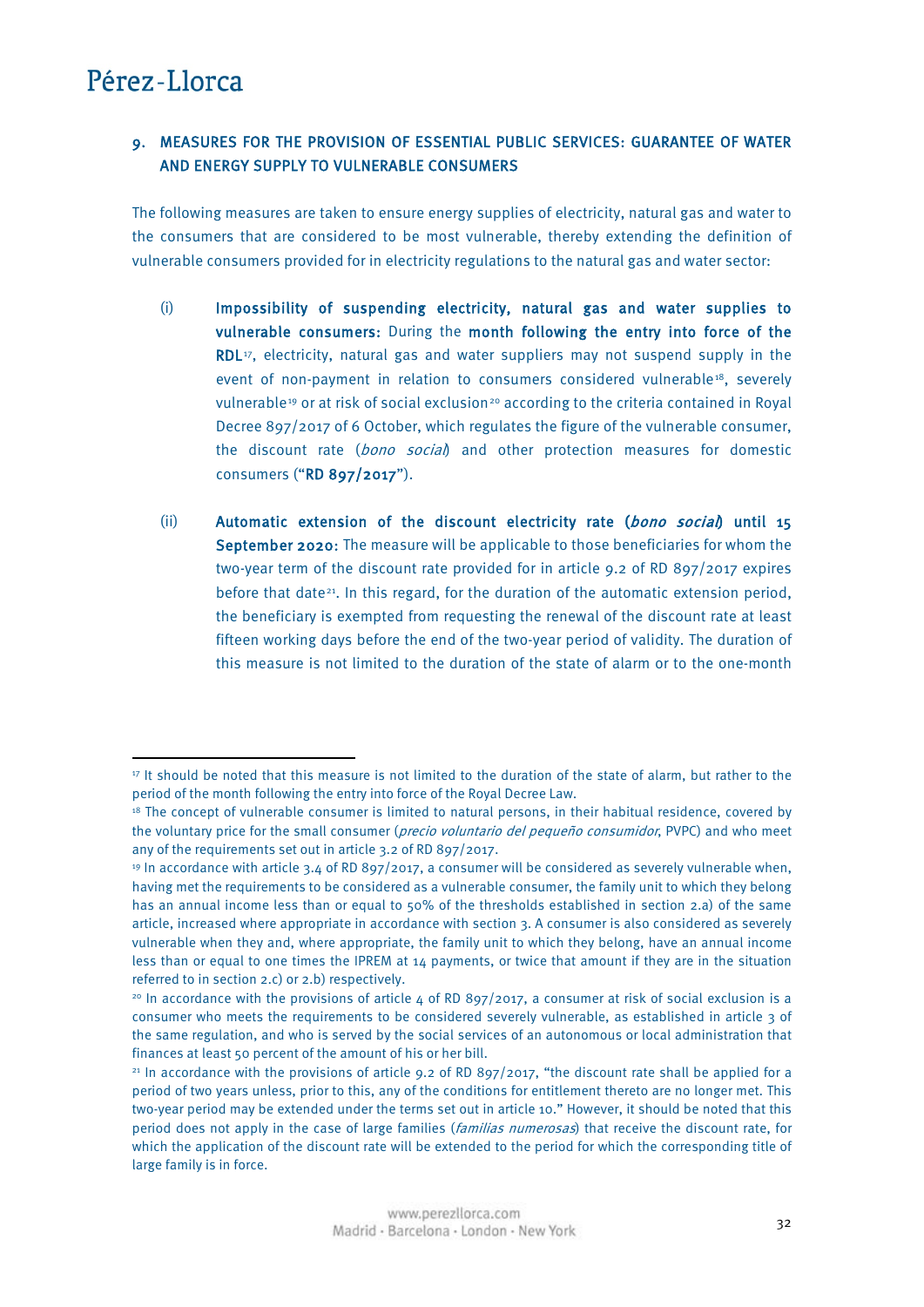<span id="page-32-1"></span>**.** 

<span id="page-32-0"></span>period foreseen for the previous measure, but rather extends until 15 September 2020[22](#page-32-2).

- (iii) Maintenance of the prices of bottled LPG (butane cylinder): The application of the mechanism to review maximum retail prices, before tax, of liquefied petroleum gases in containers weighing between 8 and 20 kg, excluding mixed containers for using liquefied petroleum gases as fuel<sup>[23](#page-32-3)</sup>, is suspended for the next **three two-month** periods. During the period of suspension, the applicable price will be 86.9232 €/Kg[24](#page-32-4).
- $(iv)$  Maintenance of the last-resort rate (TUR)<sup>25</sup> for natural gas: The mechanism for updating the terms of the last-resort rate (*tarifa de último recurso*) for natural gas and manufactured gases by pipeline in island territories<sup>[26](#page-32-6)</sup> is suspended for the next two quarters. During the period of suspension, the terms of the rate established in the Resolution of 23 December 2019 of the Directorate-General of Energy Policy and Mines will be in force.

#### 10. MEASURES IN THE TELECOMMUNICATIONS SECTOR

### A. Guarantee of the maintenance of electronic communications services and broadband connectivity

During the state of alarm and in order to ensure connectivity and the provision of electronic communication services in the imposed situations of containment and reduced mobility, providers of electronic communications services will be unable to suspended publicly available electronic communications services which were contracted at the date of entry into force of the state of alarm  $(14 \text{ March } 2020)^{27}$  $(14 \text{ March } 2020)^{27}$  $(14 \text{ March } 2020)^{27}$ . This measure will be applicable even if the contracts signed with consumers provide for the possibility of suspension or interruption of

 $22$  It should be recalled that, in accordance with the provisions of article 45.4 of Law  $24/2013$ , of 26 December, on the Electricity Sector, the discount rate will be assumed by the parent companies of the groups of companies engaged in electricity retailing, or by the companies themselves if they do not form part of any corporate group.

<span id="page-32-2"></span><sup>23</sup> Provided for in articles 3.5 and 6 of Order IET/389/2015 of 5 March.

<sup>24</sup> Price established in the Resolution of 14 January 2020, of the Directorate-General for Energy Policy and Mines.

<span id="page-32-4"></span><span id="page-32-3"></span><sup>25</sup> In accordance with the provisions of article 93 of Law 34/1998 of 7 October, on the Hydrocarbons Sector, the last-resort rate is the maximum price that may be charged by retailers who have been designated as suppliers of last resort to consumers who, according to the regulations in force for this rate, are entitled to it. According to the Agreement of the Council of Ministers of 3 April 2009, consumers connected at pressures below 4 bar, and with an annual consumption that does not exceed 50,000 kWh/year, are entitled to the supply of last resort.

<span id="page-32-5"></span><sup>26</sup> Provided for in article 10 and the second section of the single additional provision of Order ITC/1660/2009, of 22 June.

<span id="page-32-6"></span><sup>27</sup> It should be noted that, unlike in the case of energy supplies where the guarantee of supply measure is limited to vulnerable consumers, no such limitation is provided for in the field of telecommunications and it will therefore apply to any consumer who has a contract for the provision of publicly available electronic communications services.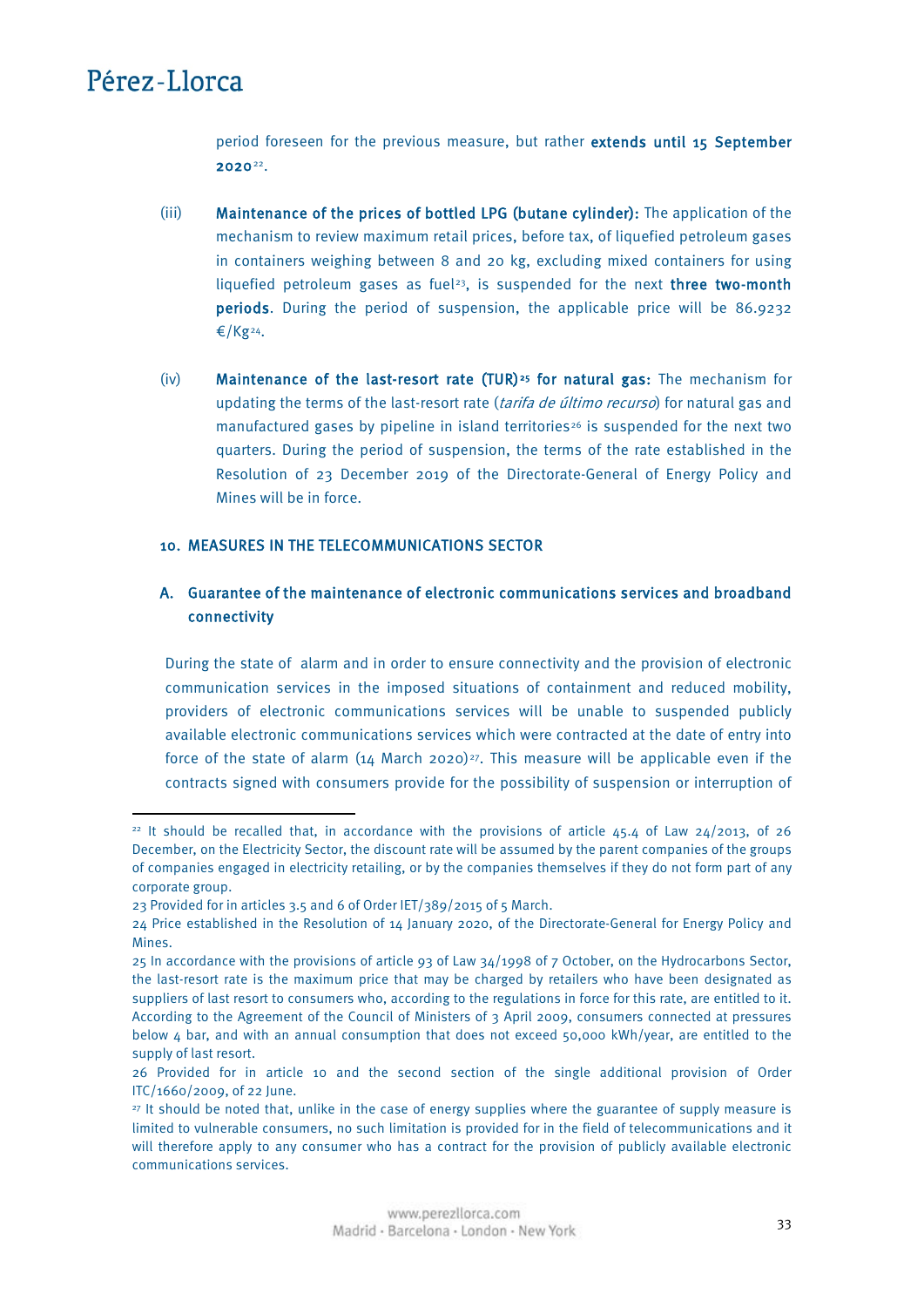services. In exceptional cases, service may be suspended or interrupted for the security and integrity of electronic communications networks and services.

### B. Guarantee of the provision of the universal telecommunications service (servicio universal de telecomunicaciones)

During the period of the state of alarm, the operator designated with the provision of the universal public telecommunications service shall guarantee the provision of the elements making up the universal telecommunications service<sup>28</sup>. In addition, it must maintain, as a minimum, the set of current beneficiaries, as well as the quality of the provision of the services that make up the universal service, with particular reference to the following areas:

- (i) functional internet access service under the conditions laid down in Royal Decree 424/2005, of 15 April, which approves the Regulation on the conditions for the provision of electronic communications services, the universal service and user protection<sup>29</sup> [30](#page-33-3).
- (ii) the conditions under which the affordability of the service is currently guaranteed, as defined in article  $35$  of the same regulation<sup>[31](#page-34-0)</sup>.

#### C. Suspension of portability

 $\overline{\phantom{a}}$ 

During the state of alarm and in order to prevent users from physically going to customer service centres or the need to carry out physical interventions in customers' homes to maintain continuity of services (i) extraordinary commercial campaigns for contracting electronic communications services that require number portability are prevented; and (ii) all fixed and mobile number portability operations that are not in progress are suspended, except in exceptional cases of force majeure.

The information contained in this Briefing is of a general nature and does not constitute legal advice. This Briefing was prepared on 18 March 2020 and Pérez-Llorca does not undertake any commitment whatsoever to update or review its content.

<span id="page-33-0"></span><sup>&</sup>lt;sup>28</sup> These elements are as follows: (i) provision of connection to the public electronic communications network at a fixed location with broadband capacity at 1 Mbps; (ii) provision of publicly available telephone service at a fixed location; (iii) provision of coin or card payment telephone service through street terminals (telephone booths); (iv) preparation and delivery of the directory of subscribers; (v) telephone directory enquiry service; (vi) specific measures for users with disabilities.

<span id="page-33-1"></span><sup>29</sup> The operator designated with guaranteeing the provision of this element, until 1 January 2023, is Movistar (Telefónica de España S.A.U.).

<sup>30</sup> In accordance with article 52 of Law 2/2011 of 4 March on Sustainable Economy, the network connection must allow broadband data communications at a downstream speed of 1Mbit per second. In relation to each user, the designated operator must ensure that the above-mentioned overall data rate to be provided by the connection, averaged over any 24-hour period, is not less than one megabit per second.

<span id="page-33-3"></span><span id="page-33-2"></span><sup>31</sup> In this respect, the provisions of Order PRE/531/2007, of 5 March, publishing the Agreement of the Government's Delegate Commission for Economic Affairs, of 25 January 2007, approving the conditions for guaranteeing the affordability of the offers applicable to the services included under the universal service, must be taken into account.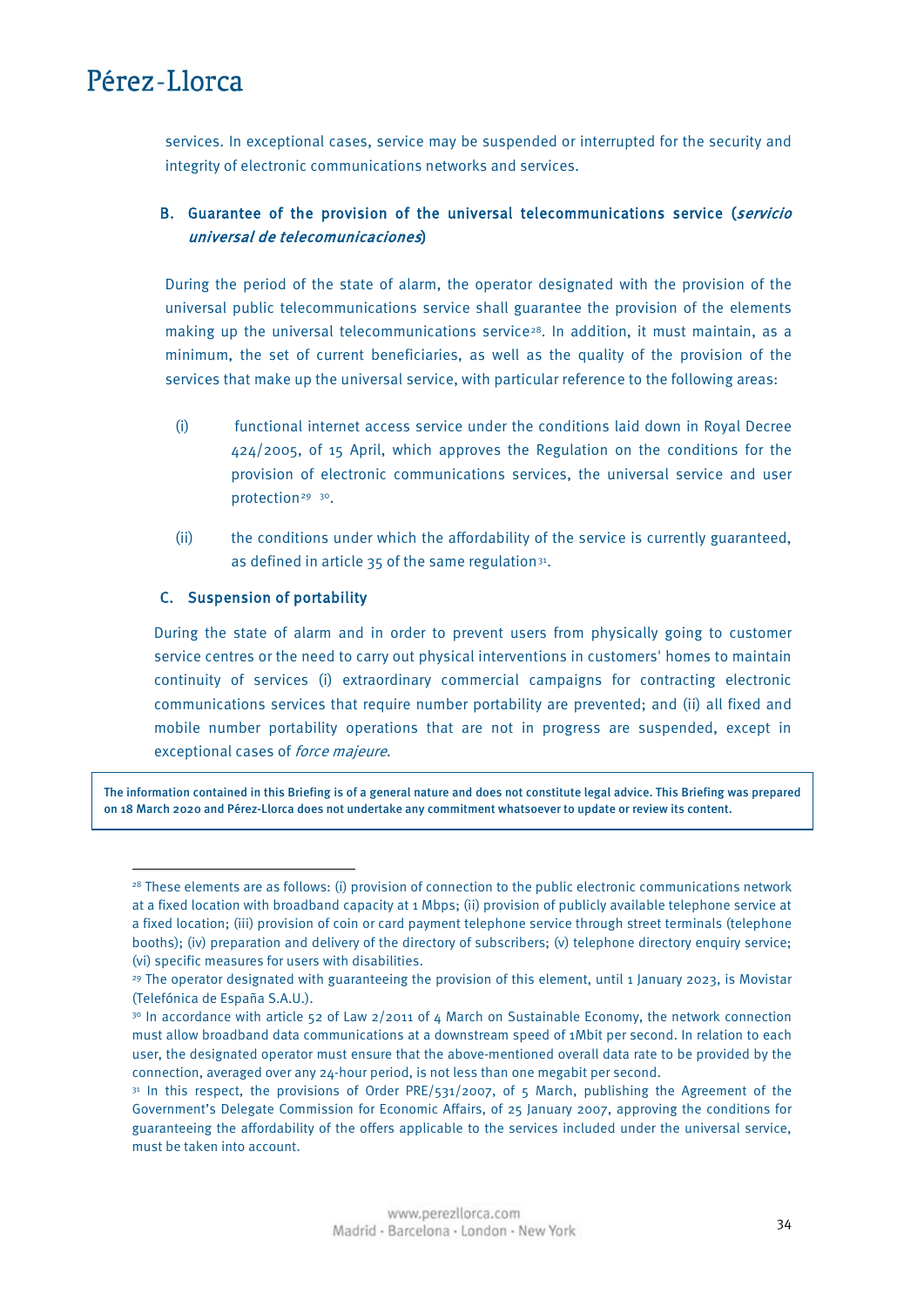**.** 

| <b>TOPIC</b>                     | <b>CURRENT LEGISLATION</b>                                                                                                        | <b>ROYAL DECREE</b>                                                                                                                                                                                                                                                                                                                                                                                                                                                                                                                                                                                                                                                                                                                                                                                                                           |
|----------------------------------|-----------------------------------------------------------------------------------------------------------------------------------|-----------------------------------------------------------------------------------------------------------------------------------------------------------------------------------------------------------------------------------------------------------------------------------------------------------------------------------------------------------------------------------------------------------------------------------------------------------------------------------------------------------------------------------------------------------------------------------------------------------------------------------------------------------------------------------------------------------------------------------------------------------------------------------------------------------------------------------------------|
| 1. MEASURES RELATING TO ERTES 32 |                                                                                                                                   |                                                                                                                                                                                                                                                                                                                                                                                                                                                                                                                                                                                                                                                                                                                                                                                                                                               |
| <b>ERTE due to force majeure</b> | Definition of force majeure: no legal definition exists.<br>The concept is interpreted by the courts on a case-by-<br>case basis. | Suspensions of contracts and reductions of the<br>working day will be considered to be the result of a<br>situation of force majeure when the direct cause<br>thereof is one of the following:<br>Loss of activity as a result of the coronavirus,<br>including the declaration of the state of alarm,<br>involving:<br>suspension or cancellation of activities<br>ш<br>temporary closure of premises open to the<br>ш<br>public<br>restrictions on public transport and, in<br>ш<br>general, on the mobility of persons and/or<br>goods<br>lack of supplies that seriously impede<br>m.<br>continuing with the regular development<br>of the activity<br>" Urgent and extraordinary situations due to<br>staff infection or the adoption of preventive<br>isolation measures decreed by the health<br>authority, which are duly accredited. |
|                                  | Procedure: Presentation of the documentation justifying                                                                           | Usual procedure, with the following special features:<br>33                                                                                                                                                                                                                                                                                                                                                                                                                                                                                                                                                                                                                                                                                                                                                                                   |

#### SCHEDULE I: CURRENT LEGISLATION VS. ROYAL DECREE AS REGARDS TEMPORARY WORKFORCE RESTRUCTURING PLANS ("ERTEs")

32 The measures relating to ERTEs will remain in force for the duration of the extraordinary situation caused by the coronavirus.

<span id="page-34-0"></span>33 The special features provided for in the Royal Decree will not be applied to workforce restructuring plans to suspend employment contracts or reduce working hours (both for reasons of force majeure and for economic, technical, organisational or productive reasons) which were initiated or communicated before the entry into force of the Royal Decree and based on the causes provided for therein.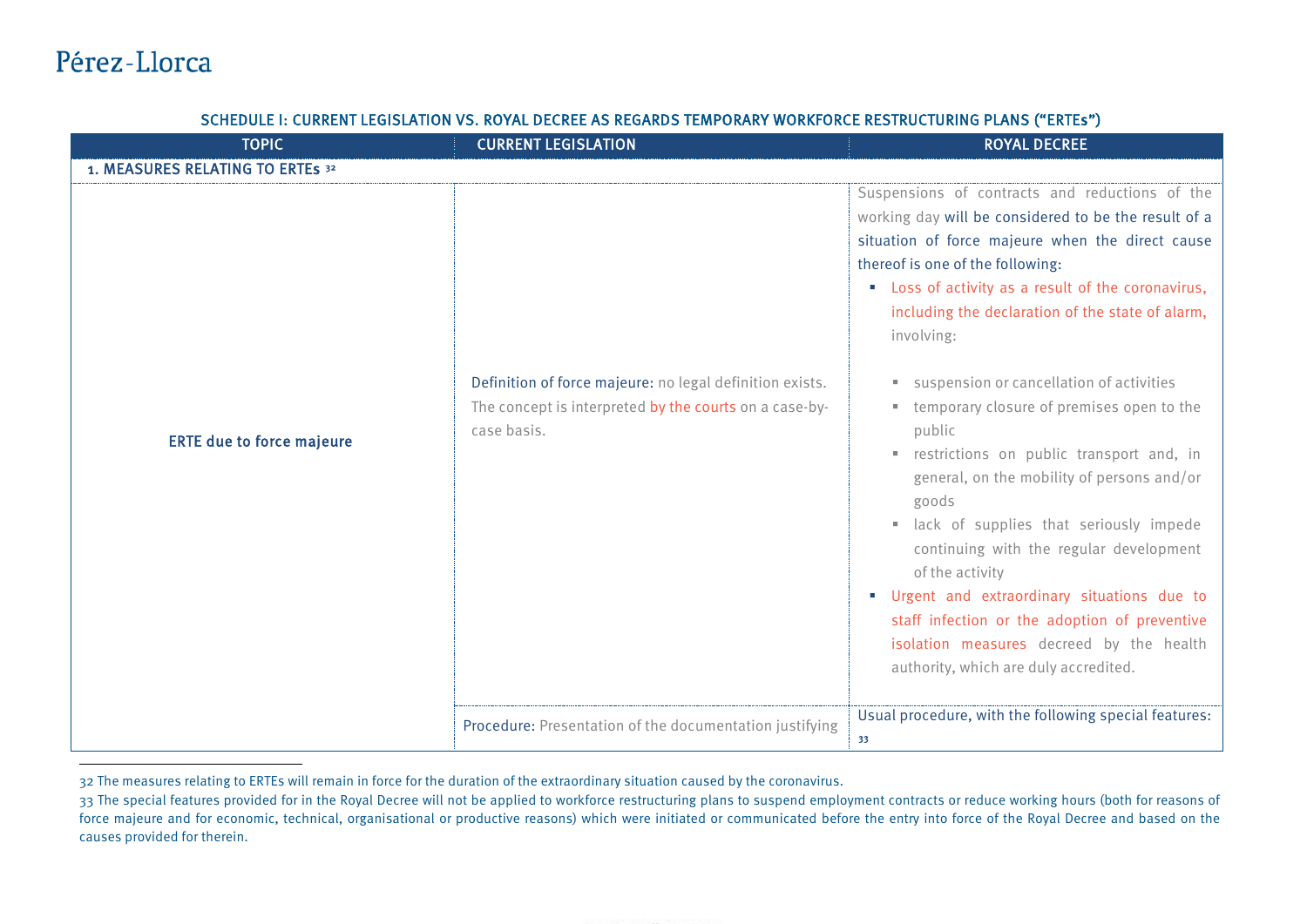<span id="page-35-0"></span>

| <b>TOPIC</b>                                                          | <b>CURRENT LEGISLATION</b>                                                                                                                                                                                                                                                                                                                                                                                                                                                                                                                                                                                   | <b>ROYAL DECREE</b>                                                                                                                                                                                                                                                                                                                                                                                                                                                                                                                                                                |
|-----------------------------------------------------------------------|--------------------------------------------------------------------------------------------------------------------------------------------------------------------------------------------------------------------------------------------------------------------------------------------------------------------------------------------------------------------------------------------------------------------------------------------------------------------------------------------------------------------------------------------------------------------------------------------------------------|------------------------------------------------------------------------------------------------------------------------------------------------------------------------------------------------------------------------------------------------------------------------------------------------------------------------------------------------------------------------------------------------------------------------------------------------------------------------------------------------------------------------------------------------------------------------------------|
| <b>ERTE due to force majeure</b><br>(cont.)                           | the ERTE and the existence of force majeure to the Labour<br>Authority. The Labour Authority may request from the<br>Labour Inspection Authorities a report and ultimately<br>decide on the existence of force majeure within five $(5)$<br>days                                                                                                                                                                                                                                                                                                                                                             | application<br>the<br>Labour<br>Authority<br>to<br>a.<br>accompanied by a report on the link between<br>the loss of activity and the coronavirus and,<br>where appropriate, supporting documentation<br>communication of the application to the<br>employees and providing the report and<br>supporting documentation to the workers'<br>representatives.<br>the Labour Authority will decide on the<br>$\mathcal{L}_{\mathcal{A}}$<br>existence of force majeure within 5 days of the<br>application<br>• Optional report from the Labour Inspection<br>Authorities within 5 days |
| ERTE for economic, technical, organisational<br>or productive reasons | Causes:<br><b>EXECOMOMIC:</b> where the company's results indicate a<br>negative economic situation (the existence of<br>current or expected losses, or a persistent decline<br>in its level of revenue or sales if, for three<br>consecutive quarters, the level of revenue or sales<br>for each quarter is lower than that recorded in the<br>same quarter of the previous year)<br>· technical: when changes occur in relation to<br>means or instruments of production, among<br>others.<br>organisational: when changes occur in relation to<br>$\sim$<br>staff working methods and systems, or the way | Causes: economic, technical, organisational and<br>productive reasons related to the coronavirus                                                                                                                                                                                                                                                                                                                                                                                                                                                                                   |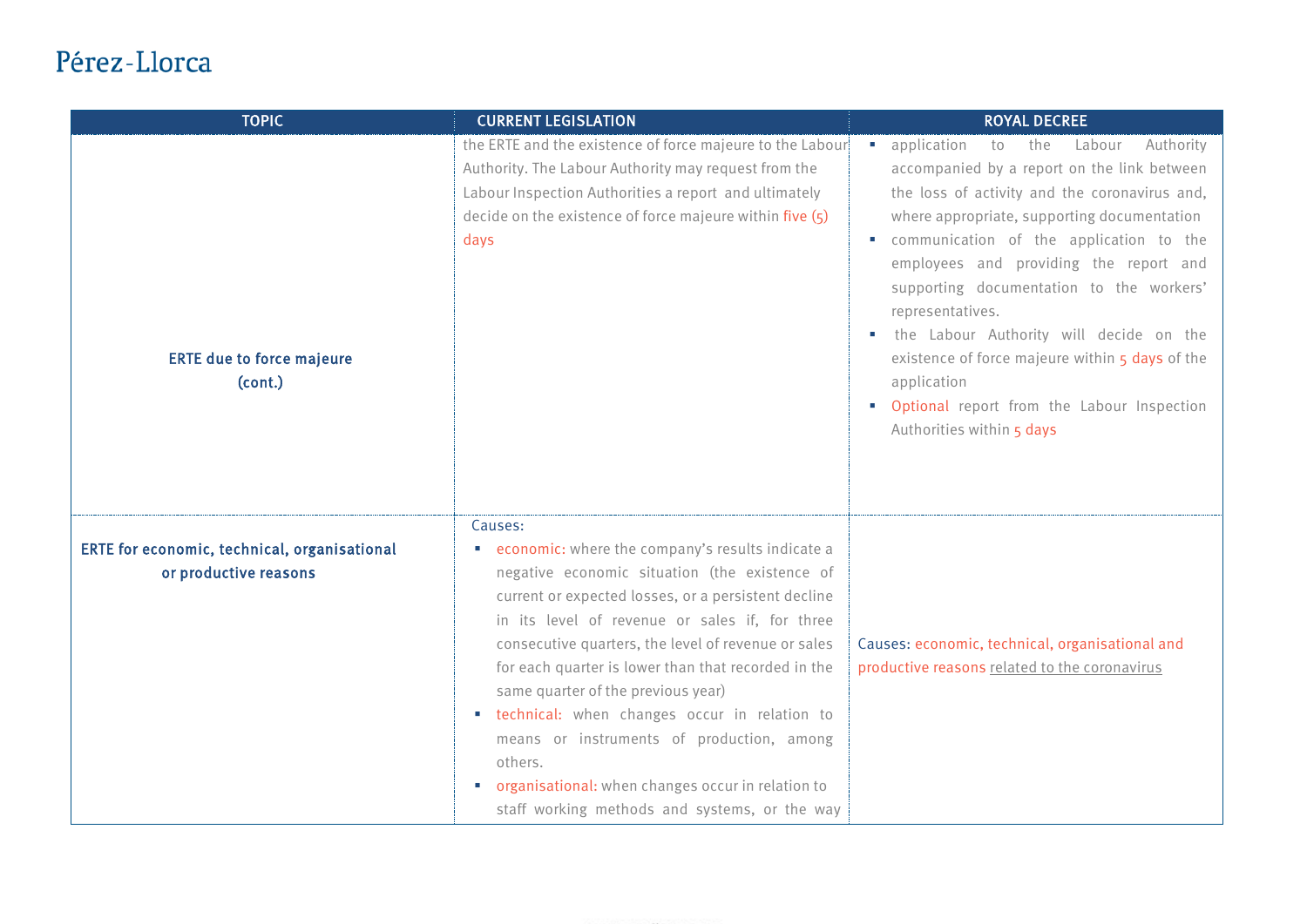<span id="page-36-0"></span>

| <b>TOPIC</b>                                                                     | <b>CURRENT LEGISLATION</b>                                                                                                                                                                                                                                                  | <b>ROYAL DECREE</b>                                                                                                                                                                                                                                                                                                                                                                                                                                                                                                                                                                                                                                                |
|----------------------------------------------------------------------------------|-----------------------------------------------------------------------------------------------------------------------------------------------------------------------------------------------------------------------------------------------------------------------------|--------------------------------------------------------------------------------------------------------------------------------------------------------------------------------------------------------------------------------------------------------------------------------------------------------------------------------------------------------------------------------------------------------------------------------------------------------------------------------------------------------------------------------------------------------------------------------------------------------------------------------------------------------------------|
|                                                                                  | production is organised, among others.<br>productive: when there are changes to the demand<br>for the products or services that the company<br>intends to place on the market, among others.                                                                                | Procedure <sup>34</sup> :                                                                                                                                                                                                                                                                                                                                                                                                                                                                                                                                                                                                                                          |
| ERTE for economic, technical,<br>organisational or productive reasons<br>(Cont.) | Procedure:<br>Establishment of the representative commission<br>within a maximum period of 7 or 15 days if there is<br>no worker representation<br>Consultation period of a maximum of 15 days<br>$\sim$<br>Report from the Labour Inspection Authorities<br>within 15 days | <b>Establishment</b><br>representative<br>оf<br>the<br>commission within a maximum period of 5<br>In the absence of workers'<br>davs.<br>the<br>representatives,<br>representative<br>commission will be composed of the most<br>representative unions at sector level and with<br>the right to be part of the negotiating<br>commission for the applicable collective<br>agreement (one person per union, with<br>decisions being taken by the corresponding<br>majorities) and, failing that, by 3 workers of<br>the company<br>Consultation period of up to a maximum of 7<br>davs<br>• Optional report from the Labour Inspection<br>Authorities within 7 days |
| ERTE for economic, technical, organisational<br>or productive reasons<br>(Cont.) | Date of effect: after the end of the consultation period<br>and the corresponding notification to the Labour<br>Authority and the workers' representatives (between<br>22 and 30 days after the communication of<br>commencement)                                           | Date of effect: after the end of the consultation<br>period and the corresponding notification to the<br>Labour Authority and the workers' representatives<br>after<br>communication<br>davs<br>the<br>(12)<br>of<br>commencement)                                                                                                                                                                                                                                                                                                                                                                                                                                 |

 $\overline{\phantom{a}}$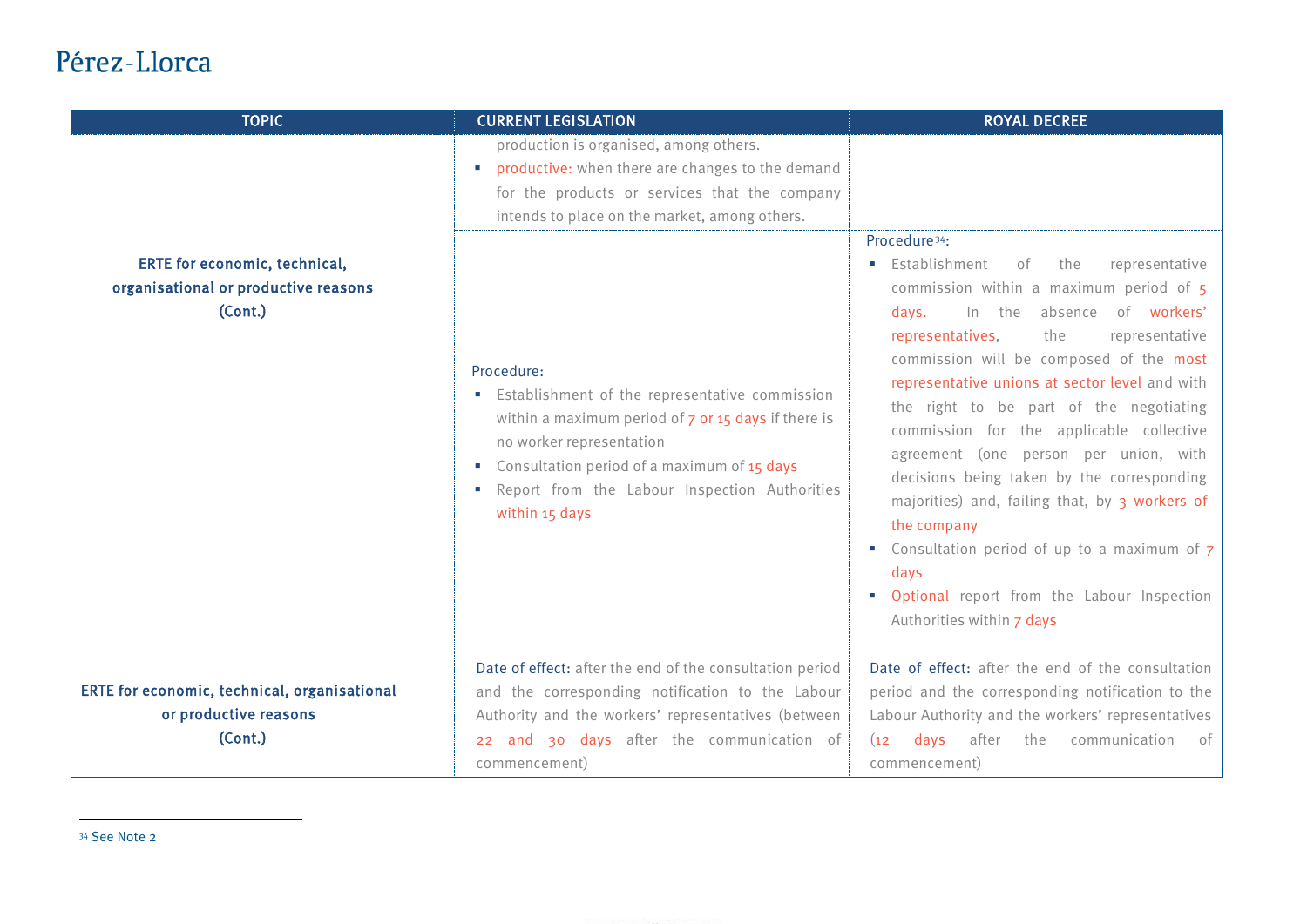**.** 

<span id="page-37-0"></span>

| <b>TOPIC</b>                                                                                  | <b>CURRENT LEGISLATION</b>                                                                                                                                                                           | <b>ROYAL DECREE</b>                                                                                                                                                                                                                                                                                                                                                      |
|-----------------------------------------------------------------------------------------------|------------------------------------------------------------------------------------------------------------------------------------------------------------------------------------------------------|--------------------------------------------------------------------------------------------------------------------------------------------------------------------------------------------------------------------------------------------------------------------------------------------------------------------------------------------------------------------------|
| <b>Common costs involved with ERTES</b><br><b>Common costs involved with ERTES</b><br>(Cont.) | Unemployment: minimum contribution period of 360<br>days in the 6 years prior to the ERTE and these<br>contributions must not have been used to apply for<br>another benefit or allowance previously | Access to unemployment protection without a<br>qualifying period <sup>35</sup>                                                                                                                                                                                                                                                                                           |
|                                                                                               | Periods used: accounting for periods used                                                                                                                                                            | Periods of unemployment already used may not<br>any recognition of<br>prejudice<br>future<br>unemployment benefits ("counter reset")                                                                                                                                                                                                                                     |
|                                                                                               | Social Security Contributions; The company must pay<br>for them during the term of the ERTE                                                                                                          | Social Security Contributions: for ERTEs authorised<br>due to force majeure, exemptions apply <sup>36</sup><br>Companies with less than 50 employees on 29<br>February 2020 will be required to pay the<br>employer social security contribution for<br>unemployment<br>" Companies with 50 or more employees are<br>required to pay 75% of the employer<br>contribution |
|                                                                                               |                                                                                                                                                                                                      | This exemption is conditional on the continuation<br>of employment and will be applied at the request of<br>the employer after communication of the identity of<br>the workers and the period affected.                                                                                                                                                                  |

<sup>35</sup> The extraordinary measures in the area of contributions and protection due to unemployment will be applied to those affected by the procedures for the suspension of contracts and reduction of the working day communicated, authorised or initiated prior to the entry into force of this Royal Decree, provided that they derive directly from the coronavirus. <sup>36</sup> See Note 4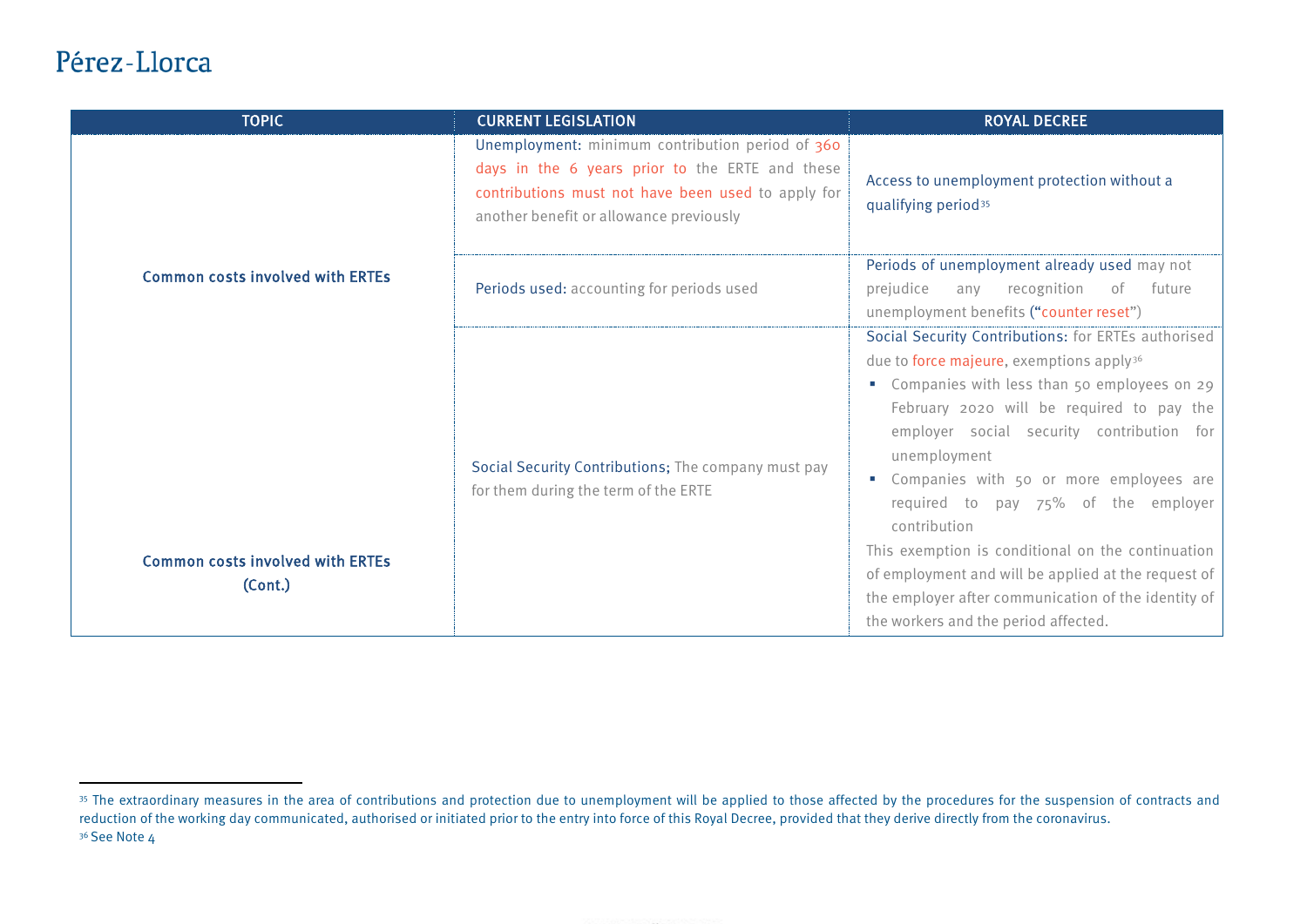#### <span id="page-38-1"></span><span id="page-38-0"></span>SCHEDULE II: OTHER EMPLOYMENT MEASURES INTRODUCED BY THE ROYAL DECREE

| <b>TOPIC</b>                                        | <b>ROYAL DECREE</b>                                                                                                                                                   |  |
|-----------------------------------------------------|-----------------------------------------------------------------------------------------------------------------------------------------------------------------------|--|
|                                                     | • Prioritisation of remote working: businesses should take appropriate measures if this is technically and                                                            |  |
| <b>Remote working</b>                               | reasonably possible and if the adaptation effort required is proportionate.                                                                                           |  |
|                                                     | These alternative measures, particularly remote working, should take priority over temporary suspension or<br>$\blacksquare$                                          |  |
|                                                     | reduction of activity.                                                                                                                                                |  |
|                                                     | Self-assessment: by way of exception, the obligation to assess the job shall be deemed to have been<br>$\blacksquare$                                                 |  |
|                                                     | fulfilled by the self-assessment carried out voluntarily by the worker himself.                                                                                       |  |
|                                                     | Employees who can prove that they have a duty of care towards their spouse or partner and/or relatives by<br>a.                                                       |  |
|                                                     | blood up to the second degree ("Relatives"), shall be entitled to have their working day adapted and/or                                                               |  |
|                                                     | reduced, when exceptional circumstances arise in connection with the actions required to prevent the                                                                  |  |
|                                                     | spread of the coronavirus.                                                                                                                                            |  |
|                                                     | <b>Exceptional circumstances arise when:</b>                                                                                                                          |  |
|                                                     | the presence of the worker is necessary for the care of Relative, for reasons of age, illness or disability,                                                          |  |
|                                                     | requiring personal and direct care as a direct consequence of the coronavirus                                                                                         |  |
|                                                     | the government authorities have taken decisions related to coronavirus that involve closing down<br>$\mathbf{u}$                                                      |  |
|                                                     | facilities that provide care or attention to Relatives in need of care                                                                                                |  |
| Right to adapt the timetable and reduce the working | the person who has up until now provided direct care or assistance to Relative is no longer able to do<br>×.<br>so for justifiable reasons related to the coronavirus |  |
| day                                                 |                                                                                                                                                                       |  |
|                                                     | • The right to special adaptation of working hours is an individual right of each parent or carer and must be                                                         |  |
|                                                     | justified, reasonable and proportionate to the care needs of the worker and the circumstances of the                                                                  |  |
|                                                     | employer. This right to adapt can refer to the distribution of working time or any other working condition,                                                           |  |
|                                                     | change of shift, split or continuous working day, change of workplace or functions, etc.                                                                              |  |
|                                                     | • The right to a reduction in the working day to care for Family Members with a proportional reduction in their                                                       |  |
|                                                     | salary. It is governed by the general rules except that notification must be provided 24 hours in advance and                                                         |  |
|                                                     | may be extended to 100% of the working day if necessary. In cases where the reduction of the working day                                                              |  |
|                                                     | reaches 100%, the worker's right must be justified, reasonable, and proportionate in view of the company's                                                            |  |
|                                                     | circumstances.                                                                                                                                                        |  |
|                                                     | If the worker is already enjoying an adaptation or reduction of his or her working day or some other right to                                                         |  |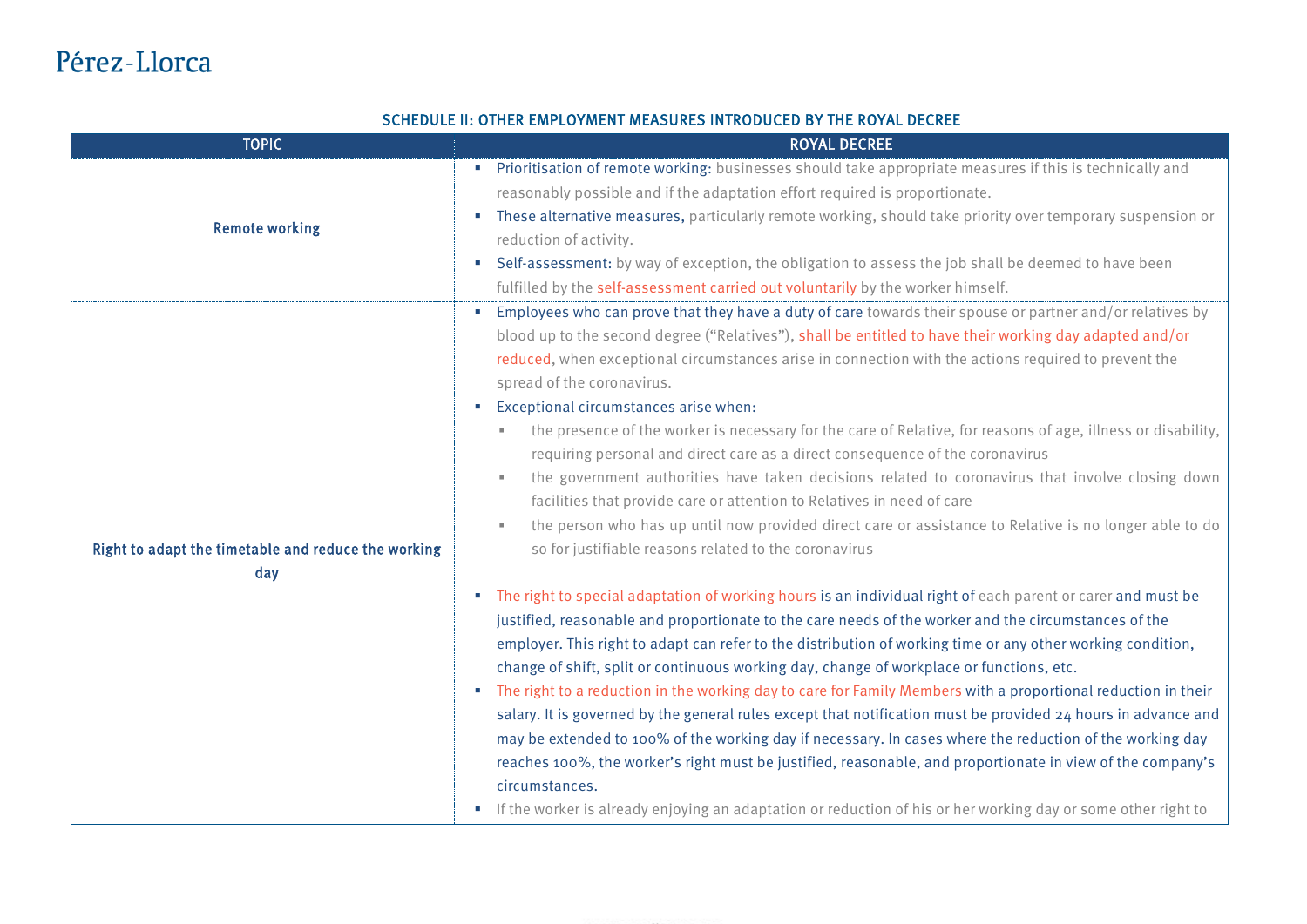| <b>TOPIC</b>                                                          | <b>ROYAL DECREE</b>                                                                                                                                                                                                                                                                                                                                                                                                                                                                                                                                                                                                                                                                                                                                                                                                                                                                                                                                                                                                                                                                                                                                                                                                                                                        |  |
|-----------------------------------------------------------------------|----------------------------------------------------------------------------------------------------------------------------------------------------------------------------------------------------------------------------------------------------------------------------------------------------------------------------------------------------------------------------------------------------------------------------------------------------------------------------------------------------------------------------------------------------------------------------------------------------------------------------------------------------------------------------------------------------------------------------------------------------------------------------------------------------------------------------------------------------------------------------------------------------------------------------------------------------------------------------------------------------------------------------------------------------------------------------------------------------------------------------------------------------------------------------------------------------------------------------------------------------------------------------|--|
| Right to adapt the timetable and reduce the working<br>day<br>(Cont.) | an arrangement, he or she may temporarily waive it or have the right to have the terms of its use modified,<br>provided that the exceptional circumstances mentioned above (duly verified) are present. The worker's<br>request must be limited to the exceptional period of the duration of the health crisis and must be adapted<br>to the specific care needs to be provided (duly verified) as well as to the organisational needs of the<br>company, and it is presumed that the request is justified, reasonable and proportionate unless there is<br>evidence to the contrary.                                                                                                                                                                                                                                                                                                                                                                                                                                                                                                                                                                                                                                                                                      |  |
| Measures to support coronavirus research                              | Exceptional employment measures have been adopted in the area of public bodies that are part of the<br>$\mathcal{L}_{\mathcal{A}}$<br>Spanish Science, Technology and Innovation System, such as allowing for extraordinary working days to be<br>compensated economically, as well as recruiting for the implementation of public plans and programmes<br>for scientific and technical research or innovation related to the coronavirus.<br>Similarly, the granting of extraordinary loans in the budget of the Ministry of Science and Innovation in<br>$\mathcal{L}_{\mathcal{A}}$<br>relation to scientific research in the field of coronavirus has been approved.<br>• Certain rules have been introduced regarding cash contributions made by the Carlos III Health Institute and<br>the Higher Council for Scientific Research for scientific and technical research resulting from the health<br>emergency caused by the coronavirus.                                                                                                                                                                                                                                                                                                                            |  |
| <b>Self-employed Persons</b>                                          | Extraordinary benefit for cessation of activity for self-employed persons affected by the declaration of the<br>$\mathcal{L}_{\mathcal{A}}$<br>state of alarm, whose activities have been suspended or in circumstances where their turnover in the month<br>prior to that for which the allowance is requested is reduced by at least 75 percent in relation to the average<br>turnover for the previous six-month period, who meet the following requirements:<br>Affiliation and registration, on the date of the declaration of the state of alarm, in the relevant<br>Special Regime.<br>The applicant must be up to date with the payment of social security contributions.<br>The extraordinary benefit will have a duration of one month, to be extended, where appropriate, until the<br>a.<br>last day of the month in which the state of alarm ends, in the event that this is extended and has a duration<br>longer than one month.<br>• The time of its payment shall be understood to be the time of contribution and shall not reduce the periods<br>of benefit for cessation of activity to which the beneficiary may be entitled in the future.<br>" The payment of this benefit is incompatible with any other benefit under the social security system. |  |